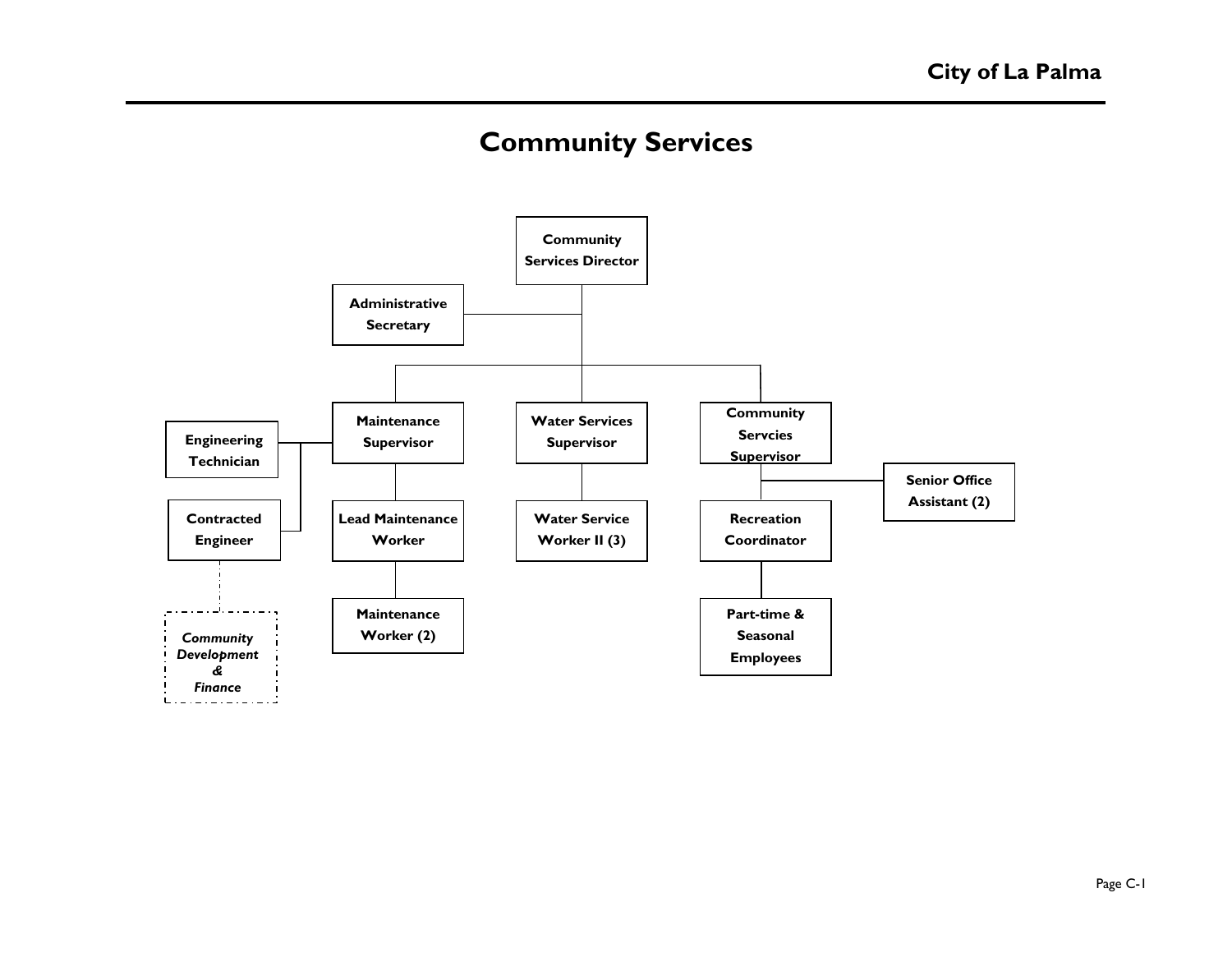### **Department Staffing**

## **Community Services**

### *General Fund Positions*

|                                      |                    |                           |                    | FY 2014-15       |
|--------------------------------------|--------------------|---------------------------|--------------------|------------------|
|                                      | FY 2012-13 ADOPTED | <b>FY 2012-13 AMENDED</b> | FY 2013-14 ADOPTED | <b>ESTIMATED</b> |
| <b>Community Services Director</b>   | 0.00               | 0.00                      | 0.60               | 0.60             |
| Public Works Director / City         |                    |                           |                    |                  |
| Engineer                             | 0.45               | 0.45                      | 0.00               | 0.00             |
| Recreation & Comm. Services          |                    |                           |                    |                  |
| Director                             | 1.00               | 1.00                      | 0.00               | 0.00             |
| <b>Community Services Supervisor</b> | 1.00               | 1.00                      | 1.00               | 1.00             |
| Maintenance Supervisor               | 0.30               | 0.30                      | 0.30               | 0.30             |
| <b>Water Services Supervisor</b>     | 0.00               | 0.00                      | 0.00               | 0.00             |
| <b>Engineering Technician</b>        | 0.10               | 0.10                      | 0.10               | 0.10             |
| Lead Maintenance Worker              | 0.50               | 0.50                      | 0.40               | 0.40             |
| Maintenance Worker                   | 1.40               | 1.40                      | 1.40               | 1.40             |
| Water Service Worker II              | 0.00               | 0.00                      | 0.00               | 0.00             |
| <b>Recreation Coordinator</b>        | 2.00               | 1.00                      | 1.00               | 00.1             |
| <b>Recreation Specialist</b>         | 1.00               | 1.00                      | 0.00               | 0.00             |
| Management Aide                      | 1.00               | 0.00                      | 0.00               | 0.00             |
| <b>Administrative Secretary</b>      | 0.50               | 0.50                      | 0.50               | 0.50             |
| Sr. Office Assistant                 | 2.00               | 2.00                      | 2.00               | 2.00             |
|                                      | 11.25              | 9.25                      | 7.30               | 7.30             |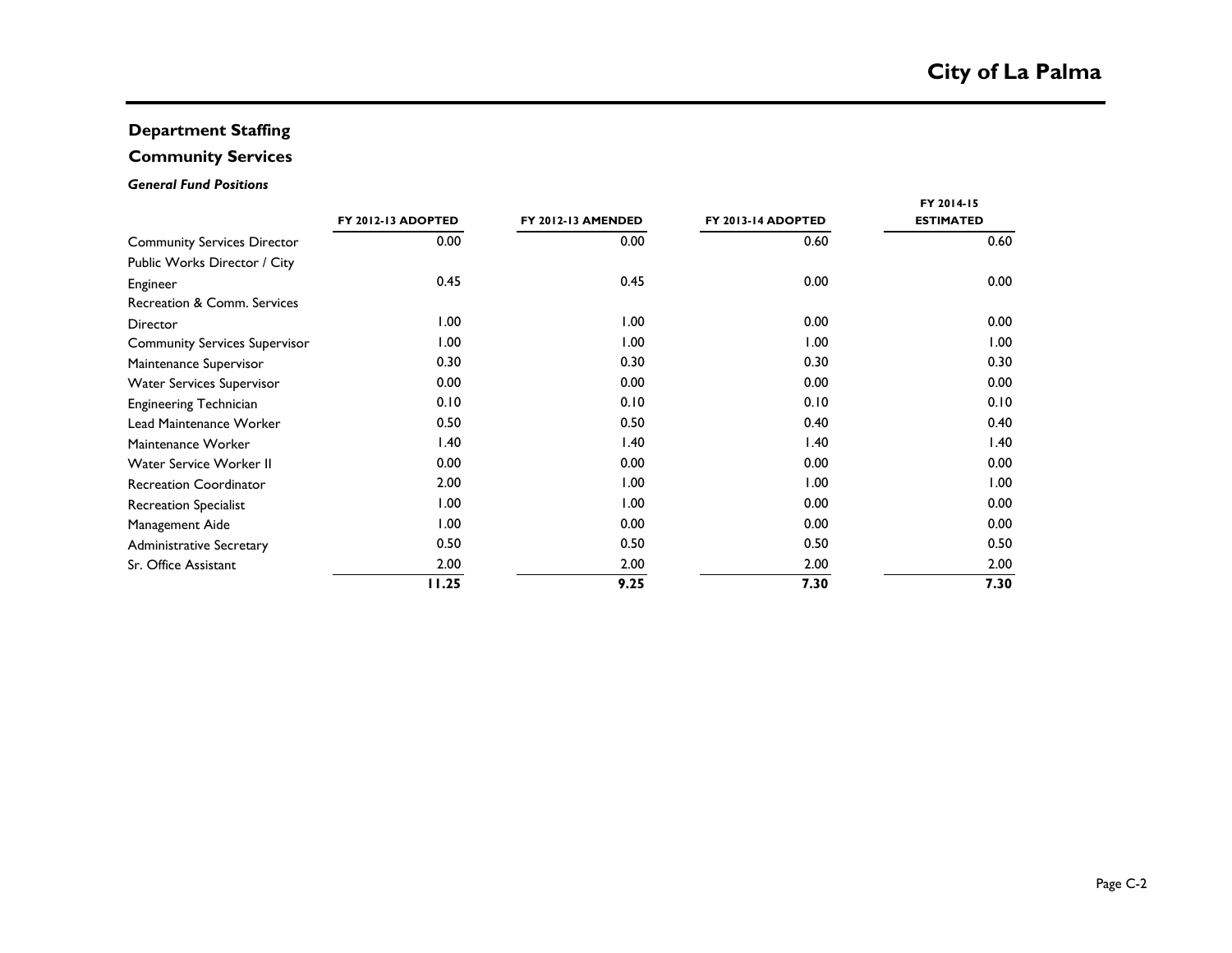### **Department Staffing**

## **Community Services**

### *Other Fund Positions*

|                                      |                    |                           |                    | FY 2014-15       |
|--------------------------------------|--------------------|---------------------------|--------------------|------------------|
|                                      | FY 2012-13 ADOPTED | <b>FY 2012-13 AMENDED</b> | FY 2013-14 ADOPTED | <b>ESTIMATED</b> |
| <b>Community Servcies Director</b>   | 0.00               | 0.00                      | 0.40               | 0.40             |
| Public Works Director / City         |                    |                           |                    |                  |
| Engineer                             | 0.55               | 0.55                      | 0.00               | 0.00             |
| Recreation & Comm. Services          |                    |                           |                    |                  |
| Director                             | 0.00               | 0.00                      | 0.00               | 0.00             |
| <b>Community Services Supervisor</b> | 0.00               | 0.00                      | 0.00               | 0.00             |
| Maintenance Supervisor               | 0.70               | 0.70                      | 0.70               | 0.70             |
| <b>Water Services Supervisor</b>     | 1.00               | 1.00                      | 1.00               | 1.00             |
| <b>Engineering Technician</b>        | 0.90               | 0.90                      | 0.90               | 0.90             |
| Lead Maintenance Worker              | 0.50               | 0.50                      | 0.60               | 0.60             |
| Maintenance Worker                   | 0.60               | 0.60                      | 0.60               | 0.60             |
| Water Service Worker II              | 3.00               | 3.00                      | 3.00               | 3.00             |
| <b>Recreation Coordinator</b>        | 0.00               | 0.00                      | 0.00               | 0.00             |
| <b>Recreation Specialist</b>         | 0.00               | 0.00                      | 0.00               | 0.00             |
| Management Aide                      | 0.00               | 0.00                      | 0.00               | 0.00             |
| <b>Administrative Secretary</b>      | 0.50               | 0.50                      | 0.50               | 0.50             |
| Sr. Office Assistant                 | 0.00               | 0.00                      | 0.00               | 0.00             |
|                                      | 7.75               | 7.75                      | 7.70               | 7.70             |
| <b>TOTAL FTE:</b>                    | 19.00              | 17.00                     | 15.00              | 15.00            |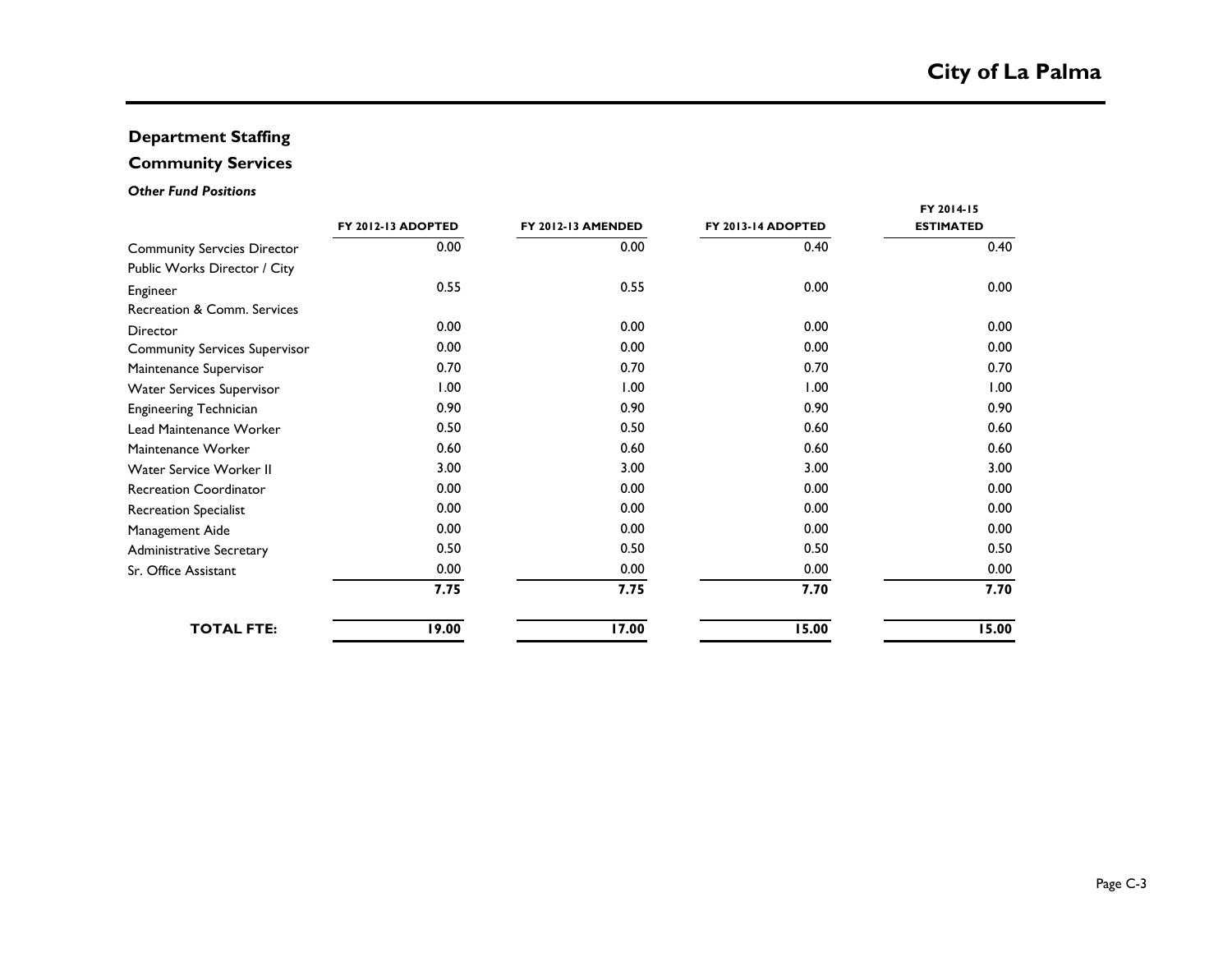### **Community Servcies**

### **Administration**

Provide overall leadership to the Department through strategic planning and citizen engagement Administration of Engineering, Maintenance, Utilities Management, and Recreation Services Provide reservation services for Central Park facilities; recreation program registration, including www.lprecconnect.com Water Billing Quality Control Accounting Disbursements Contract Preparation and Management Prepare and manage annual department budget Purchase Orders and Accounts Payable Preparation of State-Mandated reports for Sewer, Water, and NPDES programs Pursuit of grant funding and sponsorship opportunities Pursuit and nurturing of partnerships with local school districts, businesses, and other service providers Staff Development Frontline Customer Service

### **Engineering**

Management of Capital Improvement Program Traffic Engineering Preparation of Plans and Specifications Project and Construction Management Construction Inspection Forensic Investigation Water and Sewer Utility Management, Design, and Billing Management and Inspection for NPDES Program Measure M Funding Management and Administration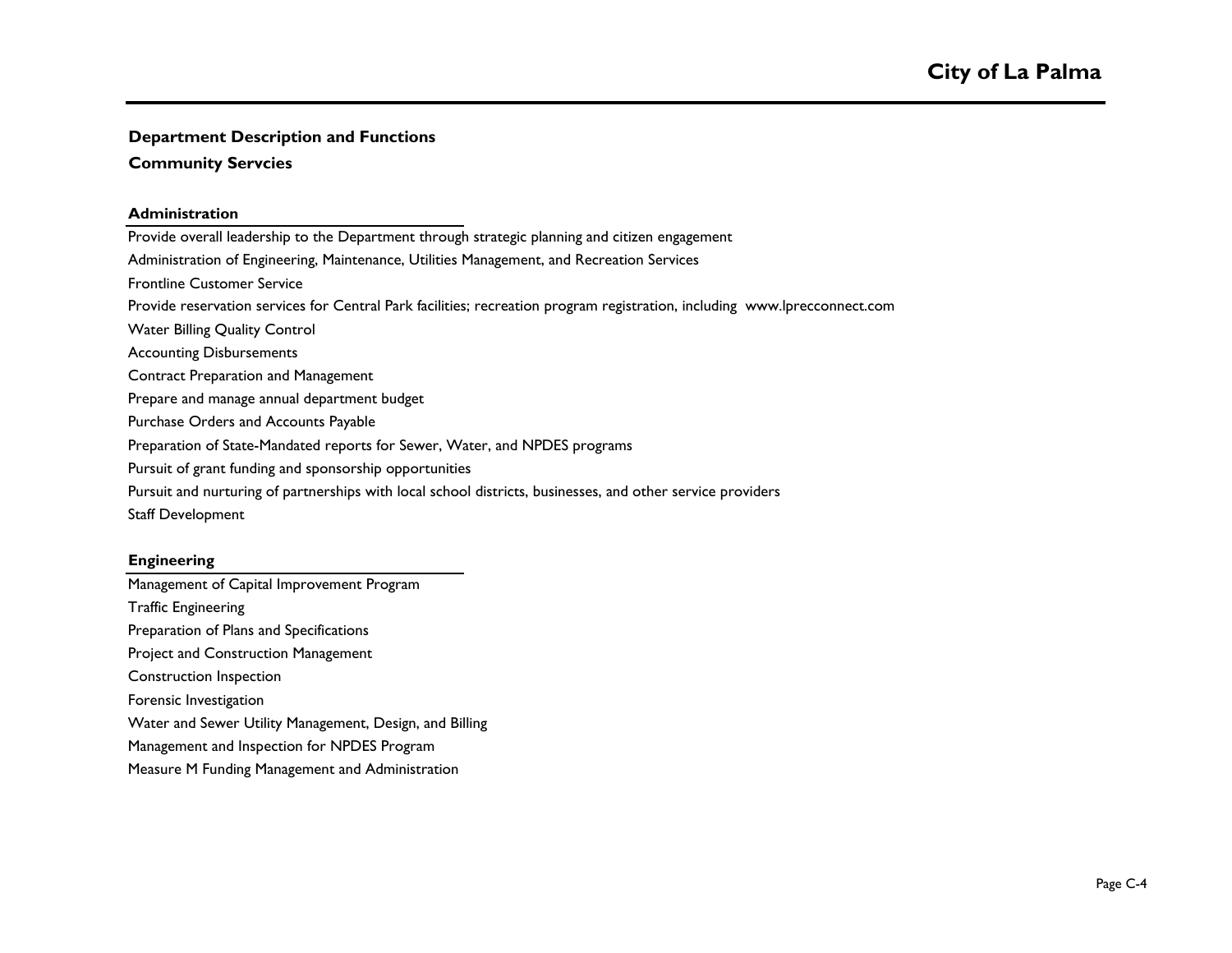**Community Services**

### **Maintenance (Streets, Sidewalks, Facilities, Block Walls, Parks, Medians, Storm Drains, etc.)**

Maintenance and Management of Streets, Sidewalks, Buildings, Parks, Arterial Block Walls, Medians and Storm Drains Inspections and Maintenance of Park Facilities (Fields, infrastructure, playground equipment, facilities, etc.) Maintenance and Watering of Arterial Trees Response to Emergency Situations (NPDES violations, traffic accidents, etc.) Special Event Preparation Fleet and Franchise Utility Management

### **Utilities (Water Treatment, Water Distribution, Water Conservation, and Sewer System Management)**

Water Treatment Management

Emergency Response Water Distribution Management and Repair (preventative maintenance, fire hydrant management, CDPH adherence to mandates)

Water Conservation

### **Youth & Family Services**

Provide recreation programs for youth, teens, and families focused on mental and physical fitness, resiliency, and education.

Provide contracted organized sports for both pre-school and elementary age youth.

Provide job training opportunities for teens.

Provide water safety classes for all ages.

### **Neighborhood & Community Services**

Provide a wide variety of high quality citywide special events with diverse community and cultural interests.

Coordinate volunteer recruitment, training, and retention efforts.

Provide staff support to City Council appointed Community Activities & Beautification Committee.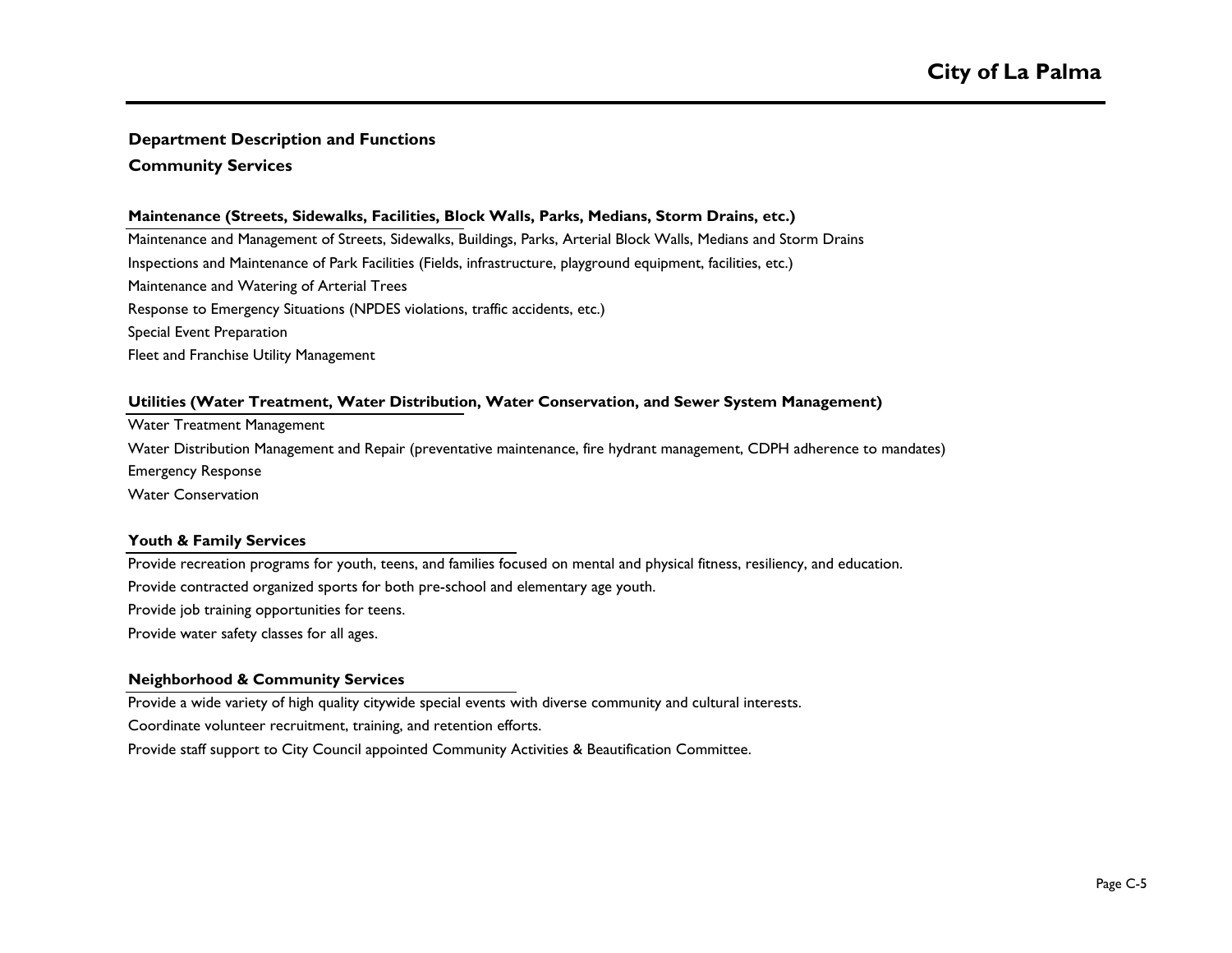### **Community Services**

### **Health & Wellness**

Provide monthly USDA commodity distribution for those in need.

Provide Meals On Wheels for older adults, delivered by volunteers providing wellness checks and socialization.

Provide meeting space for non-profit organizations at The Hub.

Create educational and recreational experiences for all ages through contract classes.

Negotiate, develop, and maintain service contracts with contract instructors and partner agencies.

### **Facility Operations & Resources**

Offer safe and attractive spaces and activities where people can gather for recreation, sports, meetings, and social opportunities.

Serve as one of the community's emergency shelters during disasters.

Develop promotional materials, including flyers, quarterly recreation guide, newspaper ads, and newsletters.

Support recreation programs with logistical support and park preparations.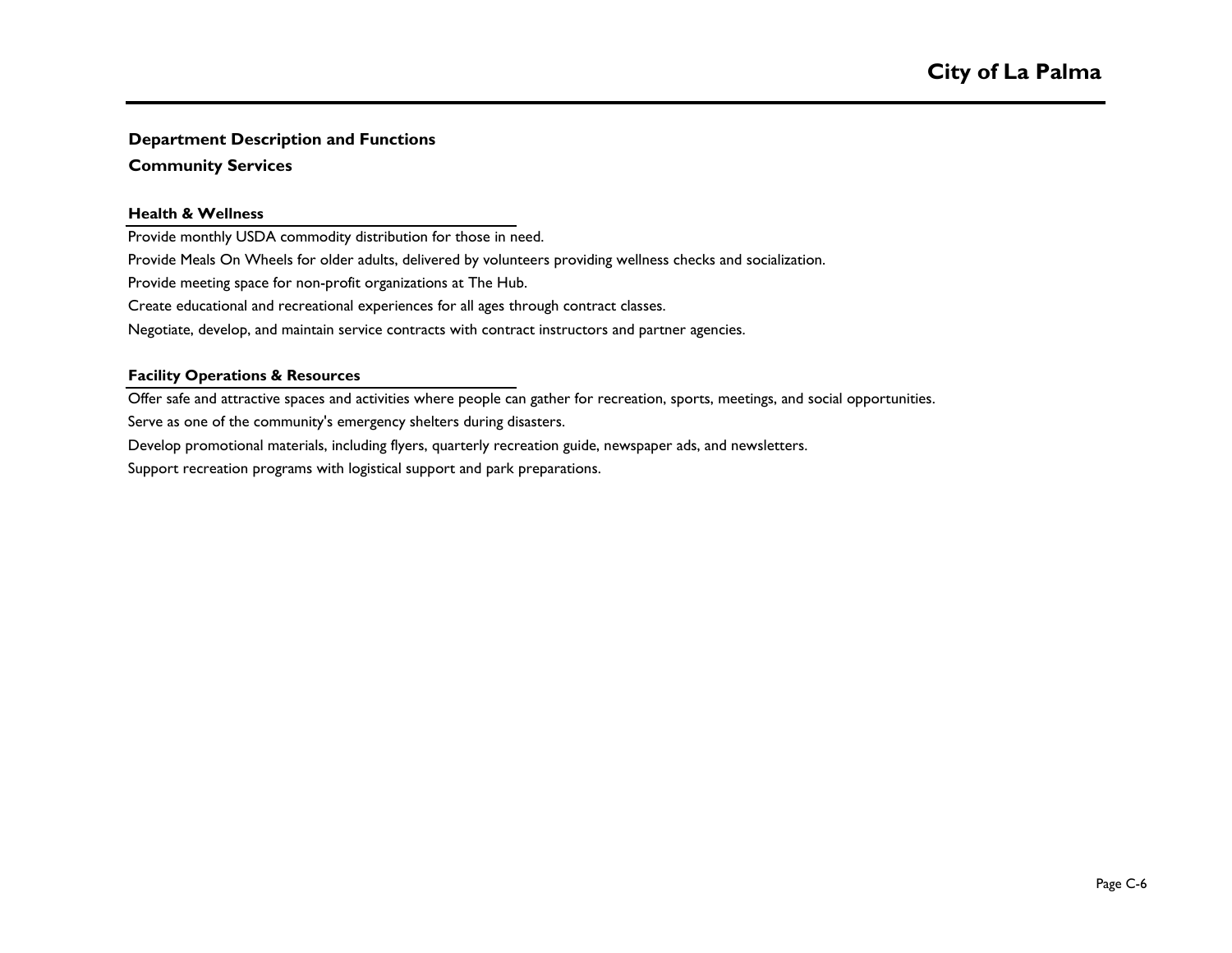**Community Services**



THIS PAGE INTENTIONALLY LEFT BLANK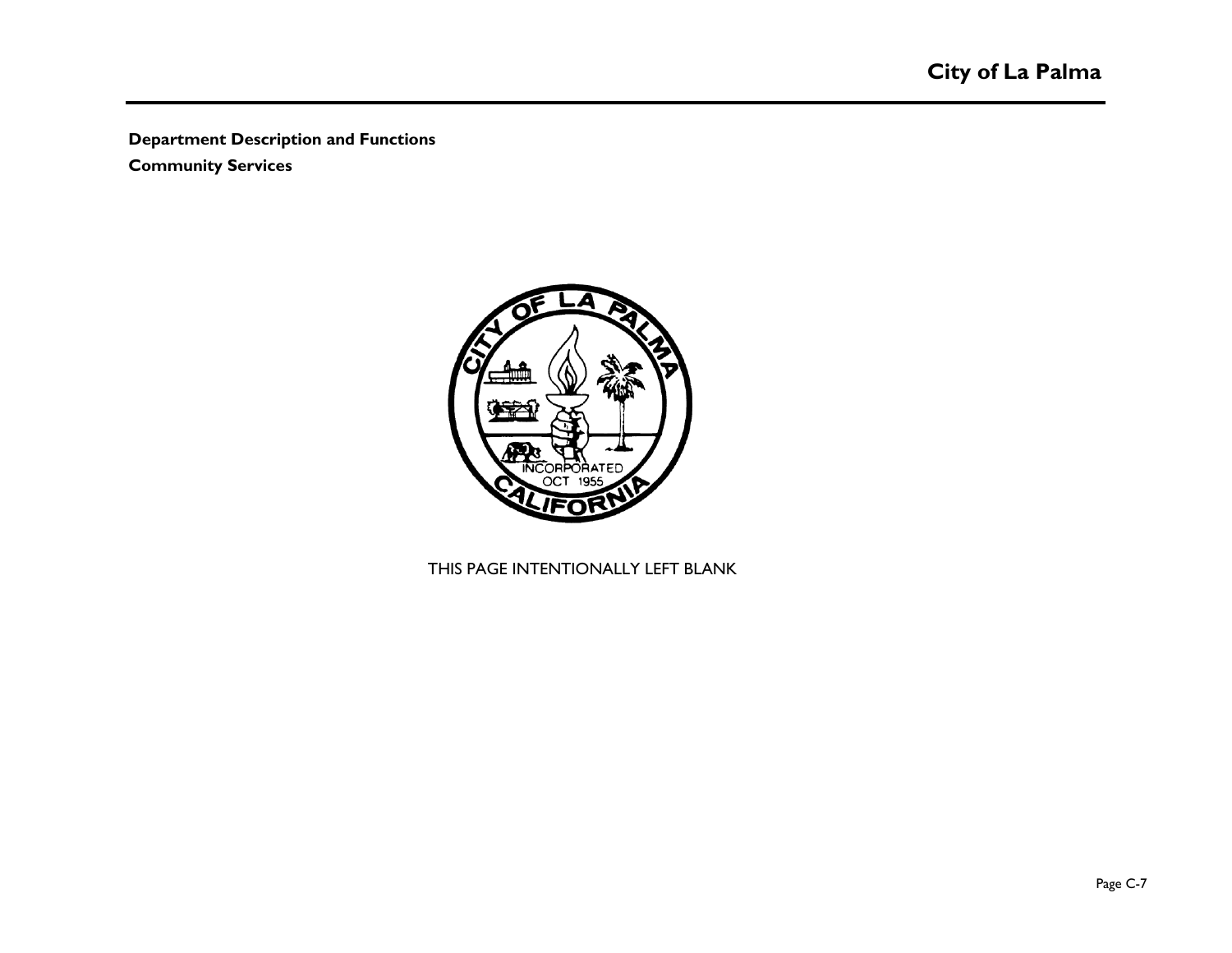### **Performance Indicators**

### **Community Services**

| Performance<br><b>Measure</b>                                                                                                    | FY 2013-14<br><b>Target / Baseline</b> | <b>Vision</b><br><b>Values</b> | <b>City Council / Management</b><br><b>Goals / Objectives</b> |
|----------------------------------------------------------------------------------------------------------------------------------|----------------------------------------|--------------------------------|---------------------------------------------------------------|
| Respond to and eradicate 95% of graffiti complaints within 72<br>hours of receiving notice                                       | Minimum 95%                            | Pride and<br>Ownership         | Maintain Quality of Life                                      |
| Identify and apply for at least one grant award funding source<br>for a street repair project by June 30, 2014                   | Minimum I                              | Vision                         | <b>Balance Budget</b>                                         |
| Minimize Annual Utility Rate Increases to less than or equal<br>to 3%                                                            | 3% maximum<br>increase                 | Security                       | <b>Balance Budget</b>                                         |
| Continuously improve the overall pavement condition<br>Citywide and minimize claims to the City due to damaged<br>infrastructure | Minimum Overall<br>$PCI = 78$          | Pride and<br>Ownership         | Maintain High Public Safety Level                             |
| Increase Number of Volunteer Hours                                                                                               | Increase by 15%                        | Pride &<br>Ownership           | Communication / Engagement                                    |
| Increase number of facility rentals.                                                                                             | Increase by 10%                        | Opportunity                    | Family<br>Maintain Quality of Life                            |
| Increase the number of participants for water safety and<br>fitness classes.                                                     | Increase by 15%                        | <b>Public Safety</b>           | Security                                                      |
| Implement Customer Satisfaction Survey for programs and<br>facilities.                                                           | 85% Satisfaction<br>Rate               | Family                         | Maintain Quality of Life                                      |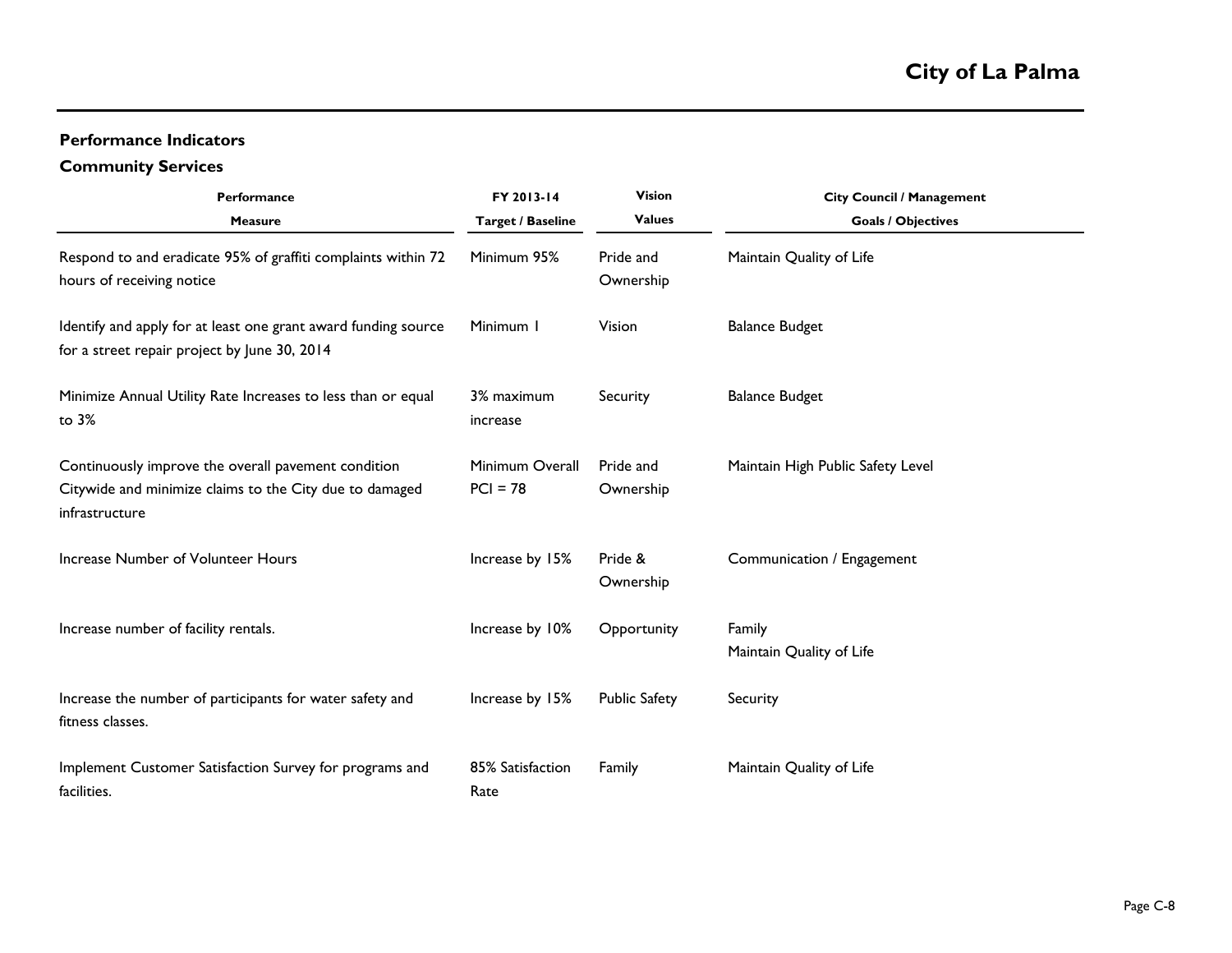### **Performance Indicators Community Services**

Graffiti - A large majority of calls are received regarding resident concerns pertain to the high level of service expected for graffiti abatement. If graffiti lasts for more than a couple of days,a number of calls are received requesting the removal.

Grants - As funding is limited, it is imperative to find alternative sources of funding to maintain the high levels of service expected by our residents.

Pavement Condition - Streets conditions in La Palma improves each year. It is a goal by OCTA as a region to globally improve the overall PCI's countywide.

Volunteer Hours - As staffing is reduced, volunteer support is more crucial than ever to ensure the successful delivery of programs and special events. Volunteer support indicates community buy-in and further enhances community interaction.

Facility Rentals - Ensures effective and efficient use of capital resources by increasing the umber of customers utilizing recreation facilities; increased rentals also generates higher revenue, thereby reducing impact on general fund

Customer Satisfaction Survey - Implementing this tool for all interactions with the Department will measure how satisfied customers are with their overall experience. Establishing a satisfaction baseline will enable staff to focus on areas of concern and create positive experiences for all customers.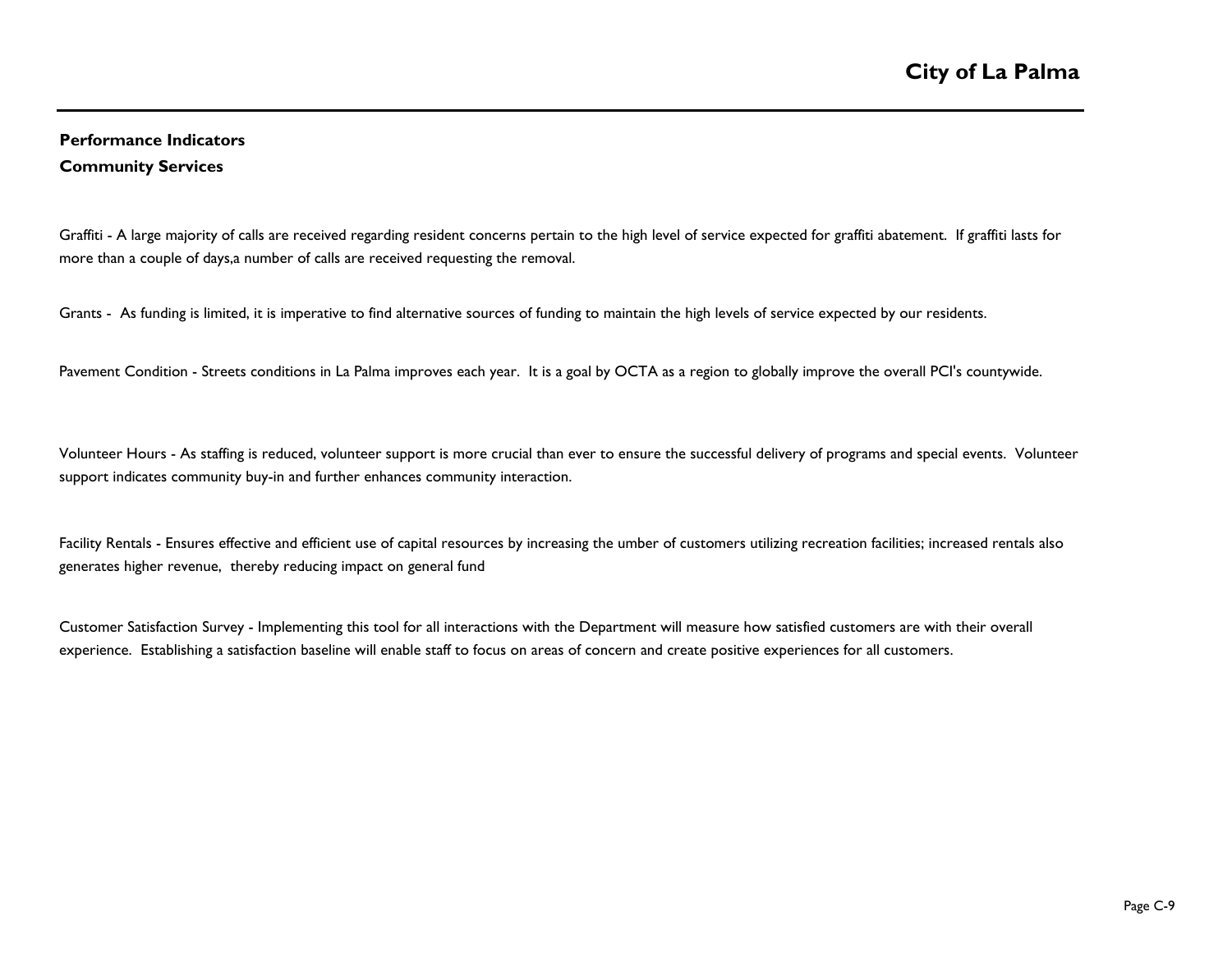### **Performance Indicators Community Services**



THIS PAGE INTENTIONALLY LEFT BLANK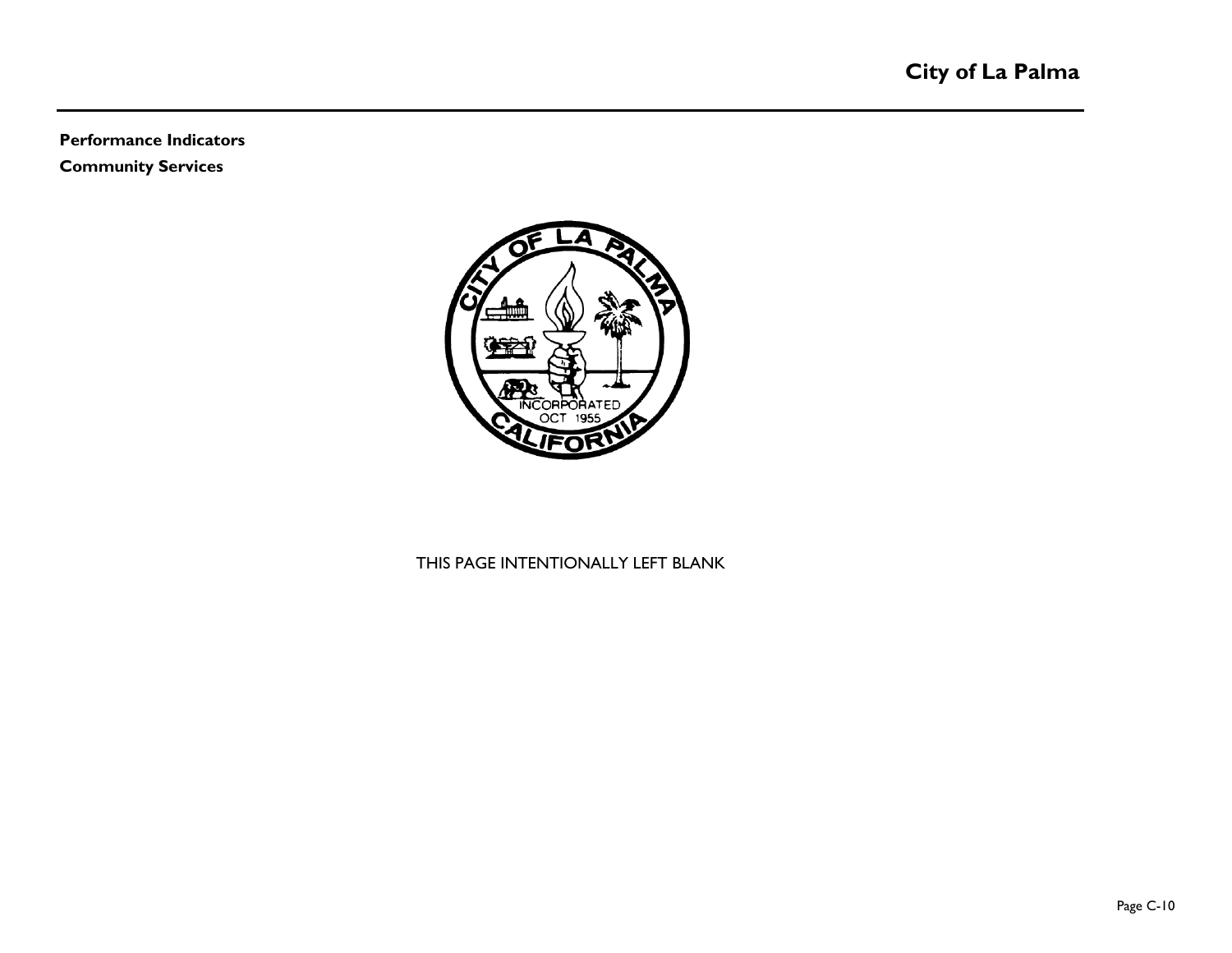# **Community Services**

### **Summary of Departmental Expenditures by Program:**

|                                            |             |                    |             |                    |    |                          |    |                    |     |                    | % Change from      |                      | % Change from      |
|--------------------------------------------|-------------|--------------------|-------------|--------------------|----|--------------------------|----|--------------------|-----|--------------------|--------------------|----------------------|--------------------|
|                                            |             | <b>Fiscal Year</b> |             | <b>Fiscal Year</b> |    | <b>Fiscal Year</b>       |    | <b>Fiscal Year</b> |     | <b>Fiscal Year</b> | <b>Fiscal Year</b> | <b>Fiscal Year</b>   | <b>Fiscal Year</b> |
|                                            | $2011 - 12$ |                    | $2012 - 13$ |                    |    | $2012 - 13$              |    | $2012 - 13$        |     | $2013 - 14$        | $2012 - 13$        | $2014 - 15$          | $2013 - 14$        |
|                                            |             | Actual             |             | <b>Adopted</b>     |    | <b>Amended</b>           |    | Projected          |     | <b>Adopted</b>     | Projected          | <b>Estimated</b>     | <b>Adopted</b>     |
| Administration - Recreation & Comm Serv    | \$          | 374,984            | \$          | 429,800            | \$ | 369,200                  | \$ | 366,000            | -\$ |                    | $-100.0%$          | \$<br>$\blacksquare$ | $-100.0\%$         |
| Administration - Public Works              |             | 220,687            |             | 160,300            |    | 158,200                  |    | 166, 100           |     |                    | $-100.0%$          |                      | $-100.0%$          |
| <b>Administration - Community Services</b> |             | $\blacksquare$     |             | $\blacksquare$     |    | $\overline{\phantom{0}}$ |    | $\blacksquare$     |     | 395,650            |                    | 408,750              |                    |
| Youth and Family Services                  |             | 343,510            |             | 367,380            |    | 332,010                  |    | 312,700            |     | 268,460            | $-14.1%$           | 271,500              | $-13.2%$           |
| Neighborhood and Community Services        |             | 191,166            |             | 242,400            |    | 218,240                  |    | 215,300            |     | 186,980            | $-13.2%$           | 190,240              | $-11.6%$           |
| Health and Wellness                        |             | 177,451            |             | 160,740            |    | 155,380                  |    | 157,400            |     | 135,900            | $-13.7%$           | 136,880              | $-13.0%$           |
| <b>Facility Operations and Resources</b>   |             | 298,334            |             | 289,080            |    | 264,550                  |    | 246,100            |     | 220,800            | $-10.3%$           | 225,560              | $-8.3%$            |
| Engineering                                |             | 72,818             |             | 40,300             |    | 40,200                   |    | 38,100             |     | 55,110             | 44.6%              | 55,310               | 45.2%              |
| <b>Streets Maintenance</b>                 |             | 144,458            |             | 128,380            |    | 128,280                  |    | 121,500            |     | 133,010            | 9.5%               | 139,190              | 14.6%              |
| Parks Maintenance                          |             | 164,100            |             | 159,540            |    | 159,480                  |    | 160,800            |     | 157,930            | $-1.8%$            | 158,090              | -1.7%              |
| Street Trees, Medians and Lighting         |             | 264,483            |             | 265,780            |    | 265,780                  |    | 248,100            |     | 234,760            | $-5.4%$            | 235,800              | $-5.0%$            |
| <b>Total Departmental Expenditures</b>     |             | 2,251,991          | Ж.          | 2,243,700          | -S | 2,091,320                | £  | 2,032,100          | S   | 1,788,600          | $-12.0%$           | \$1,821,320          | $-10.4%$           |

### **Summary of Departmental Expenditures by Category:**

|                                        |                    |                    |                    |                    |                    | % Change from      |                    | % Change from      |
|----------------------------------------|--------------------|--------------------|--------------------|--------------------|--------------------|--------------------|--------------------|--------------------|
|                                        | <b>Fiscal Year</b> | <b>Fiscal Year</b> | <b>Fiscal Year</b> | <b>Fiscal Year</b> | <b>Fiscal Year</b> | <b>Fiscal Year</b> | <b>Fiscal Year</b> | <b>Fiscal Year</b> |
|                                        | $2011 - 12$        | $2012 - 13$        | $2012 - 13$        | $2012 - 13$        | $2013 - 14$        | $2012 - 13$        | $2014 - 15$        | $2013 - 14$        |
|                                        | <b>Actual</b>      | <b>Adopted</b>     | Amended            | <b>Projected</b>   | <b>Adopted</b>     | <b>Projected</b>   | <b>Estimated</b>   | <b>Adopted</b>     |
| <b>Personnel Services</b>              | 1,218,280          | ,237,500           | I, I 34, 360       | 1,099,600          | 853,200            | $-22.4%$           | 884,400            | 3.7%               |
| Maintenance and Operations             | 1,016,410          | 991,200            | 945,960            | 929,500            | 924,400            | $-0.5%$            | 925,920            | 0.2%               |
| Capital Outlay/Improvements            | 17,301             | 15,000             | 11.000             | 3,000              | 11,000             | N/A                | 11,000             | 0.0%               |
| <b>Total Departmental Expenditures</b> | 2,251,991          | 2.243.700          | 2,091,320          | $2.032.100$ \$     | ,788,600           | $-12.0%$           | \$1,821,320        | 8%، ا              |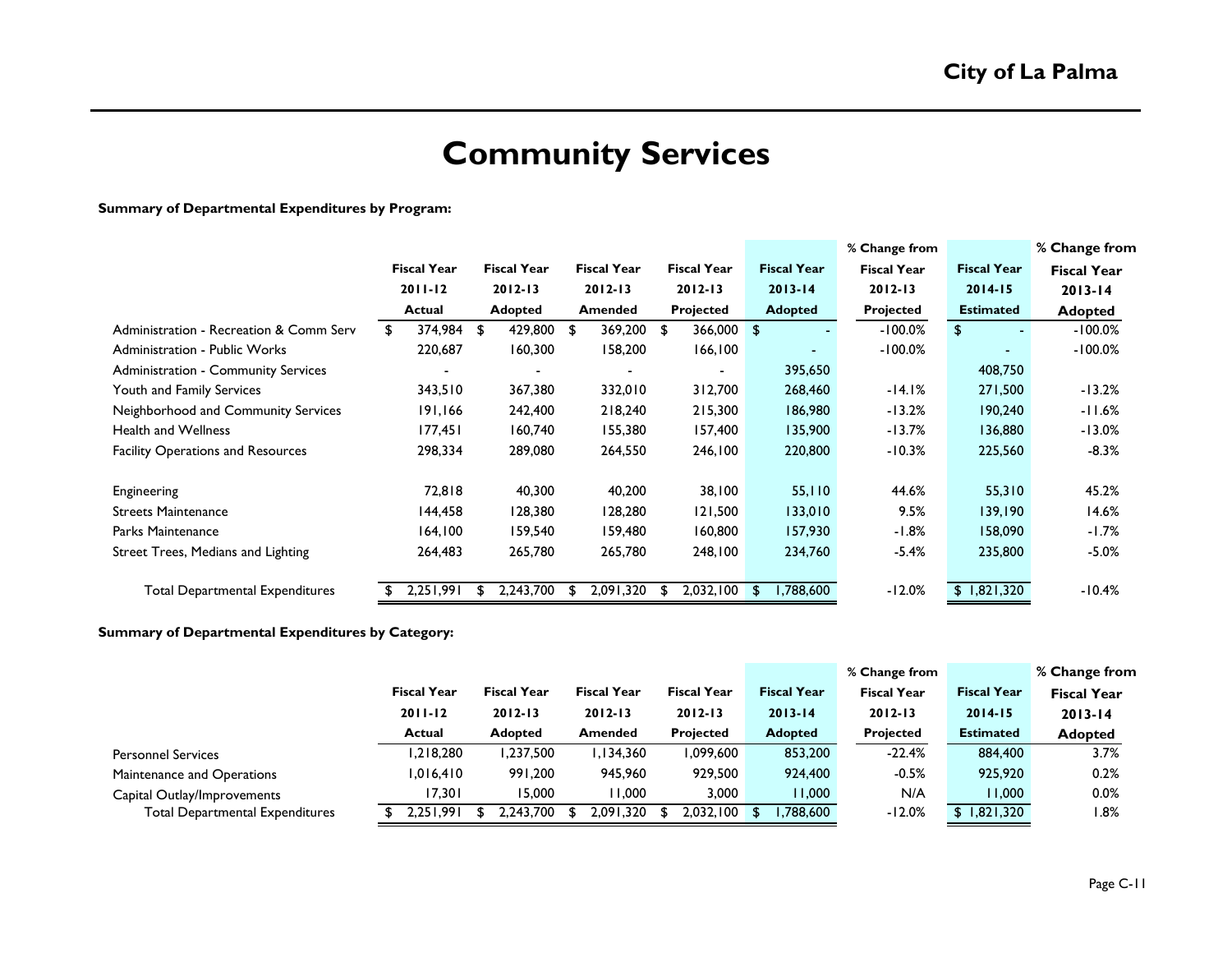**Administration PROGRAM:** 

|                             |  |                       |  |                               |  |                               |  |                    |  | % Change from      |                    |             |                 | % Change from      |
|-----------------------------|--|-----------------------|--|-------------------------------|--|-------------------------------|--|--------------------|--|--------------------|--------------------|-------------|-----------------|--------------------|
|                             |  | <b>Fiscal Year</b>    |  | <b>Fiscal Year</b>            |  | <b>Fiscal Year</b>            |  | <b>Fiscal Year</b> |  | <b>Fiscal Year</b> | <b>Fiscal Year</b> |             |                 | <b>Fiscal Year</b> |
|                             |  | $2011 - 12$<br>Actual |  | $2012 - 13$<br><b>Adopted</b> |  | $2012 - 13$<br><b>Amended</b> |  | $2013 - 14$        |  | $2012 - 13$        |                    | $2014 - 15$ |                 | $2013 - 14$        |
|                             |  |                       |  |                               |  |                               |  | <b>Adopted</b>     |  | <b>Amended</b>     | <b>Estimated</b>   |             | <b>Proposed</b> |                    |
| <b>Personnel Services</b>   |  | 416,036               |  | 468,800                       |  | 411,100                       |  | 275,100            |  | (33.1)             |                    | 287,800     |                 | 4.6                |
| Maintenance and Operations  |  | 179.635               |  | 121.300                       |  | 116.300                       |  | 120,550            |  | 3.7                |                    | 120,950     |                 | 0.3                |
| Capital Outlay/Improvements |  |                       |  |                               |  | $\overline{\phantom{0}}$      |  |                    |  | N/A                |                    |             |                 | N/A                |
| <b>Total</b>                |  | 595.671               |  | 590,100                       |  | 527,400                       |  | 395,650            |  | (25.0)             |                    | 408,750     |                 | 3.3                |

### PROGRAM DESCRIPTION:

Provide overall leadership to the department through strategic planning, budget preparation and monitoring, performance measurement, park planning, capital projects, grant development, project management, and citizen outreach efforts. Encourages innovation and efficient use of resources for providing quality services to the citizens by designing and delivering programs and services that address their needs and ensure the attainment of the City's goals and objectives. Estimated revenue for FY 2013/14 is \$40,000.

### PROGRAM EXPLANATION:

|           |                                    | 3.10 |
|-----------|------------------------------------|------|
|           | Senior Office Assistant            | 2.00 |
|           | Administrative Secretary           | 0.50 |
| Code 501: | <b>Community Services Director</b> | 0.60 |

Code 505: Represents the salary savings anticipated during the year due to vacancies in the workforce. Estimated at three percent (3%).

Code 550: This division's pro rata share of Employee Benefits costs.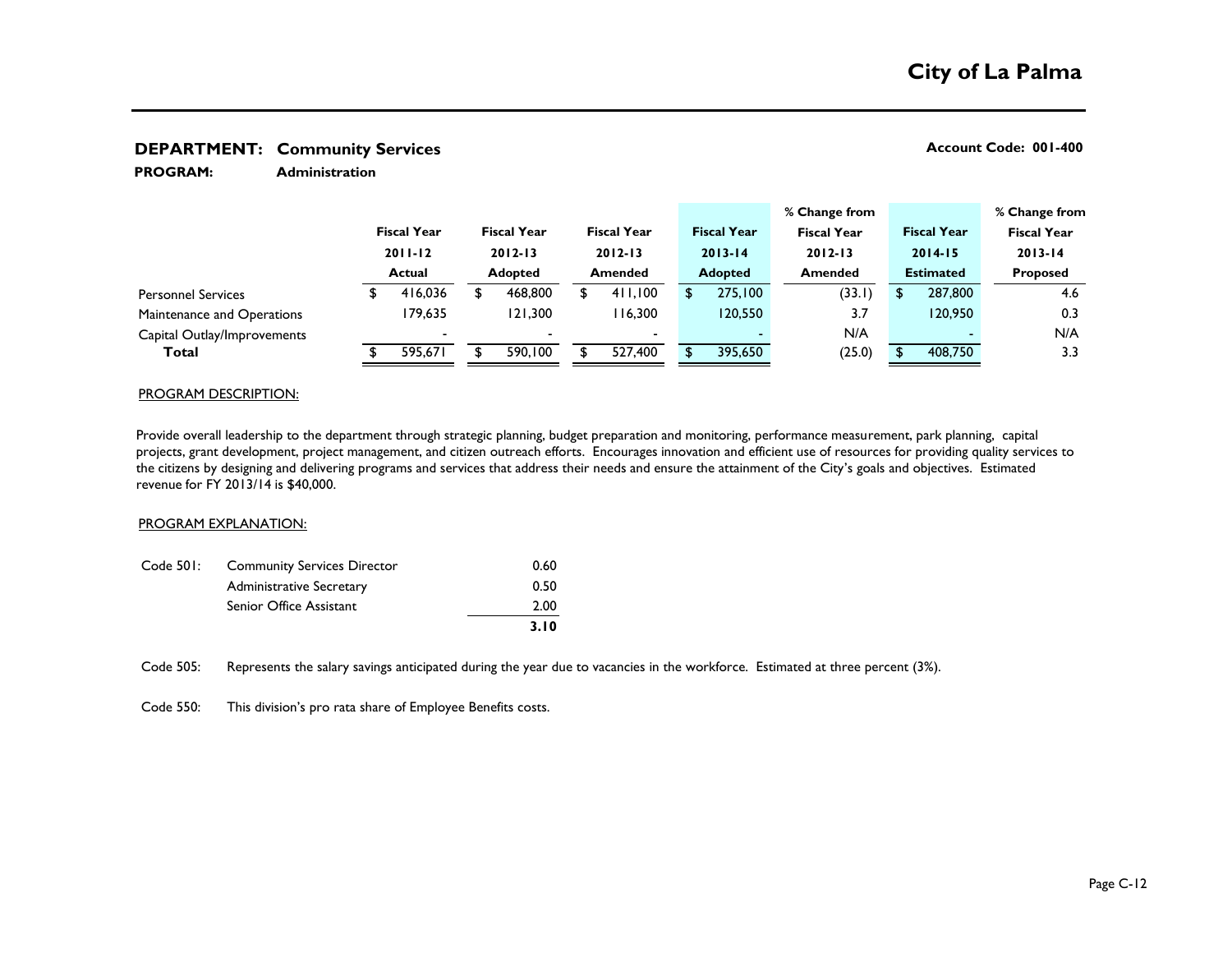- Code 604: Annual maintenance fee for Class Registration/Facility Reservation software Computer software support for the following:
- Code 619: Credit card processing Online Program Registration Hosting Credit card merchant services:
- Code 620: Miscellaneous meetings and training for Director and Senior Office Assistants Staff training workshops, conferences, and departmental meetings and trainings for the following:
- Code 622: NRPA and CPRS membership dues Miscellaneous subscriptions, dues, and award nomination fees Department newspaper subscription Funds budgeted in this code include publications and dues for the following:
- Code 650: Department office supplies and specialized paper (astrobrite, posters, banners).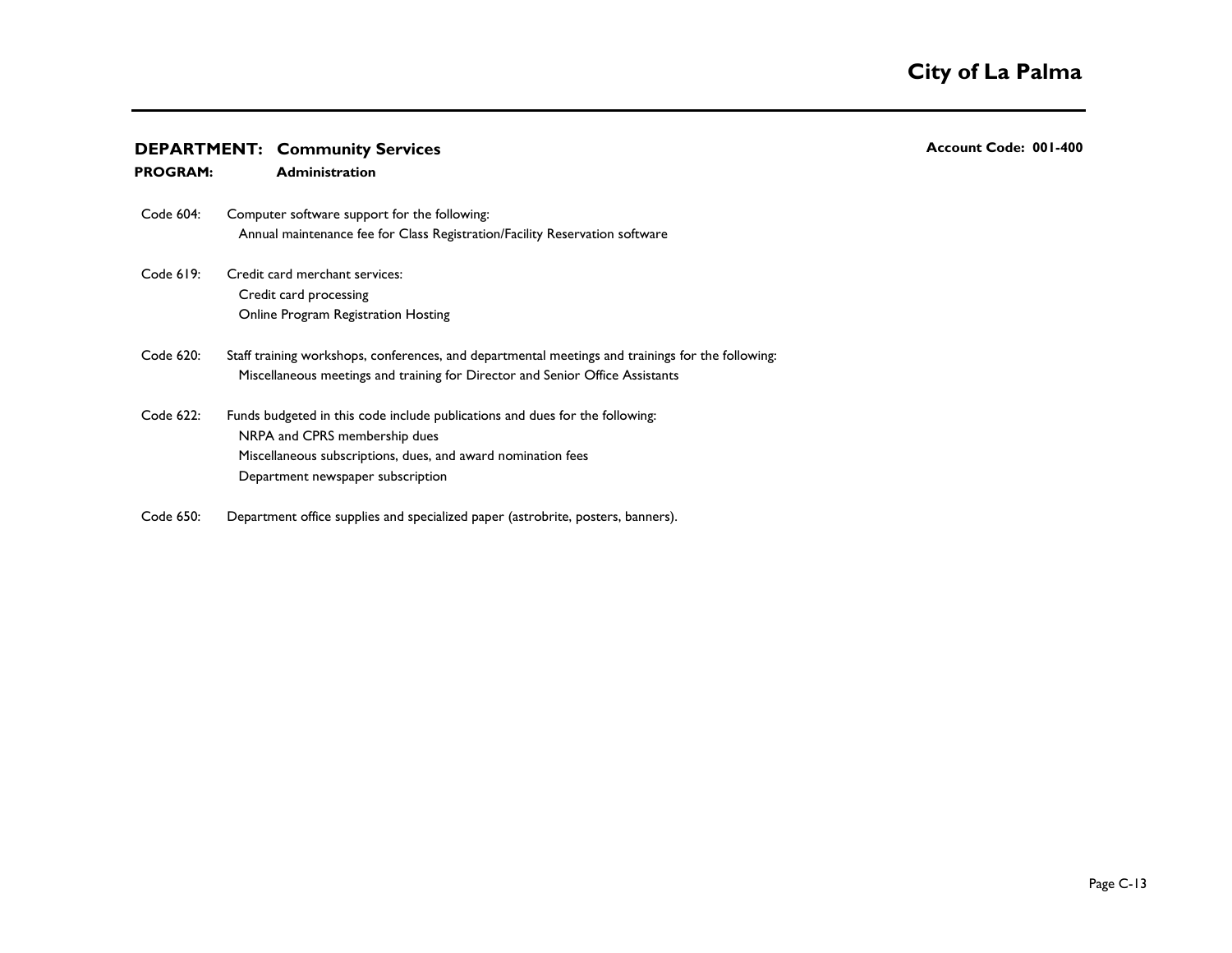| <b>PROGRAM:</b> | <b>Administration</b>                                                                            |
|-----------------|--------------------------------------------------------------------------------------------------|
| Code 654:       | Printing of departmental envelopes, letterhead, business cards, and office and facility forms.   |
| Code 691:       | Monthly departmental cell phone charges/stipends, 4 total: 2-staff, 2-off site programs.         |
| Code 733:       | Miscellaneous special departmental supplies, including meeting supplies, film processing, etc.   |
| Code 740:       | Annual employee recognition and other awards/plaques presented during the year.                  |
| Code 977:       | This division's pro rata share of Liability Insurance and Claims costs.                          |
| Code 978:       | This division's pro rata share of Building Maintenance and Replacement costs.                    |
| Code 979:       | Funds budgeted in this code includes this program's pro rata share of Vehicle Maintenance costs. |
| Code 980:       | This division's pro rata share of Vehicle Replacement costs.                                     |
| Code 981:       | This division's pro rata share of Computer Maintenance costs.                                    |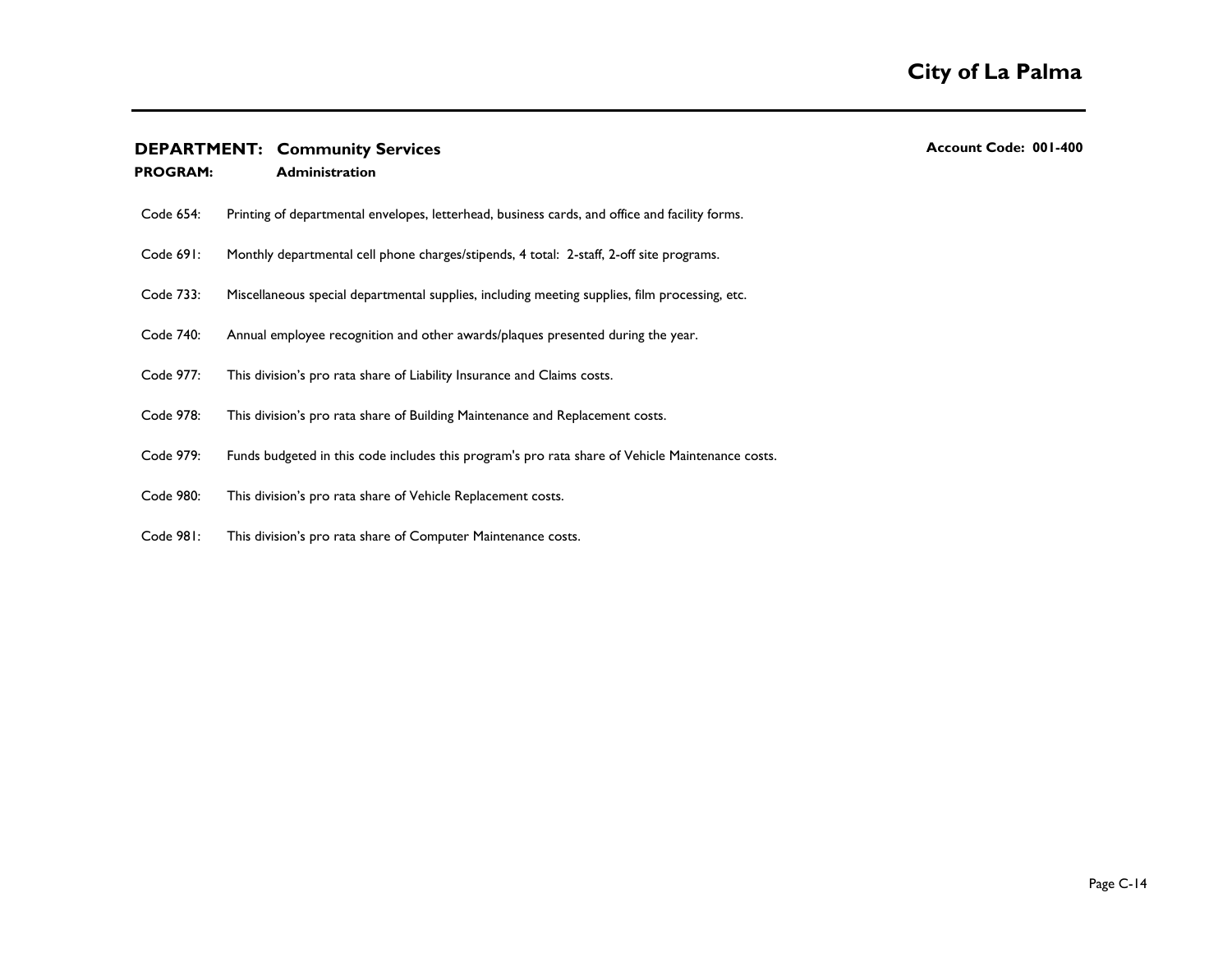**PROGRAM: Administration**



THIS PAGE INTENTIONALLY LEFT BLANK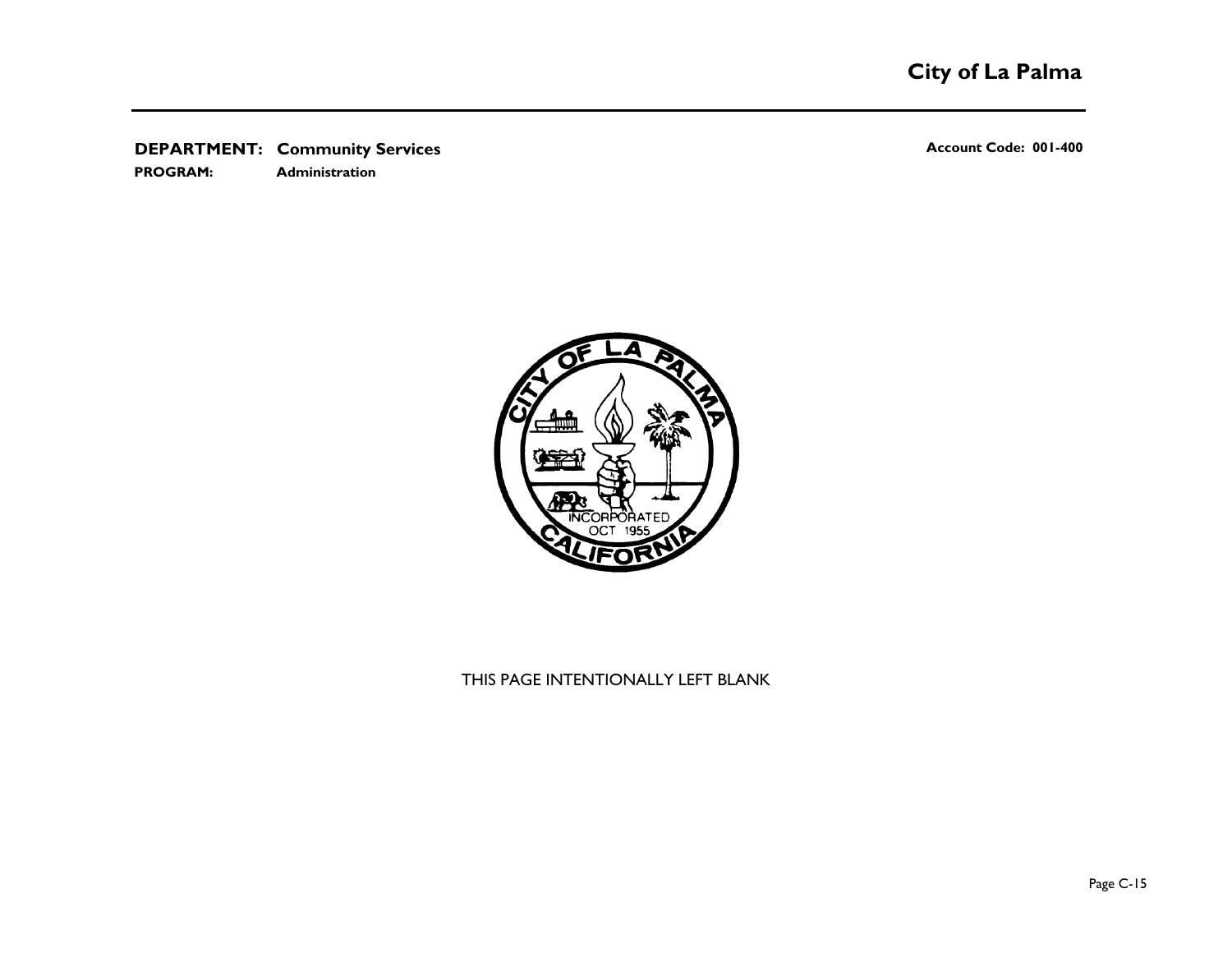**PROGRAM:** 

**Administration**

|         |                                       |                    |                    |                    |                    | % Change from      |                    | % Change from      |
|---------|---------------------------------------|--------------------|--------------------|--------------------|--------------------|--------------------|--------------------|--------------------|
|         |                                       | <b>Fiscal Year</b> | <b>Fiscal Year</b> | <b>Fiscal Year</b> | <b>Fiscal Year</b> | <b>Fiscal Year</b> | <b>Fiscal Year</b> | <b>Fiscal Year</b> |
|         |                                       | $2011 - 12$        | $2012 - 13$        | $2012 - 13$        | $2013 - 14$        | $2012 - 13$        | $2014 - 15$        | $2013 - 14$        |
| Code    | <b>Description</b>                    | <b>Actual</b>      | <b>Adopted</b>     | Amended            | <b>Adopted</b>     | <b>Amended</b>     | <b>Estimated</b>   | Proposed           |
|         | <b>PERSONNEL SERVICES</b>             |                    |                    |                    |                    |                    |                    |                    |
| 501.000 | Salaries - Full-time                  | 284, II7<br>\$     | 332,100<br>\$      | 290,300<br>\$      | 202,000<br>\$      | (30.4)             | 205,700<br>\$      | 1.8                |
| 505.000 | Salary Savings Credit                 |                    | (14,700)           | (14,700)           | (8,500)<br>\$      | (42.2)             | (8,900)<br>\$      | 4.7                |
| 530.000 | Overtime                              | 700                | 800                | 800                | \$<br>300          | (62.5)             | \$<br>300          |                    |
| 550.000 | <b>Employee Benefits</b>              | 131,219            | 150,600            | 134,700            | 81,300<br>\$.      | (39.6)             | 90,700<br>\$.      | 11.6               |
|         | <b>TOTAL PERSONNEL</b>                |                    |                    |                    |                    |                    |                    |                    |
|         | <b>SERVICES</b>                       | 416,036            | 468,800            | 411,100            | 275,100            | (33.1)             | 287,800            | 4.6                |
|         | <b>MAINTENANCE AND OPERATIONS</b>     |                    |                    |                    |                    |                    |                    |                    |
| 600.000 | <b>Professional Contract Services</b> | 30,975             | 29,400             | 28,400             | 28,400             |                    | 28,400             |                    |
| 604.000 | Computer Software Support             | 3,533              | 3,400              | 3,400              | 3,600              | 5.9                | 3,600              |                    |
| 619.440 | <b>Bank Service Charges</b>           | 5,109              | 3,500              | 3,500              | 3,000              | (14.3)             | 3,000              |                    |
| 619.460 | Rec Online Charges                    | 2,957              | 3,000              | 3,000              | 3,500              | 16.7               | 3,500              |                    |
| 620.000 | Meetings & Training                   | 3,609              | 5,000              | 1,500              | 2,500              | 66.7               | 2,500              |                    |
| 621.000 | Mileage Reimbmnt/Auto Allow           |                    | 200                | 200                |                    | (100.0)            |                    | N/A                |
| 622.000 | <b>Publications &amp; Dues</b>        | 949                | 1,300              | 1,300              | 1,300              |                    | 1,300              |                    |
| 623.000 | <b>Uniforms</b>                       |                    |                    |                    |                    |                    |                    |                    |
| 650.000 | <b>Office Supplies</b>                | 5,191              | 7,000              | 7,000              | 5,500              | (21.4)             | 5,500              |                    |
| 654.000 | Printing & Reproduction               | 2,409              | 1,300              | 1,300              | 1,300              |                    | 1,300              |                    |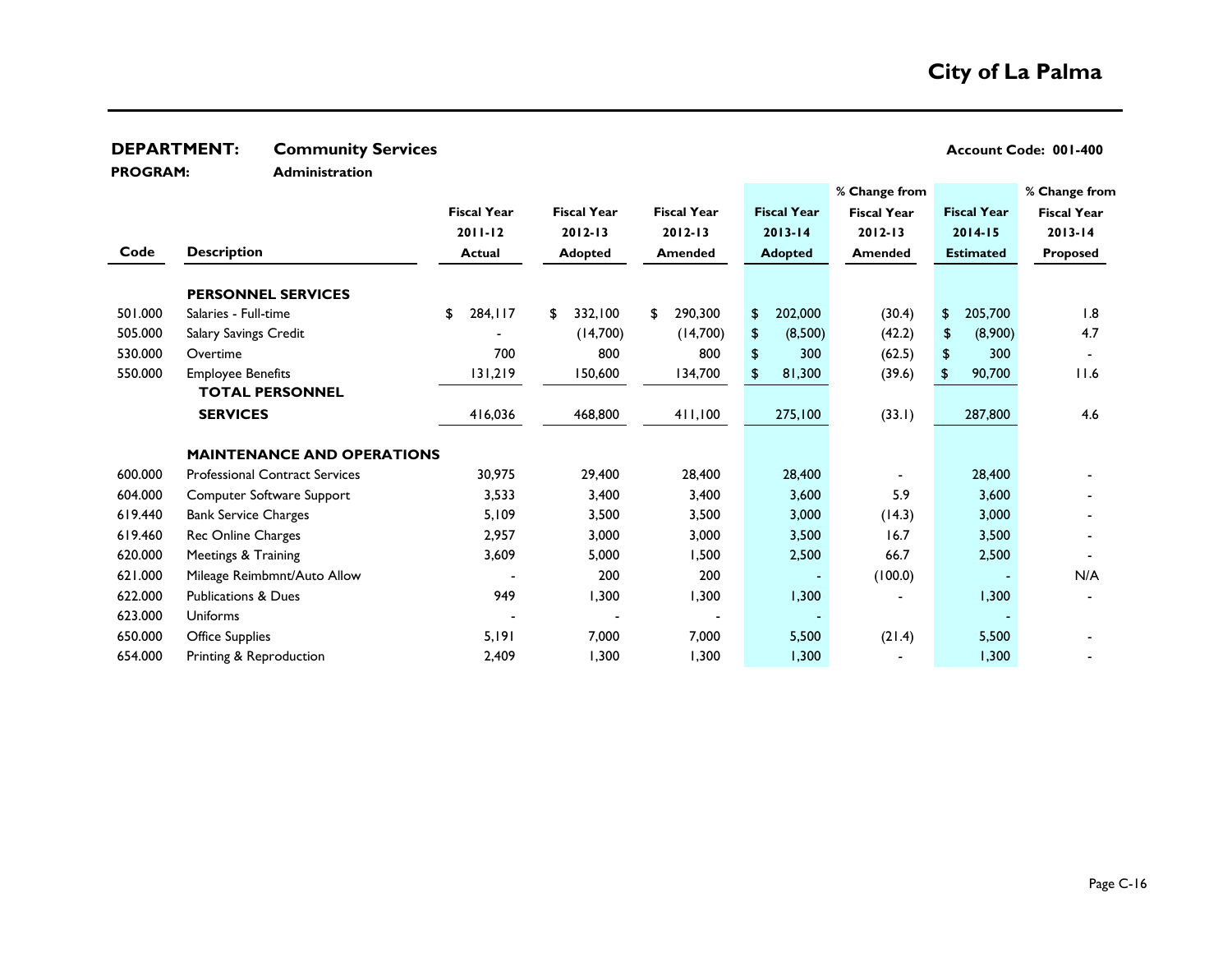**PROGRAM:** 

**Administration**

|         |                                       |                    |                    |                    |                    | % Change from      |                    | % Change from      |
|---------|---------------------------------------|--------------------|--------------------|--------------------|--------------------|--------------------|--------------------|--------------------|
|         |                                       | <b>Fiscal Year</b> | <b>Fiscal Year</b> | <b>Fiscal Year</b> | <b>Fiscal Year</b> | <b>Fiscal Year</b> | <b>Fiscal Year</b> | <b>Fiscal Year</b> |
|         |                                       | $2011 - 12$        | $2012 - 13$        | $2012 - 13$        | $2013 - 14$        | $2012 - 13$        | $2014 - 15$        | $2013 - 14$        |
| Code    | <b>Description</b>                    | <b>Actual</b>      | <b>Adopted</b>     | <b>Amended</b>     | <b>Adopted</b>     | <b>Amended</b>     | <b>Estimated</b>   | Proposed           |
|         |                                       |                    |                    |                    |                    |                    |                    |                    |
| 691.000 | Communications                        | 4,343              | 3,500              | 3,500              | 3,300              | (5.7)              | 3,300              |                    |
| 694.000 | Misc. Expense                         | 55,535             |                    |                    |                    |                    |                    |                    |
| 733.000 | Special Departmental Supplies         | 4                  | 1,000              | 500                | 100                | (80.0)             | 100                |                    |
| 740.000 | Other Awards                          | 2                  | 200                | 200                | 200                |                    | 200                |                    |
| 977.000 | Liability Insurance & Claims          | 5,600              | 6,600              | 6,600              | 11,280             | 70.9               | 11,680             | 3.5                |
| 978.000 | <b>Building Maintenance/Replacmnt</b> | 27,900             | 25,900             | 25,900             | 25,470             | (1.7)              | 25,470             |                    |
| 979.000 | Vehicle Maintenance                   | 10,000             | 11,200             | 11,200             | 11,800             | 5.4                | 11,800             |                    |
| 980.000 | Vehicle Replacement                   | 7,000              | 10,000             | 10,000             | 10,000             |                    | 10,000             |                    |
| 981.000 | <b>Computer Maintenance</b>           | 14,400             | 8,800              | 8,800              | 9,300              | 5.7                | 9,300              |                    |
|         | <b>TOTAL MAINTENANCE AND</b>          |                    |                    |                    |                    |                    |                    |                    |
|         | <b>OPERATIONS</b>                     | 179,635            | 121,300            | 116,300            | 120,550            | 3.7                | 120,950            | 0.3                |
|         |                                       |                    |                    |                    |                    |                    |                    |                    |
|         | <b>TOTAL EXPENDITURES</b>             | 595,671<br>S       | 590,100            | 527,400<br>\$      | 395,650<br>\$      | (25.0)             | 408,750            | 3.3                |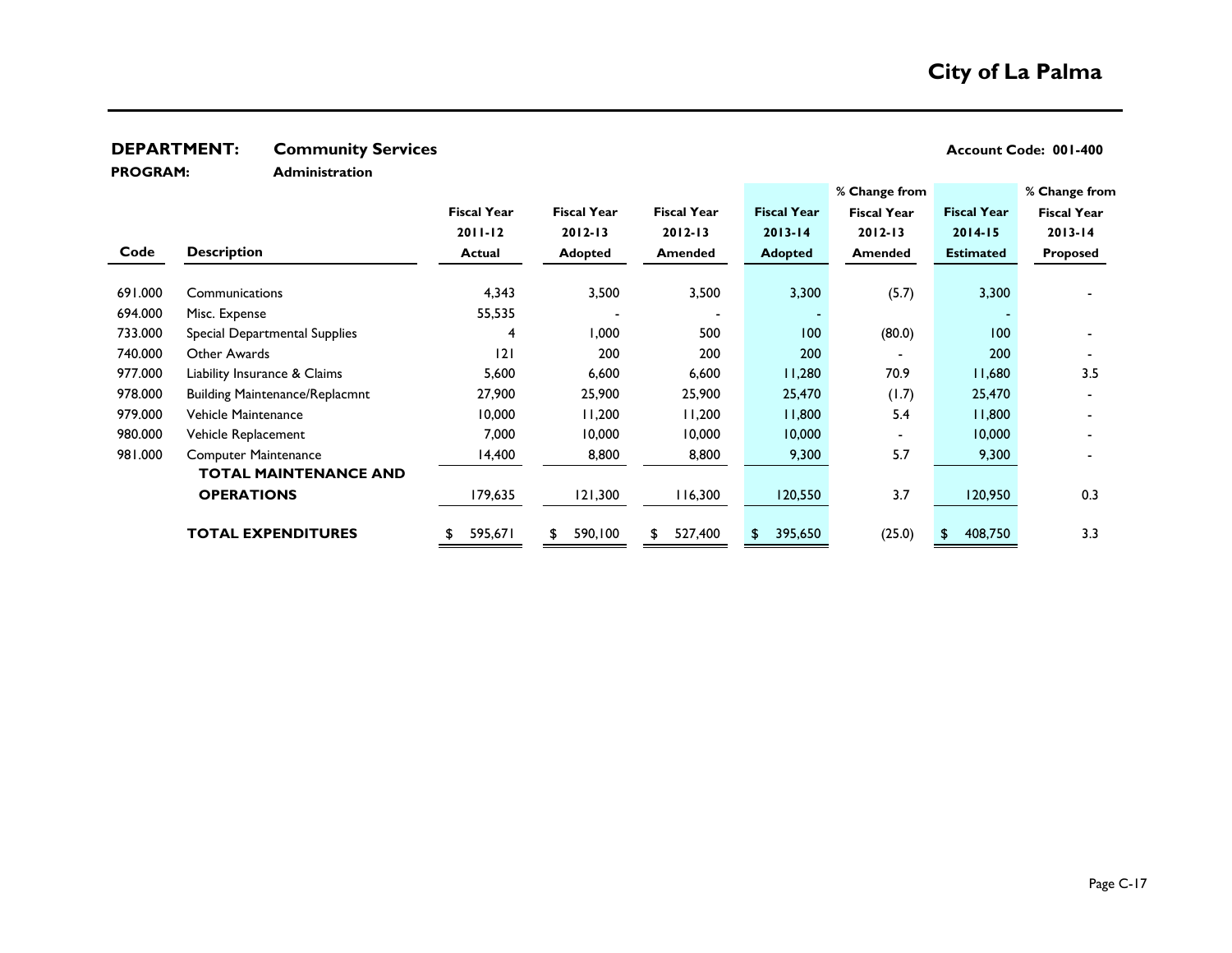**Youth and Family Services PROGRAM:** 

|                             |                              |                          |                               |                          |                |                                   |                |                    |                    | % Change from |                  |                    |                 | % Change from      |
|-----------------------------|------------------------------|--------------------------|-------------------------------|--------------------------|----------------|-----------------------------------|----------------|--------------------|--------------------|---------------|------------------|--------------------|-----------------|--------------------|
|                             |                              | <b>Fiscal Year</b>       |                               | <b>Fiscal Year</b>       |                | <b>Fiscal Year</b><br>$2012 - 13$ |                | <b>Fiscal Year</b> | <b>Fiscal Year</b> |               |                  | <b>Fiscal Year</b> |                 | <b>Fiscal Year</b> |
|                             | $2011 - 12$<br><b>Actual</b> |                          | $2012 - 13$<br><b>Adopted</b> |                          |                |                                   |                | $2013 - 14$        |                    | $2012 - 13$   |                  | $2014 - 15$        |                 | $2013 - 14$        |
|                             |                              |                          |                               |                          | <b>Amended</b> |                                   | <b>Adopted</b> |                    | <b>Amended</b>     |               | <b>Estimated</b> |                    | <b>Proposed</b> |                    |
| <b>Personnel Services</b>   |                              | 234,010                  |                               | 249,300                  |                | 221.990                           |                | 169,900            |                    | (23.5)        | S                | 172.700            |                 | l.6                |
| Maintenance and Operations  |                              | 109.500                  |                               | 18,080                   |                | 110,020                           |                | 98,560             |                    | (10.4)        |                  | 98,800             |                 | 0.2                |
| Capital Outlay/Improvements |                              | $\overline{\phantom{0}}$ |                               | $\overline{\phantom{0}}$ |                | $\overline{\phantom{a}}$          |                |                    |                    | N/A           |                  |                    |                 | N/A                |
| Total                       |                              | 343,510                  |                               | 367,380                  |                | 332,010                           |                | 268,460            |                    | (19.1)        |                  | 271,500            |                 | L.                 |

### PROGRAM DESCRIPTION:

Youth and Family Services focuses on strengthening families and supporting the development of safe and resilient youth. Programs and activities within this division are listed below, including annual participation/attendance.

|                                                | 2012                |                 | Fiscal Year 2013-14 Proposed                      |             |           | Fiscal Year 2014-15 Estimated |                    |                |               |  |  |
|------------------------------------------------|---------------------|-----------------|---------------------------------------------------|-------------|-----------|-------------------------------|--------------------|----------------|---------------|--|--|
|                                                | Annual              | Personnel       | <b>Maintenance</b>                                |             |           | <b>Personnel</b>              | <b>Maintenance</b> |                |               |  |  |
|                                                | <b>Participants</b> | <b>Services</b> | & Operations                                      | Revenue     | Total     | <b>Services</b>               | & Operations       | <b>Revenue</b> | Total         |  |  |
| Pre-School:                                    |                     |                 |                                                   |             |           |                               |                    |                |               |  |  |
| Tiny Tots - 6 sessions of 3x or 2x/week        | 326                 | 35,100<br>- \$  | 3,200<br>\$                                       | (28,000)    | 10,300    | 35,600<br>\$                  | 3,200<br>\$        | (28,000)<br>£. | 10,800        |  |  |
| $K-6:$                                         |                     |                 |                                                   |             |           |                               |                    |                |               |  |  |
| Contracted Sports (Pee Wees & Basketball)      | 54                  | 4,700           | 1,700                                             | 0*          | 6,400     | 4,700                         | 1,700              | 0*             | 6,400         |  |  |
| Fit-N-Fun-after school 3 days/week @ 3 schools | 420                 | 60,800          | 12,000                                            | 0           | 72,800    | 61,300                        | 12,100             | 0              | 73,400        |  |  |
| Day Camps - Spring & Summer/II weeks           | 917                 | 35,000          | 67,000                                            | (82,000)    | 20,000    | 35,500                        | 67,100             | (82,000)       | 20,600        |  |  |
| Middle School/Young Adult:                     |                     |                 |                                                   |             |           |                               |                    |                |               |  |  |
| <b>Teen Special Events</b>                     | 2,250               | 11,400          | 7,800                                             | (9,000)     | 10,200    | 11,900                        | 7,800              | (9,000)        | 10,700        |  |  |
| Summer Volunteens - Day Camp                   | 20                  | 7,300           | 2,700                                             | 0           | 10,000    | 7,300                         | 2,700              | 0              | 10,000        |  |  |
| Division Administration                        |                     | 15,100          | 4,160                                             | 0           | 19,260    | 16, 100                       | 4,200              | 0              | 20,300        |  |  |
| Total                                          | 4,087               | \$169,400       | 98,560<br>S.                                      | \$(119,000) | \$148,960 | \$172,400                     | \$98,800           | \$(119,000)    | 152,200<br>S. |  |  |
|                                                |                     |                 | *Revenue included in 01-430 Contract Program Fees |             |           |                               |                    |                |               |  |  |

*\*Revenue included in 01-430 Contract Program Fees*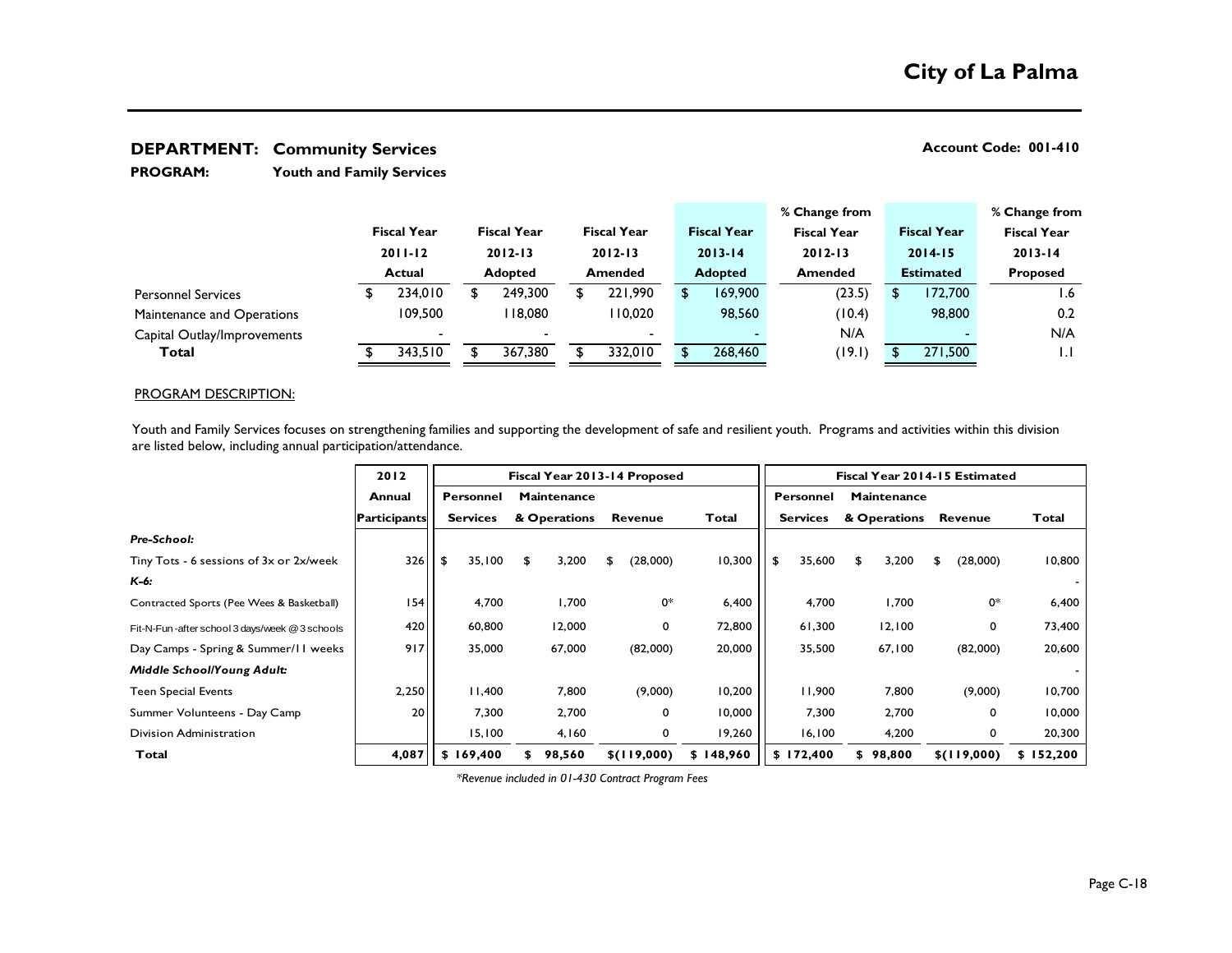# **DEPARTMENT:** Community Services **Account Code: 001-410 Account Code: 001-410 The City of La Palma**<br> **EPARTMENT: Community Services**<br>
PROGRAM: Youth and Family Services<br>
PROGRAM: Youth and Family Services

### **PROGRAM: Youth and Family Services**

### PROGRAM EXPLANATION:

|           |                                      | 0.64 |
|-----------|--------------------------------------|------|
|           | <b>Community Services Supervisor</b> | 0.44 |
| Code 501: | <b>Recreation Coordinator</b>        | 0.20 |

Code 505: Represents the salary savings anticipated during the year due to vacancies in the workforce. Estimated at three percent (3%).

Summer Volunteens - Day Camp 20 7,300 2,700 0 10,000 7,300 2,700 0 10,000

Code 510: Part-time personnel to lead Tiny Tots; seasonal Day Camps; Fit-N-Fun Program; and Teen Events.

Code 540: Summer Volunteen stipends.

Code 550: This division's pro rata share of Employee Benefits costs.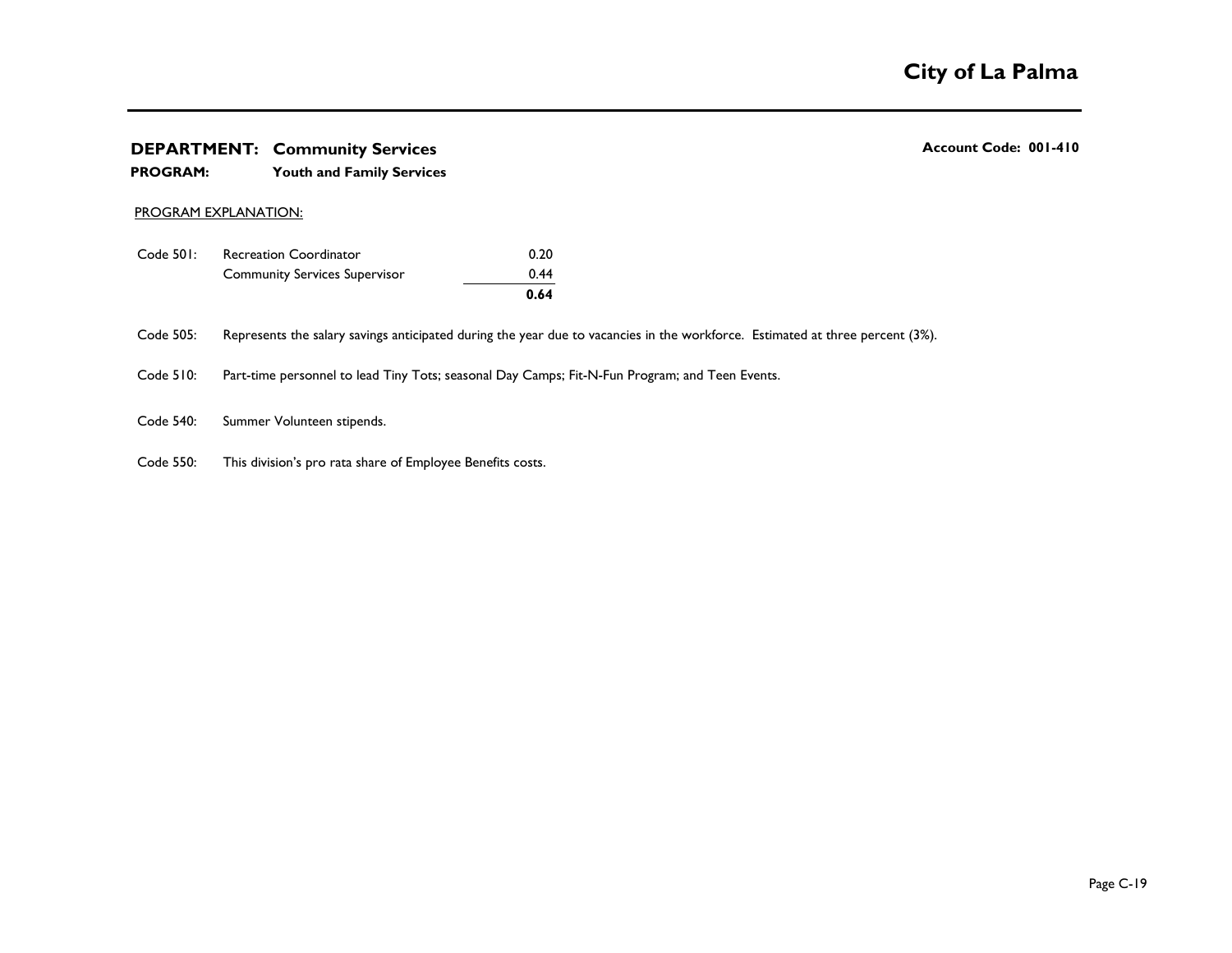### **PROGRAM: Youth and Family Services**

Code 600:  ${\sf Volume}$ Day Camp Fit-N-Fun Nutrition Teen activities Funds budgeted in this code include professional contract services for the following:

Flyer Translation Services

Code 620: Annual California Park & Recreation Society (CPRS) Conference and trainings Day Camp 300 Fit-N-Fun 600 and 200 and 200 and 200 and 200 and 200 and 200 and 200 and 200 and 200 and 200 and 200 and 200 Teens 2008 and 2008 and 2008 and 2008 and 2008 and 2008 and 2008 and 2008 and 2008 and 2008 and 2008 and 2008 **Miscellaneous** Funds budgeted in this include full and part-time personnel training workshops and departmental meetings and trainings for the following: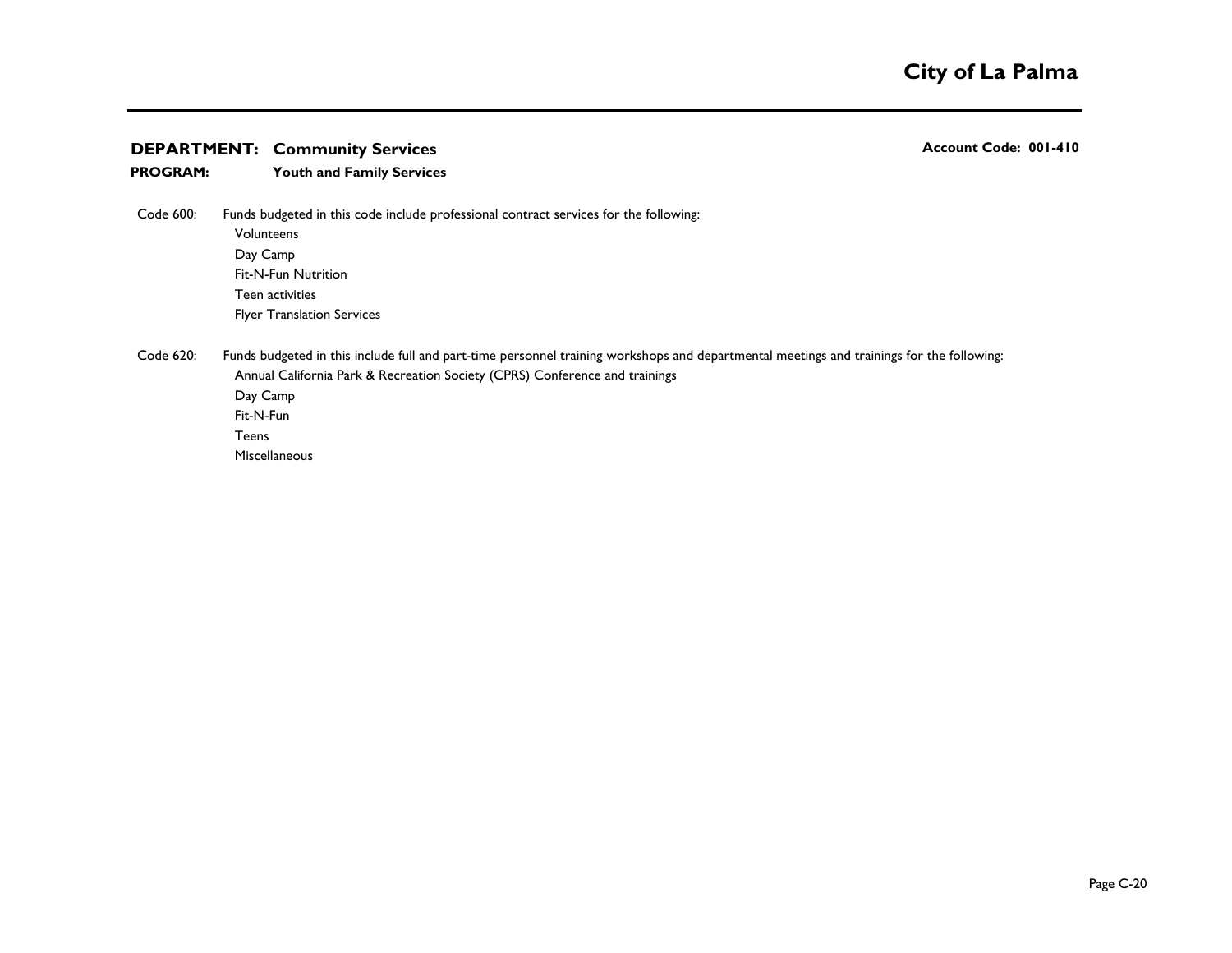### **PROGRAM: Youth and Family Services**

- Code 622: California Park & Recreation Society (CPRS) membership dues and publications Funds budgeted in this code include professional organization membership dues for full time personnel and miscellaneous publications for the following:
- Code 623: Full-time and Part-time personnel Day Camp participants Volunteens 500 Miscellaneous Funds budgeted in this code include uniforms for the following:
- Code 706: Fit-N-Fun on-site storage unit repairs.
- Code 725: Fit-N-Fun small tools and storage unit locks.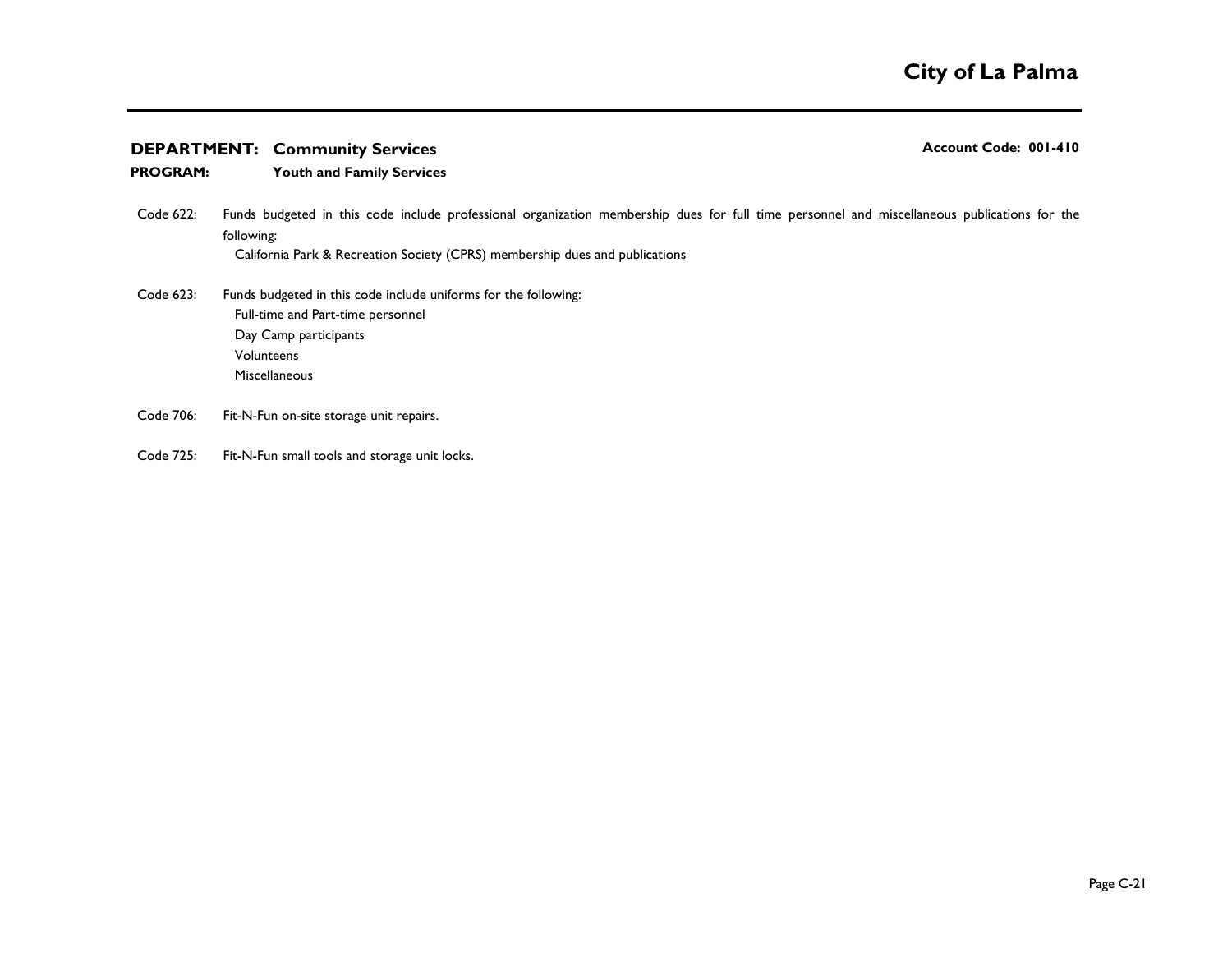| <b>PROGRAM:</b> | <b>Youth and Family Services</b>                                                                                                                                           |
|-----------------|----------------------------------------------------------------------------------------------------------------------------------------------------------------------------|
| Code 733:       | Funds budgeted in this code include special departmental supplies for the following:<br><b>Teens</b><br><b>Tiny Tots</b><br>Day Camps<br>Volunteens<br>Sports<br>Fit-N-Fun |
| Code 740:       | Funds budgeted in this code include awards for the following:<br>Teens<br>Day Camp<br>Miscellaneous                                                                        |
| Code 746:       | Funds budgeted in this code include entry fees for the following:<br>Day Camp entry fees and transportation<br>Sports tournament entry fees                                |
| Code 977:       | This division's pro rata share of Liability Insurance and Claims costs.                                                                                                    |
| Code 978:       | This division's pro rata share of Building Maintenance and Replacement costs.                                                                                              |
| Code 979:       | This division's pro rata share of Vehicle Maintenance costs.                                                                                                               |

*Middle School/Young Adult:* - Code 981: This division's pro rata share of Computer Maintenance costs. **This division's pro rata share of Computer Maintenance costs.**<br> **Example 2020 Example 2020 Example 2020 Example 2020 Example 2020 Example 2020 Example 2020 Example 2020 Example 2020 Example 2020 Exampl**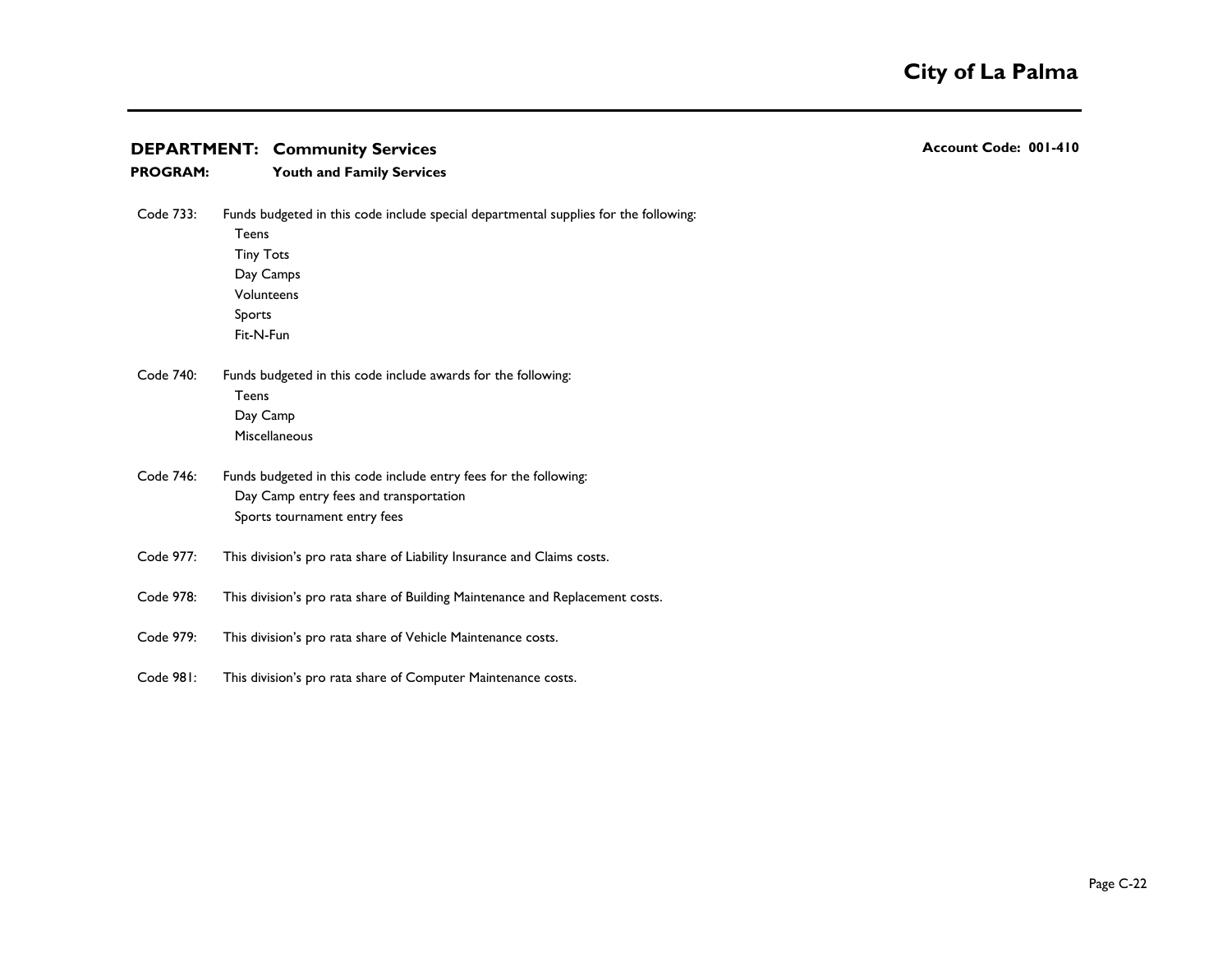**PROGRAM: Youth and Family Services**



THIS PAGE INTENTIONALLY LEFT BLANK  $\begin{aligned} \text{THIS PAGE INTENTIONALLY LEFT BLANK} \end{aligned}$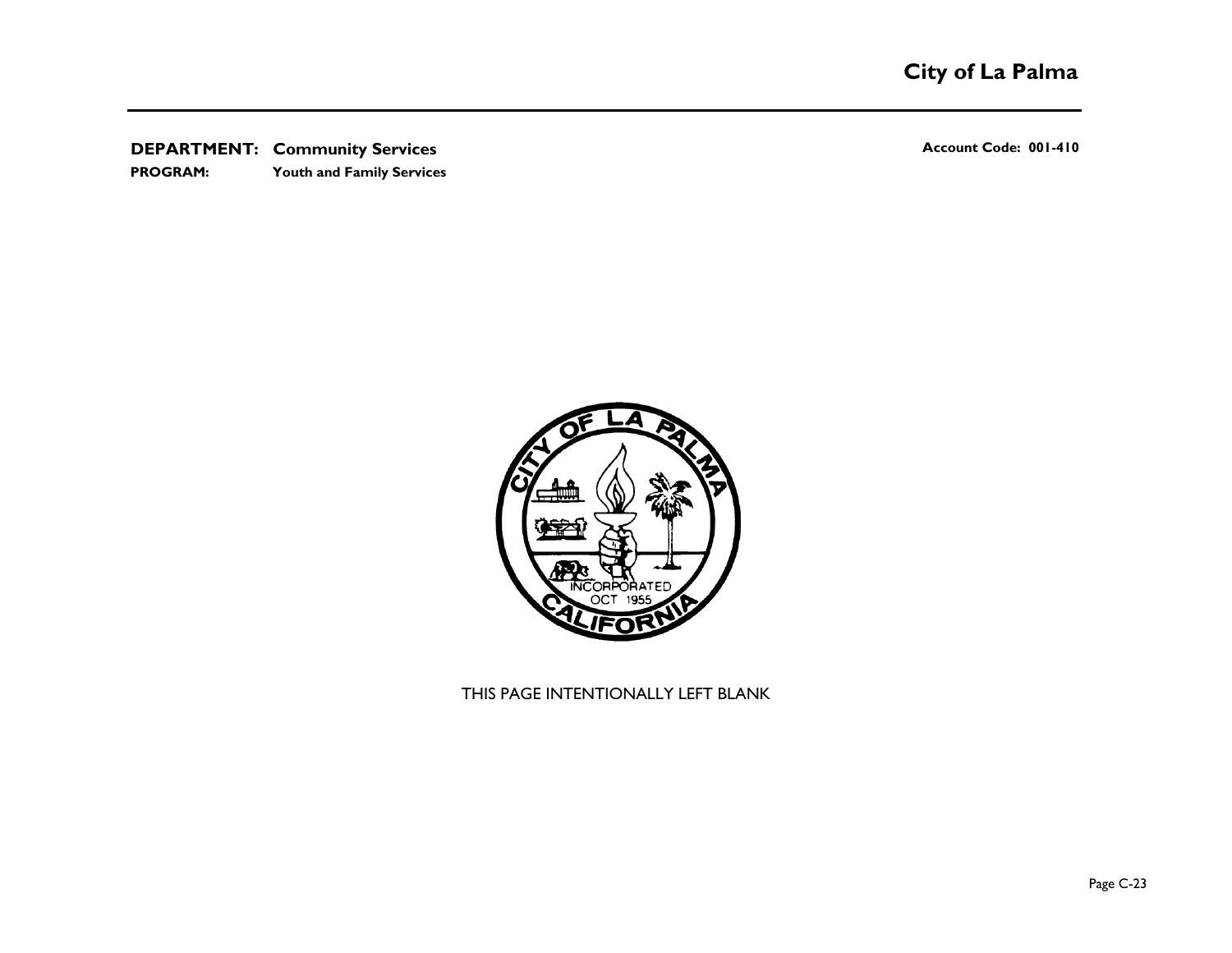**PROGRAM:** 

**Youth and Family Services**

|         |                                       |                    |                                          |                |                    | % Change from      |                    | % Change from      |
|---------|---------------------------------------|--------------------|------------------------------------------|----------------|--------------------|--------------------|--------------------|--------------------|
|         |                                       | <b>Fiscal Year</b> | <b>Fiscal Year</b><br><b>Fiscal Year</b> |                | <b>Fiscal Year</b> | <b>Fiscal Year</b> | <b>Fiscal Year</b> | <b>Fiscal Year</b> |
|         |                                       | $2011 - 12$        | $2012 - 13$                              | $2012 - 13$    | $2013 - 14$        | $2012 - 13$        | $2014 - 15$        | $2013 - 14$        |
| Code    | <b>Description</b>                    | <b>Actual</b>      | <b>Adopted</b>                           | <b>Amended</b> | <b>Adopted</b>     | <b>Amended</b>     | <b>Estimated</b>   | Proposed           |
|         | <b>PERSONNEL SERVICES</b>             |                    |                                          |                |                    |                    |                    |                    |
| 501.000 | Salaries - Full-time                  | 69,854<br>\$       | 74,200<br>\$                             | \$<br>59,870   | 42,500<br>\$       | (29.0)             | 43,400<br>\$       | 2.1                |
| 505.000 | Salary Savings Credit                 |                    | (3,300)                                  | (3,300)        | (1,800)            | (45.5)             | (1,900)            | 5.6                |
| 510.000 | Salaries - Part-time                  | 120,545            | 126,000                                  | 126,000        | 100,900            | (19.9)             | 100,900            |                    |
| 530.000 | Overtime                              | 1,081              | 4,200                                    | 4,200          |                    | (100.0)            |                    | N/A                |
| 540.000 | Supplemental Compensation-Rec         | 4,000              | 4,000                                    | 4,000          | 4,000              |                    | 4,000              |                    |
| 550.000 | <b>Employee Benefits</b>              | 38,530             | 44,200                                   | 31,220         | 24,300             | (22.2)             | 26,300             | 8.2                |
|         | <b>TOTAL PERSONNEL</b>                |                    |                                          |                |                    |                    |                    |                    |
|         | <b>SERVICES</b>                       | 234,010            | 249,300                                  | 221,990        | 169,900            | (23.5)             | 172,700            | 1.6                |
|         | <b>MAINTENANCE AND OPERATIONS</b>     |                    |                                          |                |                    |                    |                    |                    |
| 600.000 | <b>Professional Contract Services</b> | 11,988             | 14,000                                   | 11,900         | 9,800              | (17.6)             | 9,800              |                    |
| 620.000 | Meetings & Training                   | 1,328              | 3,300                                    | 2,000          | 2,000              |                    | 2,000              |                    |
| 622.000 | <b>Publications &amp; Dues</b>        | 593                | 800                                      | 800            | 400                | (50.0)             | 400                |                    |
| 623.000 | Uniforms                              | 5,976              | 4,900                                    | 3,400          | 3,000              | (11.8)             | 3,000              |                    |
| 706.000 | Maintenance & Repair Services         |                    | 300                                      | 300            | 300                |                    | 300                |                    |
| 725.000 | Small Tools/Other Equipment           |                    | 100                                      | 100            | 100                |                    | 100                |                    |
|         |                                       |                    |                                          |                |                    |                    |                    |                    |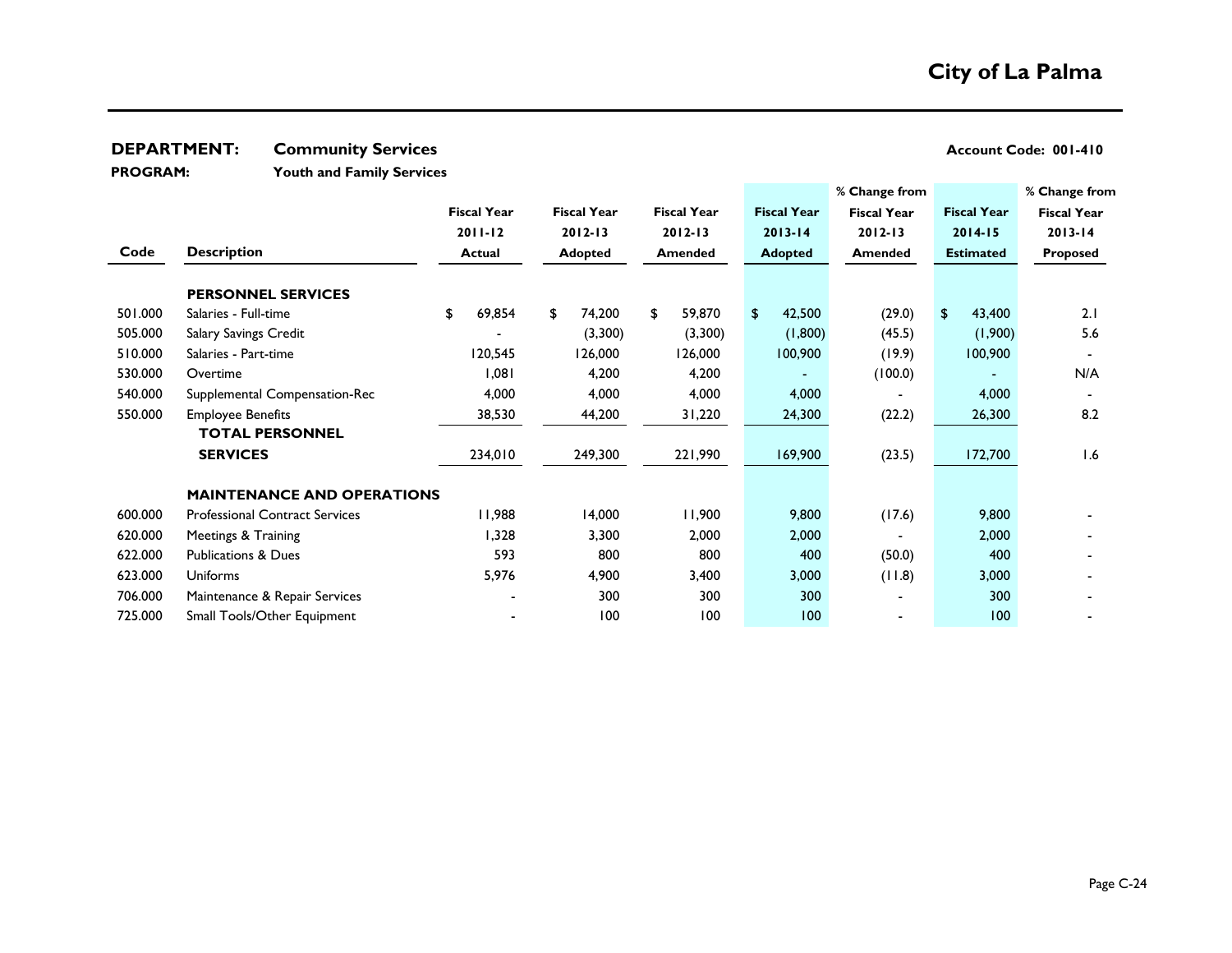**Youth and Family Services PROGRAM:** 

|         |                                       |                    |                    |                    |                    | % Change from      |                    | % Change from      |
|---------|---------------------------------------|--------------------|--------------------|--------------------|--------------------|--------------------|--------------------|--------------------|
|         |                                       | <b>Fiscal Year</b> | <b>Fiscal Year</b> | <b>Fiscal Year</b> | <b>Fiscal Year</b> | <b>Fiscal Year</b> | <b>Fiscal Year</b> | <b>Fiscal Year</b> |
|         |                                       | $2011 - 12$        | $2012 - 13$        | $2012 - 13$        | $2013 - 14$        | $2012 - 13$        | $2014 - 15$        | $2013 - 14$        |
| Code    | <b>Description</b>                    | <b>Actual</b>      | <b>Adopted</b>     | Amended            | <b>Adopted</b>     | <b>Amended</b>     | <b>Estimated</b>   | Proposed           |
|         |                                       |                    |                    |                    |                    |                    |                    |                    |
| 733.311 | Special Dept Supplies-Teens           | 3,079              | 2,800              | 1,900              | 1,300              | (31.6)             | 1,300              |                    |
| 733.312 | Special Dept Supplies-Tiny Tot        | 1,879              | 2,400              | 2,100              | 1,900              | (9.5)              | 1,900              |                    |
| 733.313 | Special Dept Supplies-Day Camp        | 4,699              | 4,200              | 3,700              | 3,500              | (5.4)              | 3,500              |                    |
| 733.315 | Special Dept Suppl-Volunteens         | 257                | 400                | 400                | 400                |                    | 400                |                    |
| 733.316 | Special Dept Supplies-Sports          | 797                | 1,800              | 1,200              | 600                | (50.0)             | 600                |                    |
| 733.317 | Special Dept Supplies-FitNFun         | 1,539              | 2,200              | 1,400              | 1,400              |                    | 1,400              |                    |
| 740.000 | Other Awards                          | 335                | 1,300              | 1,300              | 1,300              |                    | 1,300              |                    |
| 746.000 | <b>Entry Fees</b>                     | 30,530             | 39,000             | 39,000             | 33,000             | (15.4)             | 33,000             |                    |
| 977.000 | Liability Insurance & Claims          | 5,100              | 5,280              | 5,220              | 7,280              | 39.5               | 7,520              | 3.3                |
| 978.000 | <b>Building Maintenance/Replacmnt</b> | 31,900             | 28,200             | 28,200             | 26,280             | (6.8)              | 26,280             |                    |
| 979.000 | Vehicle Maintenance                   |                    |                    |                    |                    | N/A                |                    | N/A                |
| 981.000 | <b>Computer Maintenance</b>           | 9,500              | 7,100              | 7,100              | 6,000              | (15.5)             | 6,000              |                    |
|         | <b>TOTAL MAINTENANCE AND</b>          |                    |                    |                    |                    |                    |                    |                    |
|         | <b>OPERATIONS</b>                     | 109,500            | 118,080            | 110,020            | 98,560             | (10.4)             | 98,800             | 0.2                |
|         |                                       |                    |                    |                    |                    |                    |                    |                    |
|         | <b>TOTAL EXPENDITURES</b>             | 343,510<br>\$      | 367,380            | 332,010<br>\$      | 268,460<br>\$      | (19.1)             | 271,500<br>£.      | IJ                 |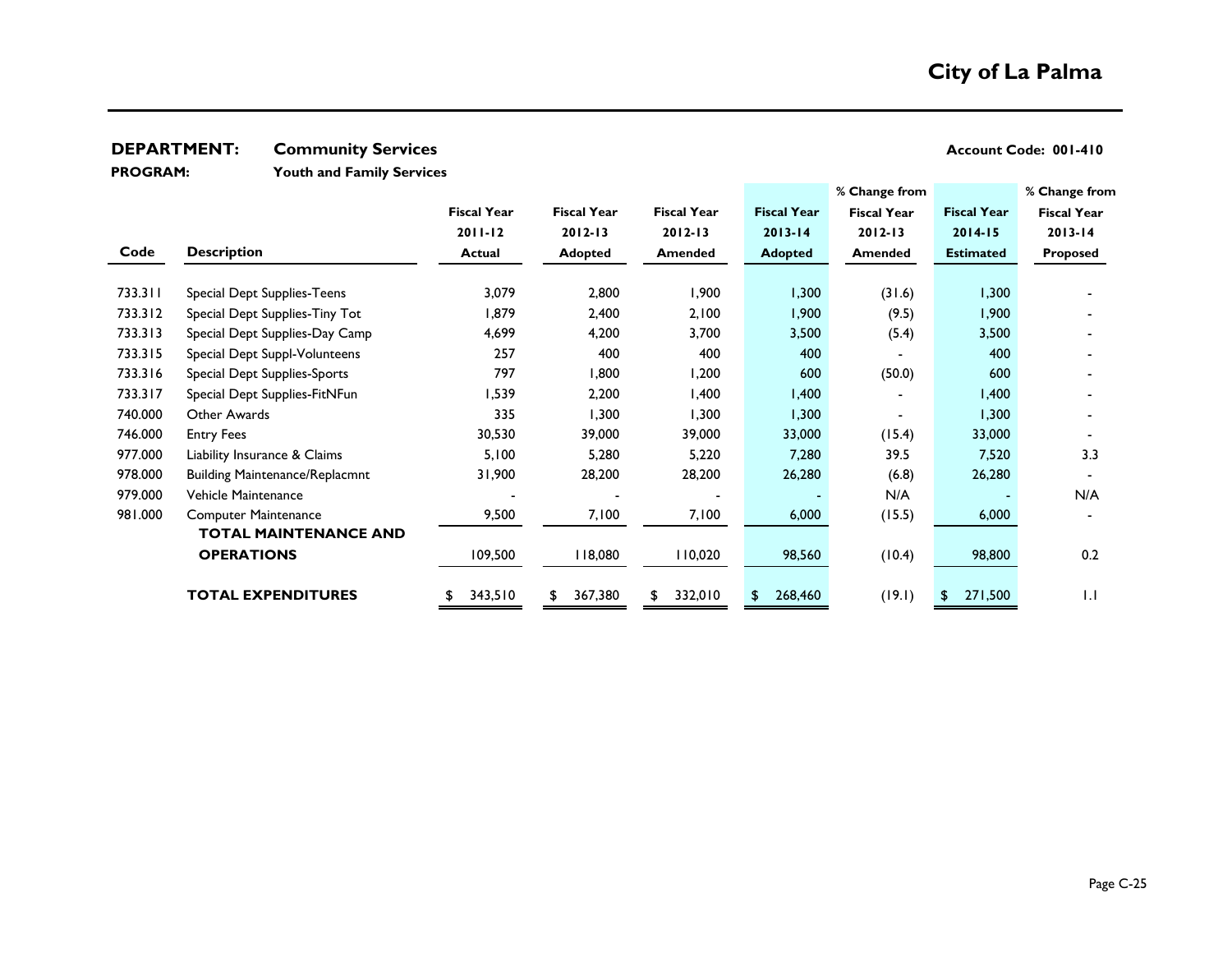### **Neighborhood and Community Services PROGRAM:**

|                             |                                                    |         |                                   |                          |                    |                |             |                    | % Change from      |                             |                    |             |  | % Change from      |
|-----------------------------|----------------------------------------------------|---------|-----------------------------------|--------------------------|--------------------|----------------|-------------|--------------------|--------------------|-----------------------------|--------------------|-------------|--|--------------------|
|                             | <b>Fiscal Year</b><br>$2011 - 12$<br><b>Actual</b> |         | <b>Fiscal Year</b><br>$2012 - 13$ |                          | <b>Fiscal Year</b> |                |             | <b>Fiscal Year</b> | <b>Fiscal Year</b> |                             | <b>Fiscal Year</b> |             |  | <b>Fiscal Year</b> |
|                             |                                                    |         |                                   |                          | $2012 - 13$        |                | $2013 - 14$ | $2012 - 13$        |                    | $2014 - 15$                 |                    | $2013 - 14$ |  |                    |
|                             |                                                    |         |                                   | <b>Adopted</b>           |                    | <b>Amended</b> |             | <b>Adopted</b>     |                    | <b>Estimated</b><br>Amended |                    |             |  | <b>Proposed</b>    |
| <b>Personnel Services</b>   |                                                    | 76.409  |                                   | 85,400                   |                    | 82,800         |             | 73,300             |                    | (11.5)                      |                    | 76,400      |  | 4.2                |
| Maintenance and Operations  |                                                    | 114.757 |                                   | 157,000                  |                    | 135,440        |             | 13,680             |                    | (16.1)                      |                    | 13,840      |  | 0.1                |
| Capital Outlay/Improvements |                                                    |         |                                   | $\overline{\phantom{0}}$ |                    |                |             |                    |                    | N/A                         |                    |             |  | N/A                |
| Total                       |                                                    | 191,166 |                                   | 242,400                  |                    | 218,240        |             | 186,980            |                    | (14.3)                      |                    | 190,240     |  | 1.7                |

### PROGRAM DESCRIPTION:

Neighborhood and Community Services focuses on developing and establishing communitywide events that create and strengthen a sense of community and connection among our residents. Programs and activities within this division are listed below, including annual participation/attendance.

|                                | 2012                | Fiscal Year 2013-14 Proposed |                                        |              |           |                |           |    | Fiscal Year 2014-15 Estimated |    |              |                |           |  |
|--------------------------------|---------------------|------------------------------|----------------------------------------|--------------|-----------|----------------|-----------|----|-------------------------------|----|--------------|----------------|-----------|--|
|                                | Annual              |                              | <b>Maintenance</b><br><b>Personnel</b> |              |           |                | Personnel |    | Maintenance                   |    |              |                |           |  |
|                                | <b>Participants</b> |                              | <b>Services</b>                        | & Operations |           | <b>Revenue</b> | Total     |    | <b>Services</b>               |    | & Operations | <b>Revenue</b> | Total     |  |
|                                |                     |                              |                                        |              |           |                |           |    |                               |    |              |                |           |  |
| Halloween Carnival             | 1,200               | l \$                         | 5,200                                  | £.           | 2,100     | \$             | 7,300     | \$ | 5,200                         | \$ | 2,100        | \$             | 7,300     |  |
| July 4th Fitness Run For Fun*  | 776 <sub>l</sub>    |                              | 18,300                                 |              | 25,200    | (25,000)       | 18,500    |    | 18,300                        |    | 25,200       | (25,000)       | 18,500    |  |
| La Palma Days*                 | 9,000               |                              | 22,600                                 |              | 61,900    | (20,000)       | 64,500    |    | 22,600                        |    | 62,000       | (20,000)       | 64,600    |  |
| Citywide Volunteer Recognition | 175                 |                              | 1,000                                  |              | 2,500     | 0              | 3,500     |    | 1,000                         |    | 2,500        | 0              | 3,500     |  |
| <b>CAB Committee Events:</b>   |                     |                              |                                        |              |           |                |           |    |                               |    |              |                |           |  |
| Holiday Tree Lighting          | 800                 |                              | 3,700                                  |              | 2,200     | 0              | 5,900     |    | 3,700                         |    | 2,200        | 0              | 5,900     |  |
| Arbor Day                      | 150                 |                              | 2,200                                  |              | 400       | $-300$         | 2,300     |    | 2,200                         |    | 400          | 300            | 2,900     |  |
| Memorial Day                   | 250                 |                              | 3,500                                  |              | 1,000     | 0              | 4,500     |    | 3,500                         |    | 1,000        | 0              | 4,500     |  |
| Concerts in the Park           | 6,250               |                              | 3,900                                  |              | 15,400    | $-4700$        | 14,600    |    | 3,900                         |    | 15,400       | 4700           | 24,000    |  |
| Home Spotlight                 |                     |                              |                                        |              | 300       | 0              | 300       |    |                               |    | 300          | 0              | 300       |  |
| Division Administration        |                     |                              | 15,100                                 |              | 2,680     | 0              | 17,780    |    | 15,100                        |    | 2,740        | 0              | 17,840    |  |
| Total                          | 18,605              | S                            | 75,500                                 |              | \$113,680 | \$ (50,000)    | \$139,180 | S. | 75,500                        |    | \$113,840    | \$ (40,000)    | \$149,340 |  |

*\*Additional overtime monies are included in the Police and Public Works budgets. Approximately \$19,800 combined.*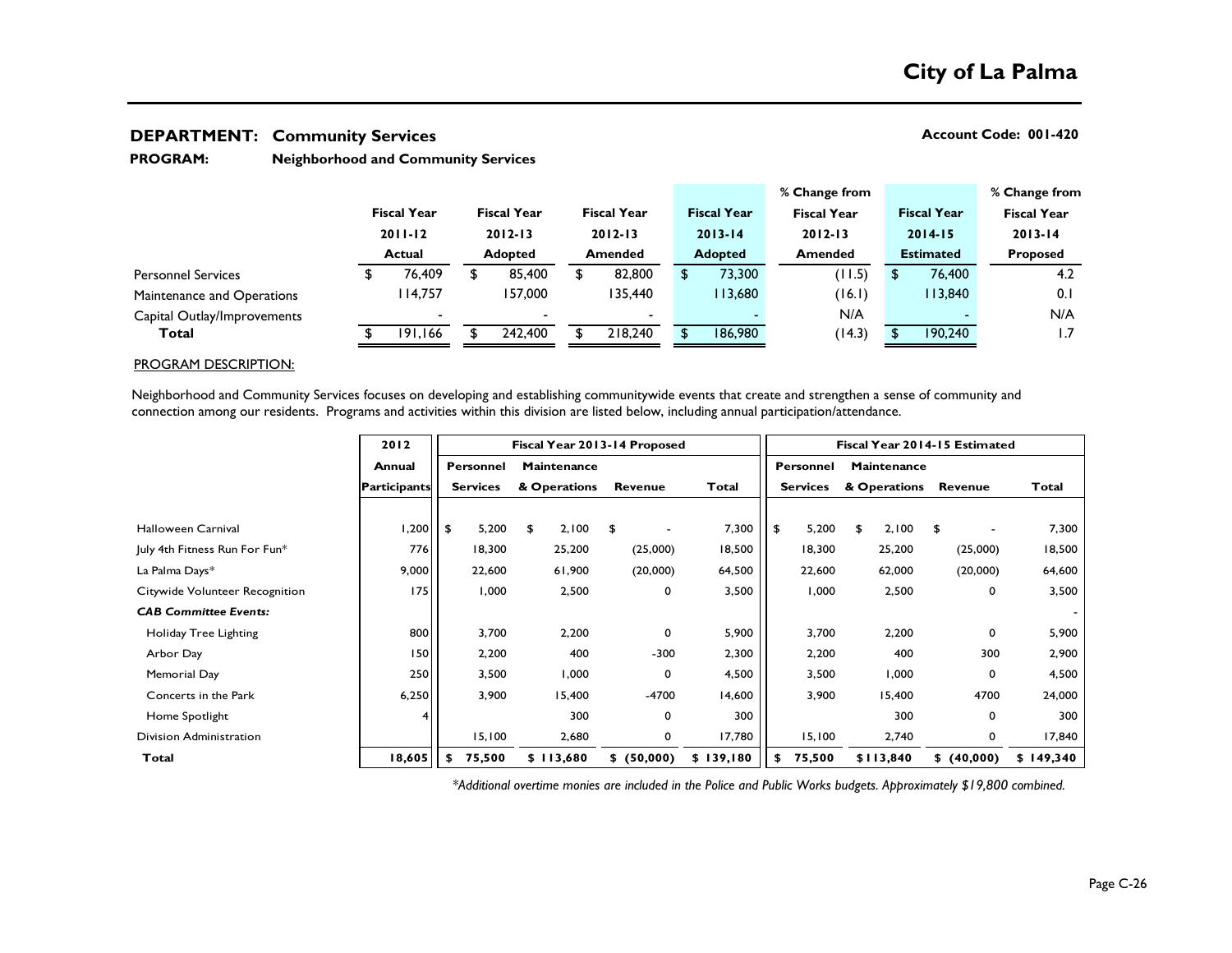# **DEPARTMENT:** Community Services **Account Code: 001-420 Account Code: 001-420 The PARTMENT:**<br> **Total 2006 12,690 12,600 130,000 1420 120,000 1420 1420 1420 1420 1420 1420 1420 1420 1420 1420 1420 1420 1420 1420 1420 1420 1420 14**

## **PROGRAM: Neighborhood and Community Services**

### PROGRAM EXPLANATION:

|           |                                      | 0.7  |
|-----------|--------------------------------------|------|
|           | <b>Community Services Supervisor</b> | 0.35 |
|           | Recreation Specialist                | 0.05 |
| Code 501: | <b>Recreation Coordinator</b>        | 0.30 |

Code 505: Represents the salary savings anticipated during the year due to vacancies in the workforce. Estimated at three percent (3%).

Code 510: Part-time personnel for community events.

- Code 530: Full-time and part-time personnel overtime for community events.
- **Annual Personnel Maintenance Personnel Maintenance** Code 550: This division's pro rata share of Employee Benefits costs.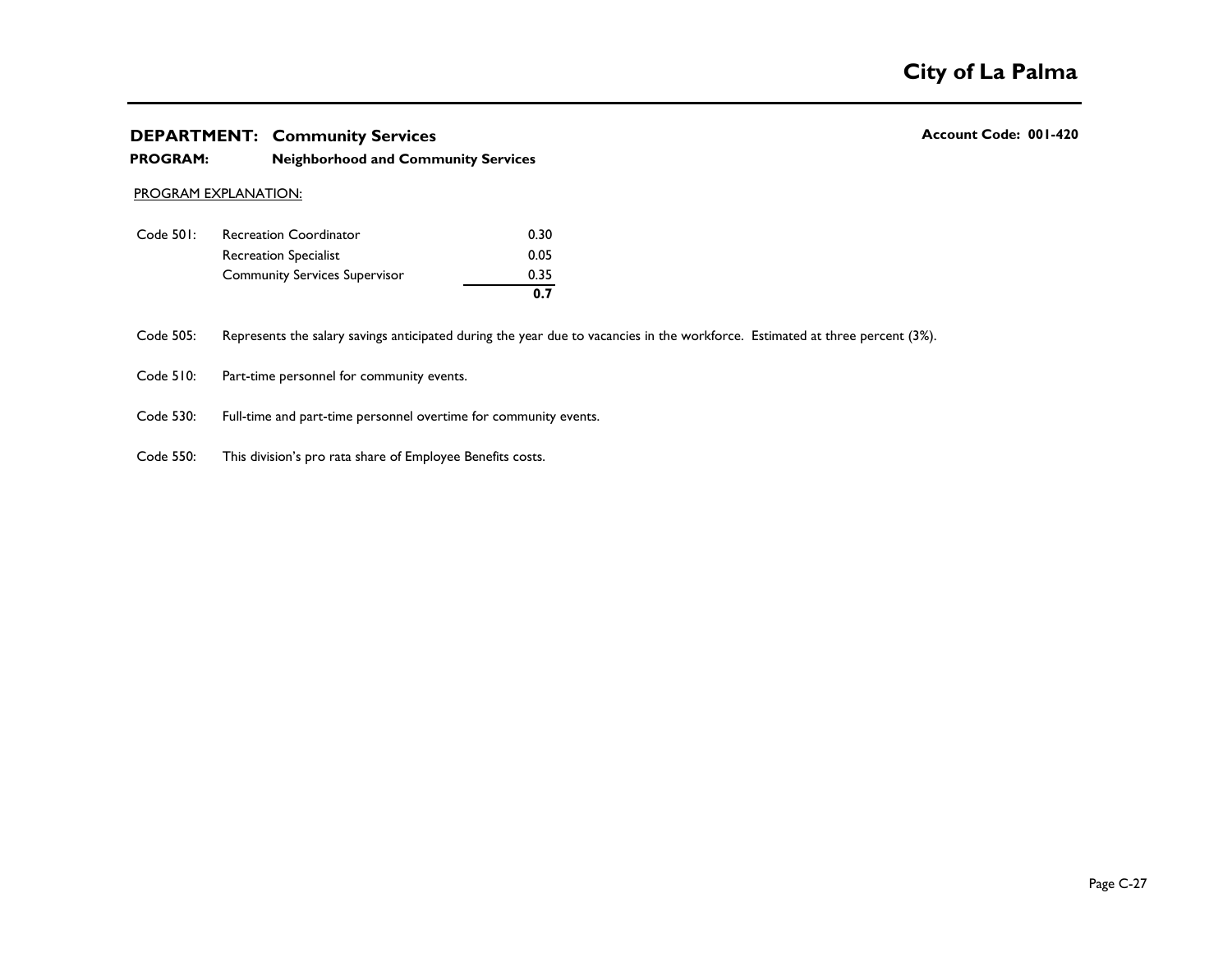| <b>PROGRAM:</b> | <b>Neighborhood and Community Services</b>                                            |
|-----------------|---------------------------------------------------------------------------------------|
| Code 600:       | Funds budgeted in this code include professional contract services for the following: |
|                 | La Palma Days                                                                         |
|                 | July 4th Run                                                                          |
|                 | <b>CAB Events:</b>                                                                    |
|                 | Memorial Day                                                                          |
|                 | Concerts in the Park                                                                  |
|                 | Holiday Tree Lighting                                                                 |
|                 | <b>Volunteer Recognition</b>                                                          |
|                 | <b>Flyer Translation Services</b>                                                     |
|                 | <b>Miscellaneous Contract Services</b>                                                |
| Code 620:       | Miscellaneous meetings and training.                                                  |
| $\sim$ $\sim$   |                                                                                       |

Citywide Volunteer Recognition 175 1,000 2,500 0 3,500 1,000 2,500 0 3,500

**Annual Personnel Maintenance Personnel Maintenance** Funds budgeted in this code include dues/licenses for the following: **Participants Services & Operations Revenue Total Services & Operations Revenue Total**  $\mathcal{F}$ Code 622: **Motion Picture License Public Music Licenses** July 4th Run Sanctioning fees

Code 623: Event t-shirts for the following: **Fig. 2008** 25,200 25,200 25,200 extending the state of the following:  $L_1L_2$  Additional Days 22,600  $R_1$ , 900  $R_2$ Code 623: July 4th Run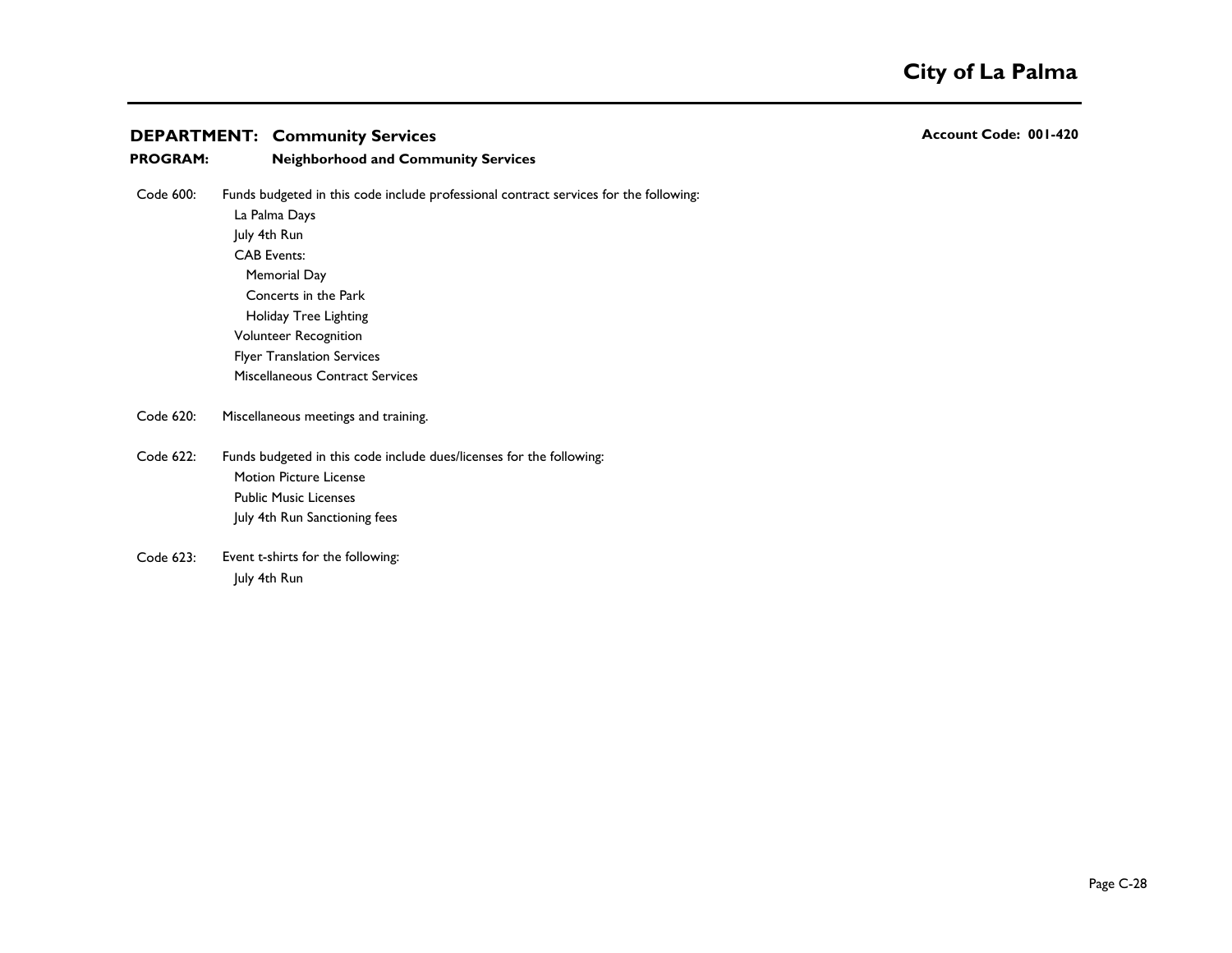| <b>PROGRAM:</b> | <b>Neighborhood and Community Services</b>                                                                                                                                                                                                                                          |
|-----------------|-------------------------------------------------------------------------------------------------------------------------------------------------------------------------------------------------------------------------------------------------------------------------------------|
| Code 653:       | Funds budgeted in this code include advertising for the following:<br>July 4th Run<br>La Palma Days<br>Concerts in the Park                                                                                                                                                         |
| Code 654:       | Funds budgeted in this code include printing of flyers, posters, and/or programs for the following:<br>La Palma Days<br>Memorial Day<br>Concerts in the Park<br>July 4th Run                                                                                                        |
| Code 713:       | Funds budgeted in this code include equipment rental for the following:<br>July 4th Run<br>La Palma Days                                                                                                                                                                            |
| Code 733:       | Funds budgeted in this code include special departmental supplies for the following:<br>July 4th Run<br>Volunteer Recognition<br>La Palma Days<br>Halloween Carnival<br>CAB events:<br>Holiday Tree Lighting<br>Memorial Day<br>Concerts in the Park<br>Home Spotlight<br>Arbor Day |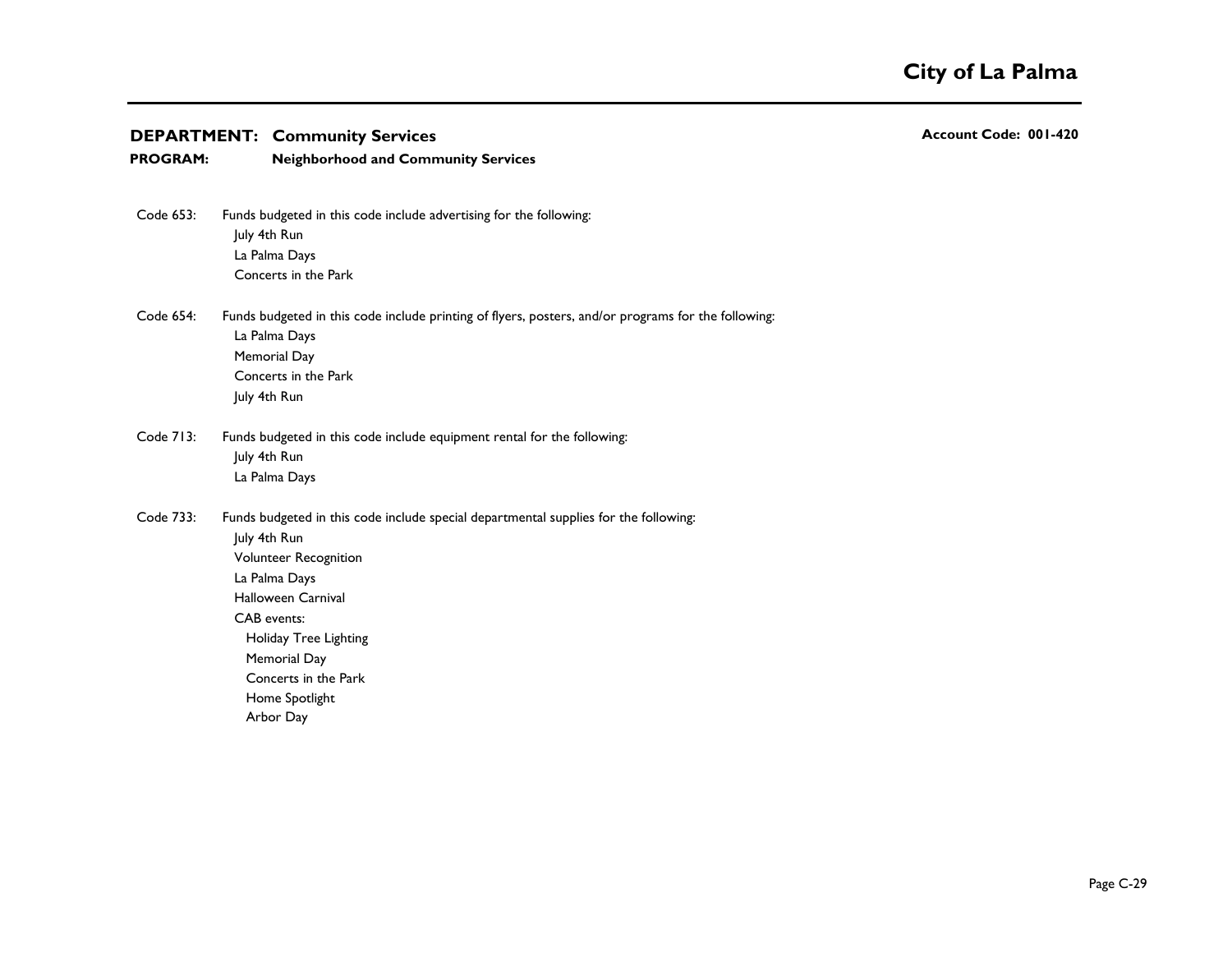| <b>PROGRAM:</b> | <b>Neighborhood and Community Services</b>                                                                              |
|-----------------|-------------------------------------------------------------------------------------------------------------------------|
| Code 740:       | Funds budgeted in this code include awards for the following:<br>La Palma Days<br>July 4th Run<br>Volunteer Recognition |
| Code 977:       | This division's pro rata share of Liability Insurance and Claims costs.                                                 |
| Code 978:       | This division's pro rata share of Building Maintenance and Replacement costs.                                           |
| Code 979:       | This division's pro rata share of Vehicle Maintenance costs.                                                            |
| Code 981:       | This division's pro rata share of Computer Maintenance costs.                                                           |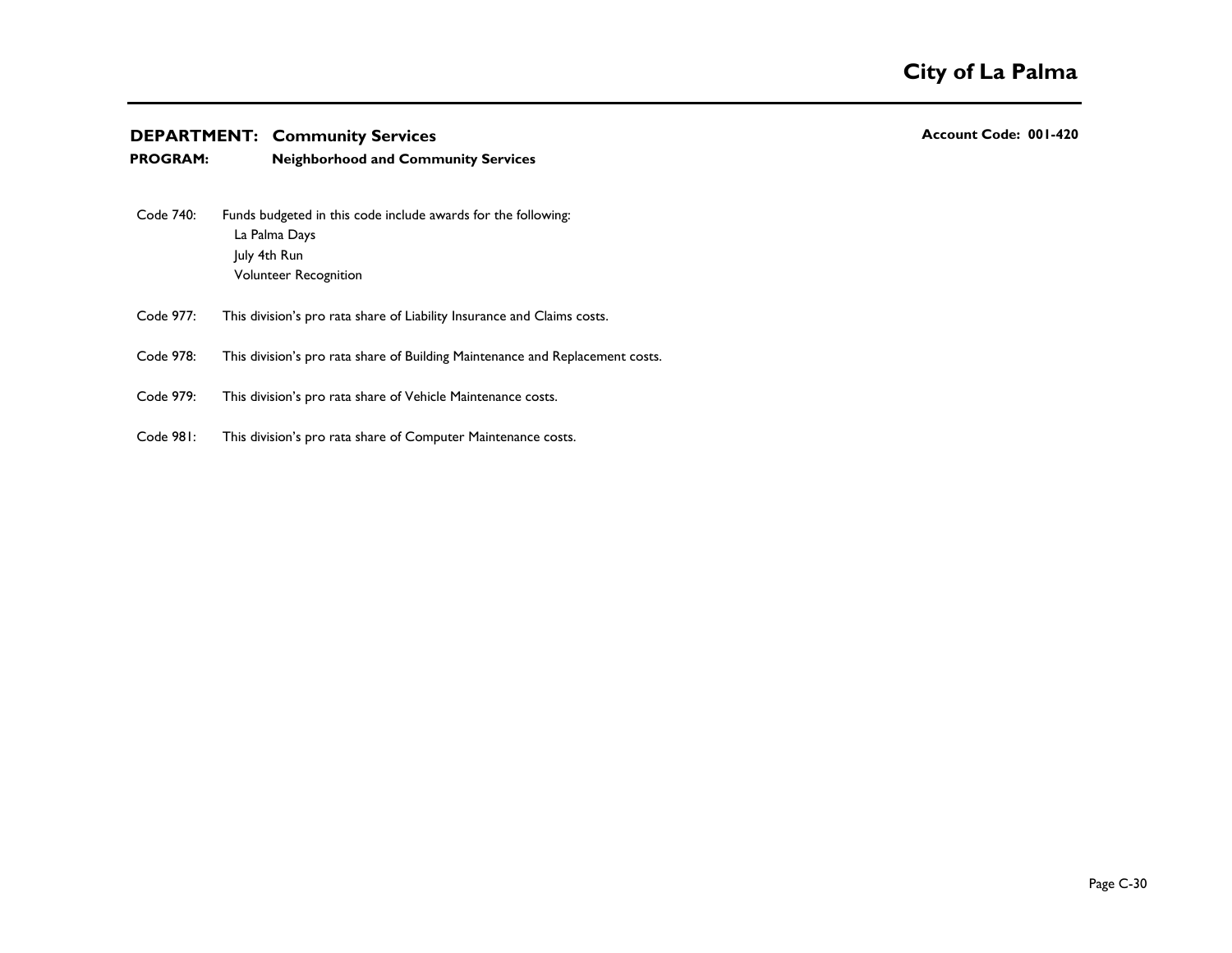**DEPARTMENT:** Community Services **Account Code: 001-420 Account Code: 001-420 PROGRAM: Neighborhood and Community Services**



# THIS PAGE INTENTIONALLY LEFT BLANK **Total 18,605 \$ 75,500 \$ 113,680 \$ (50,000) \$ 139,180 \$ 75,500 \$113,840 \$ (40,000) \$ 149,340**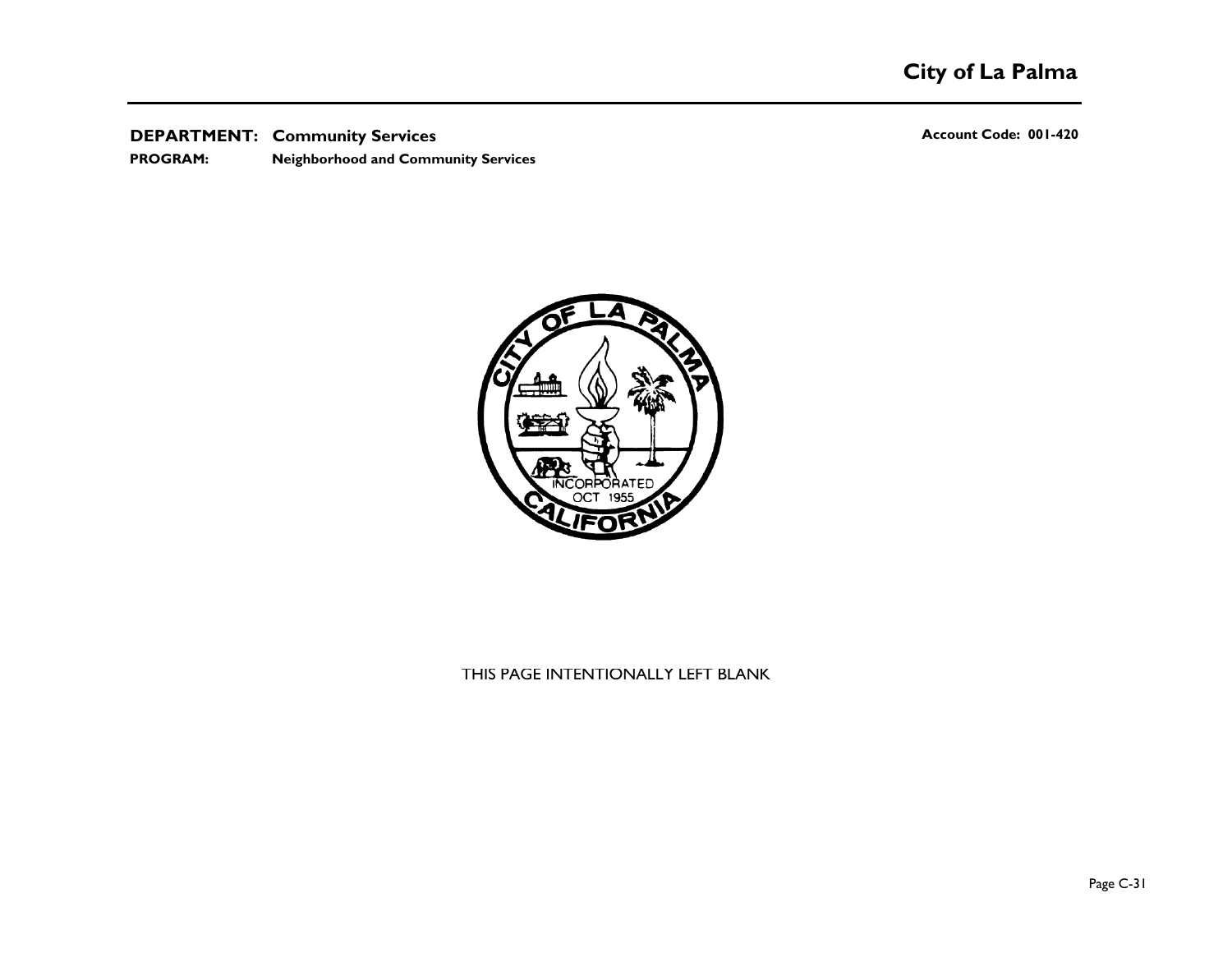**PROGRAM:** 

**Neighborhood and Community Services**

|         |                                       |                               |    |                    |    |                    |                    |                | % Change from      |                    | % Change from      |
|---------|---------------------------------------|-------------------------------|----|--------------------|----|--------------------|--------------------|----------------|--------------------|--------------------|--------------------|
|         |                                       | <b>Fiscal Year</b><br>2011-12 |    | <b>Fiscal Year</b> |    | <b>Fiscal Year</b> | <b>Fiscal Year</b> |                | <b>Fiscal Year</b> | <b>Fiscal Year</b> | <b>Fiscal Year</b> |
|         |                                       |                               |    | $2012 - 13$        |    |                    | $2012 - 13$        | $2013 - 14$    |                    | $2012 - 13$        | $2014 - 15$        |
| Code    | <b>Description</b>                    | <b>Actual</b>                 |    | <b>Adopted</b>     |    | <b>Amended</b>     |                    | <b>Adopted</b> | <b>Amended</b>     | <b>Estimated</b>   | <b>Proposed</b>    |
|         | <b>PERSONNEL SERVICES</b>             |                               |    |                    |    |                    |                    |                |                    |                    |                    |
| 501.000 | Salaries - Full-time                  | \$<br>41,954                  | \$ | 43,100             | \$ | 41,760             | $\mathfrak{L}$     | 40,800         | (2.3)              | \$<br>41,900       | 2.7                |
| 505.000 | Salary Savings Credit                 |                               |    | (1,900)            |    | (1,900)            |                    | (1,800)        | (5.3)              | (1,800)            |                    |
| 510.000 | Salaries - Part-time                  | 9,263                         |    | 13,200             |    | 13,200             |                    | 10,600         | (19.7)             | 10,600             |                    |
| 530.000 | Overtime                              | 5,332                         |    | 9,900              |    | 9,900              |                    | 6,300          | (36.4)             | 6,300              |                    |
| 550.000 | <b>Employee Benefits</b>              | 19,860                        |    | 21,100             |    | 19,840             |                    | 17,400         | (12.3)             | 19,400             | 11.5               |
|         | <b>TOTAL PERSONNEL</b>                |                               |    |                    |    |                    |                    |                |                    |                    |                    |
|         | <b>SERVICES</b>                       | 76,409                        |    | 85,400             |    | 82,800             |                    | 73,300         | (11.5)             | 76,400             | 4.2                |
|         | <b>MAINTENANCE AND OPERATIONS</b>     |                               |    |                    |    |                    |                    |                |                    |                    |                    |
| 600.000 | <b>Professional Contract Services</b> | 28,962                        |    | 45,400             |    | 38,100             |                    | 29,700         | (22.0)             | 29,700             |                    |
| 620.000 | Meetings & Training                   | 30                            |    | 100                |    | 100                |                    | 100            |                    | 100                |                    |
| 622.000 | <b>Publications &amp; Dues</b>        | 2,135                         |    | 2,000              |    | 2,000              |                    | 1,900          | (5.0)              | 1,900              |                    |
| 623.000 | <b>Uniforms</b>                       | 8,132                         |    | 7,900              |    | 5,900              |                    | 5,000          | (15.3)             | 5,000              |                    |
| 652.000 | Postage                               | $\mathsf{L}$                  |    | 200                |    |                    |                    |                | N/A                |                    | N/A                |
| 653.000 | Advertising                           | 5,056                         |    | 4,600              |    | 2,600              |                    | 2,400          | (7.7)              | 2,400              |                    |
| 654.000 | Printing & Reproduction               | 4,928                         |    | 5,400              |    | 5,000              |                    | 4,300          | (14.0)             | 4,300              |                    |
| 713.000 | Equipment Rental & Supplies           | 14,087                        |    | 30,600             |    | 30,600             |                    | 28,900         | (5.6)              | 28,900             |                    |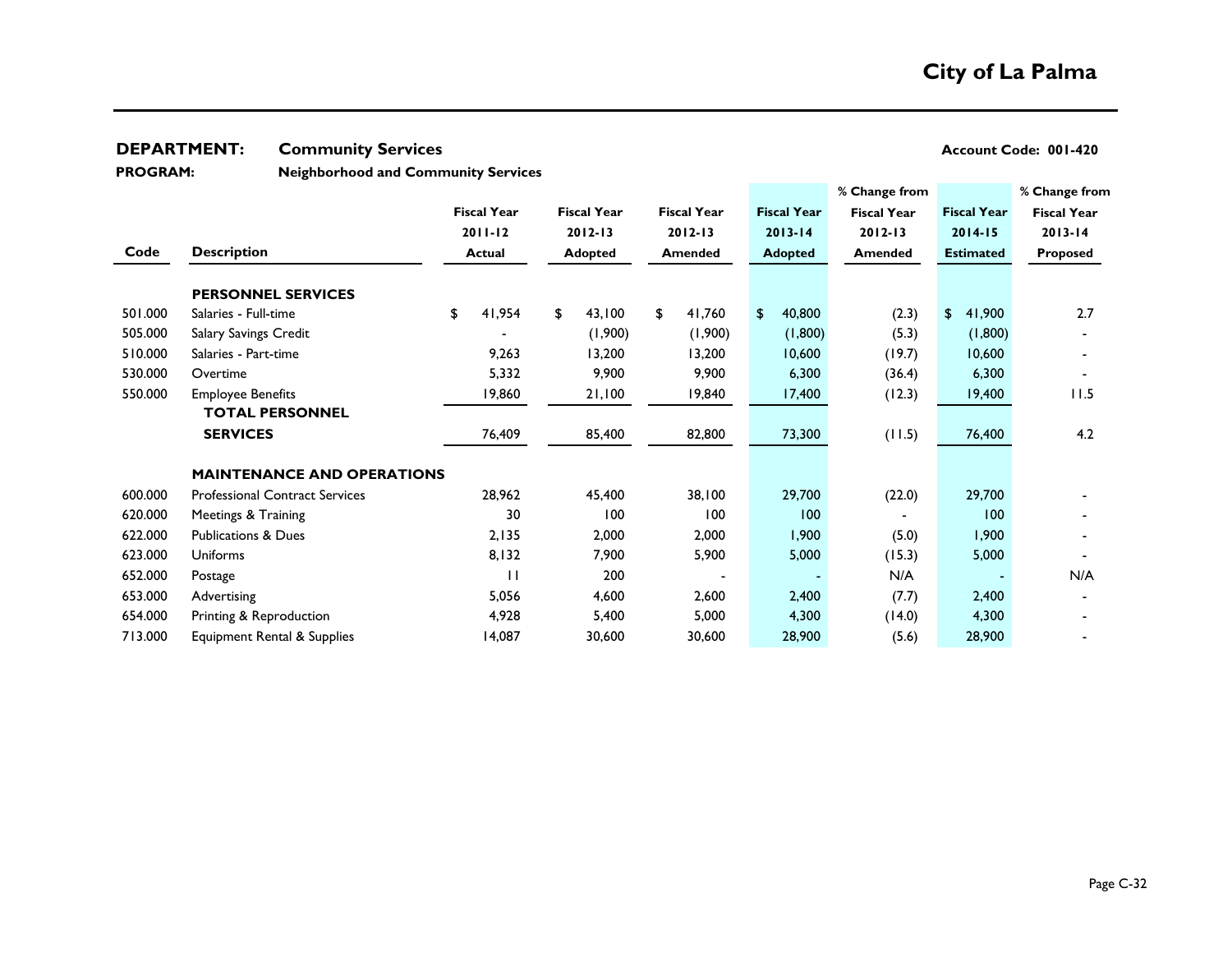**PROGRAM:** 

**Neighborhood and Community Services**

|         |                                       |                    |                    |                    |                    | % Change from      |                    | % Change from      |
|---------|---------------------------------------|--------------------|--------------------|--------------------|--------------------|--------------------|--------------------|--------------------|
|         |                                       | <b>Fiscal Year</b> | <b>Fiscal Year</b> | <b>Fiscal Year</b> | <b>Fiscal Year</b> | <b>Fiscal Year</b> | <b>Fiscal Year</b> | <b>Fiscal Year</b> |
|         |                                       | 2011-12            | $2012 - 13$        | $2012 - 13$        | $2013 - 14$        | $2012 - 13$        | $2014 - 15$        | $2013 - 14$        |
| Code    | <b>Description</b>                    | <b>Actual</b>      | <b>Adopted</b>     | <b>Amended</b>     | <b>Adopted</b>     | <b>Amended</b>     | <b>Estimated</b>   | <b>Proposed</b>    |
|         |                                       |                    |                    |                    |                    |                    |                    |                    |
| 733.314 | Special Dept Supplies-July 4th        | 3,260              | 2,000              | 2,000              | 2,000              |                    | 2,000              |                    |
| 733.318 | Special Dept Supplies-Vol Rec         | 695                | 700                | 700                | 400                | (42.9)             | 400                |                    |
| 733.340 | Special Dept Supplies-LP Days         | 2,395              | 4,700              | 4,700              | 4,200              | (10.6)             | 4,200              |                    |
| 733.355 | Special Dept Supplies-Haloween        | 2,166              | 2,200              | 2,200              | 1,700              | (22.7)             | 1,700              |                    |
| 733.360 | Special Dept Supplies-CAB             | 2,655              | 6,600              | 3,000              | 2,400              | (20.0)             | 2,400              |                    |
| 740.000 | Other Awards                          | 11,123             | 9,100              | 8,800              | 8,800              |                    | 8,800              |                    |
| 746.000 | <b>Entry Fees</b>                     | 722                | 5,700              |                    |                    | N/A                |                    | N/A                |
| 977.000 | Liability Insurance & Claims          | 4,200              | 3,900              | 3,840              | 4,000              | 4.2                | 4,160              | 4.0                |
| 978.000 | <b>Building Maintenance/Replacmnt</b> | 15,100             | 20,700             | 20,700             | 14,580             | (29.6)             | 14,580             | $\blacksquare$     |
| 979.000 | Vehicle Maintenance                   |                    |                    |                    |                    | N/A                |                    | N/A                |
| 981.000 | <b>Computer Maintenance</b>           | 9,100              | 5,200              | 5,200              | 3,300              | (36.5)             | 3,300              |                    |
|         | <b>TOTAL MAINTENANCE AND</b>          |                    |                    |                    |                    |                    |                    |                    |
|         | <b>OPERATIONS</b>                     | 114,757            | 157,000            | 135,440            | 113,680            | (16.1)             | 113,840            | 0.1                |
|         | <b>TOTAL EXPENDITURES</b>             | 191,166<br>\$      | 242,400<br>£       | 218,240            | 186,980<br>\$      | (14.3)             | \$190,240          | 1.7                |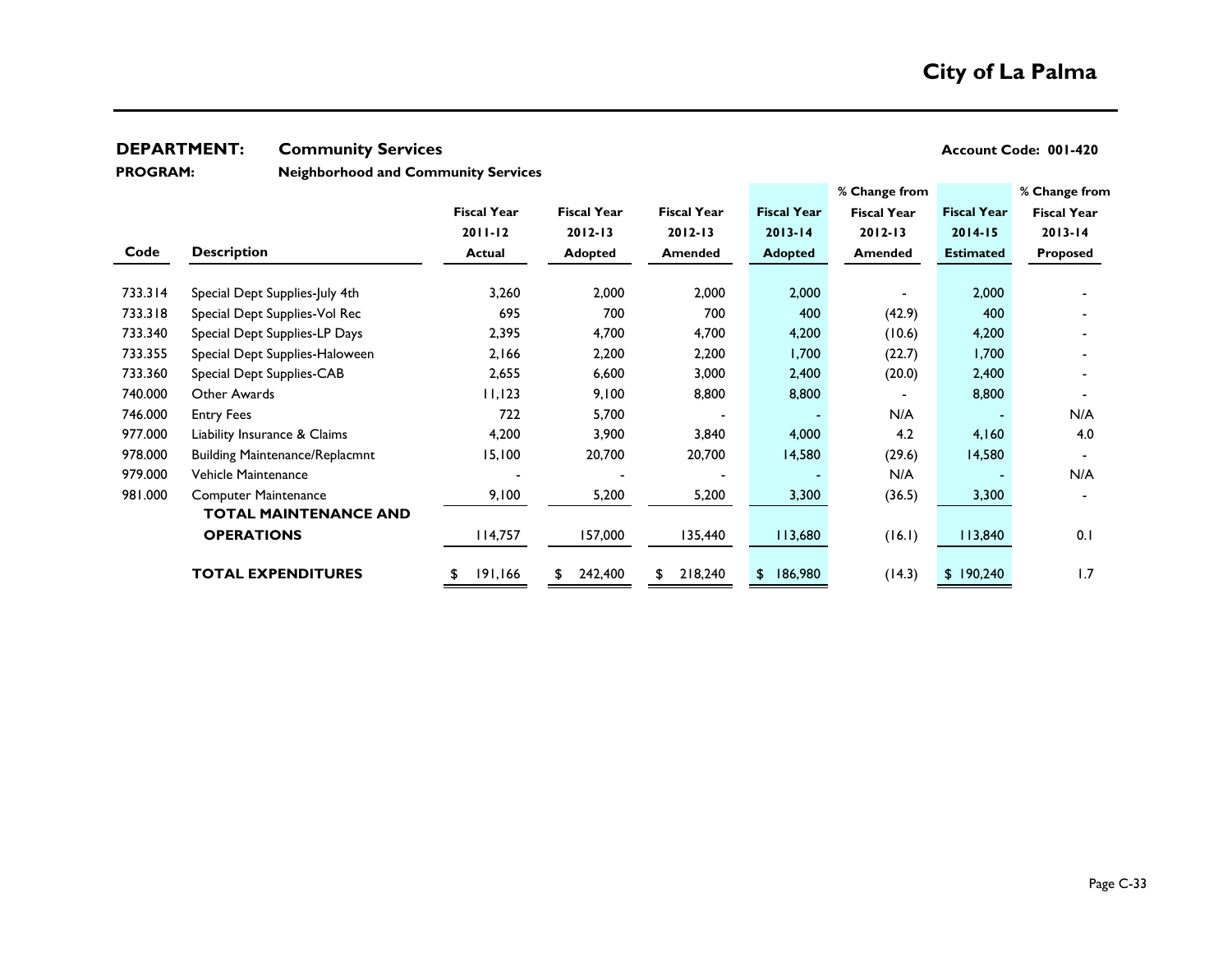**Health and Wellness PROGRAM:** 

|                             |                                             |         |                                                     |                          |        |                          |                               |                    |                    | % Change from |                    |                 | % Change from      |
|-----------------------------|---------------------------------------------|---------|-----------------------------------------------------|--------------------------|--------|--------------------------|-------------------------------|--------------------|--------------------|---------------|--------------------|-----------------|--------------------|
|                             | <b>Fiscal Year</b><br>$2011 - 12$<br>Actual |         | <b>Fiscal Year</b><br>$2012 - 13$<br><b>Adopted</b> |                          |        | <b>Fiscal Year</b>       |                               | <b>Fiscal Year</b> | <b>Fiscal Year</b> |               | <b>Fiscal Year</b> |                 | <b>Fiscal Year</b> |
|                             |                                             |         |                                                     |                          |        | $2012 - 13$              | $2013 - 14$<br><b>Adopted</b> |                    |                    | $2012 - 13$   | $2014 - 15$        |                 | $2013 - 14$        |
|                             |                                             |         |                                                     |                          |        | <b>Amended</b>           |                               |                    | <b>Amended</b>     |               | <b>Estimated</b>   | <b>Proposed</b> |                    |
| <b>Personnel Services</b>   |                                             | 53,713  |                                                     | 45,600                   | 42,740 |                          |                               | 28,200             |                    | (34.0)        | 29,100             |                 | 3.2                |
| Maintenance and Operations  |                                             | 123.738 |                                                     | 115.140                  |        | 112.640                  |                               | 107.700            |                    | (4.4)         | 107,780            |                 | 0.1                |
| Capital Outlay/Improvements |                                             |         |                                                     | $\overline{\phantom{a}}$ |        | $\overline{\phantom{0}}$ |                               |                    |                    | N/A           |                    |                 | N/A                |
| Total                       |                                             | 177,451 |                                                     | 160.740                  |        | 155.380                  |                               | 135,900            |                    | (12.5)        | 136,880            |                 | 0.7                |

### PROGRAM DESCRIPTION:

Health and Wellness focuses on improving the physical and mental health, fitness, and well-being of individuals, families, and especially our aging population. Programs and activities within this division are listed below, including annual participation/attendance.

|                                        | 2012                | Fiscal Year 2013-14 Proposed |                 |    |              |  |                 |  |                          | Fiscal Year 2014-15 Estimated |                 |    |                    |                |   |         |  |
|----------------------------------------|---------------------|------------------------------|-----------------|----|--------------|--|-----------------|--|--------------------------|-------------------------------|-----------------|----|--------------------|----------------|---|---------|--|
|                                        | Annual              |                              | Personnel       |    | Maintenance  |  |                 |  |                          |                               | Personnel       |    | <b>Maintenance</b> |                |   |         |  |
|                                        | <b>Participants</b> |                              | <b>Services</b> |    | & Operations |  | Revenue         |  | <b>Total</b>             |                               | <b>Services</b> |    | & Operations       | <b>Revenue</b> |   | Total   |  |
| <b>Health Education</b>                |                     |                              |                 |    |              |  |                 |  |                          |                               |                 |    |                    |                |   |         |  |
| <b>Contract Classes</b>                | 3,351               | -\$                          | 7,500           | \$ | 103,000      |  | \$ (120,000)    |  | (9,500)                  | -\$                           | 7,500           | \$ | 103,000            | \$ (120,000)   |   | (9,500) |  |
| <b>Wellness and Fitness</b>            |                     |                              |                 |    |              |  |                 |  | $\overline{\phantom{a}}$ |                               |                 |    |                    |                |   |         |  |
| Senior/Intergenerational programs      | 500                 |                              | 1,000           |    | 600          |  | 0               |  | .600                     |                               | 1,000           |    | 600                | 0              |   | 006, ا  |  |
| Social and emergency support services: |                     |                              |                 |    |              |  | 0               |  | -                        |                               |                 |    |                    | 0              |   |         |  |
| Meals on Wheels                        | 126                 |                              | 2,000           |    | 4,100        |  | (3,500)         |  | 2,600                    |                               | 2,000           |    | 4,100              | (3,500)        |   | 2,600   |  |
| <b>USDA Commodities Distribution</b>   | 399                 |                              | 2,000           |    | 800          |  | 0               |  | 2,800                    |                               | 2,000           |    | 800                | 0              |   | 2,800   |  |
| The Hub Activity Center                | 3,500               |                              | 11,500          |    | $\mathbf 0$  |  | 0               |  | 11,500                   |                               | 11,500          |    |                    | 0              |   | 11,500  |  |
| Division Administration                |                     |                              | 4,100           |    | 1,000        |  | 0               |  | 5,100                    |                               | 4,100           |    | 1,080              | 0              |   | 5,180   |  |
| Total                                  | 7,876               |                              | 28,100          |    | \$109,500    |  | $$$ $(123,500)$ |  | 14,100                   | s.                            | 28,100          |    | \$109,580          | $$$ (123,500)  | S | 14,180  |  |
|                                        |                     |                              |                 |    |              |  |                 |  |                          |                               |                 |    |                    |                |   |         |  |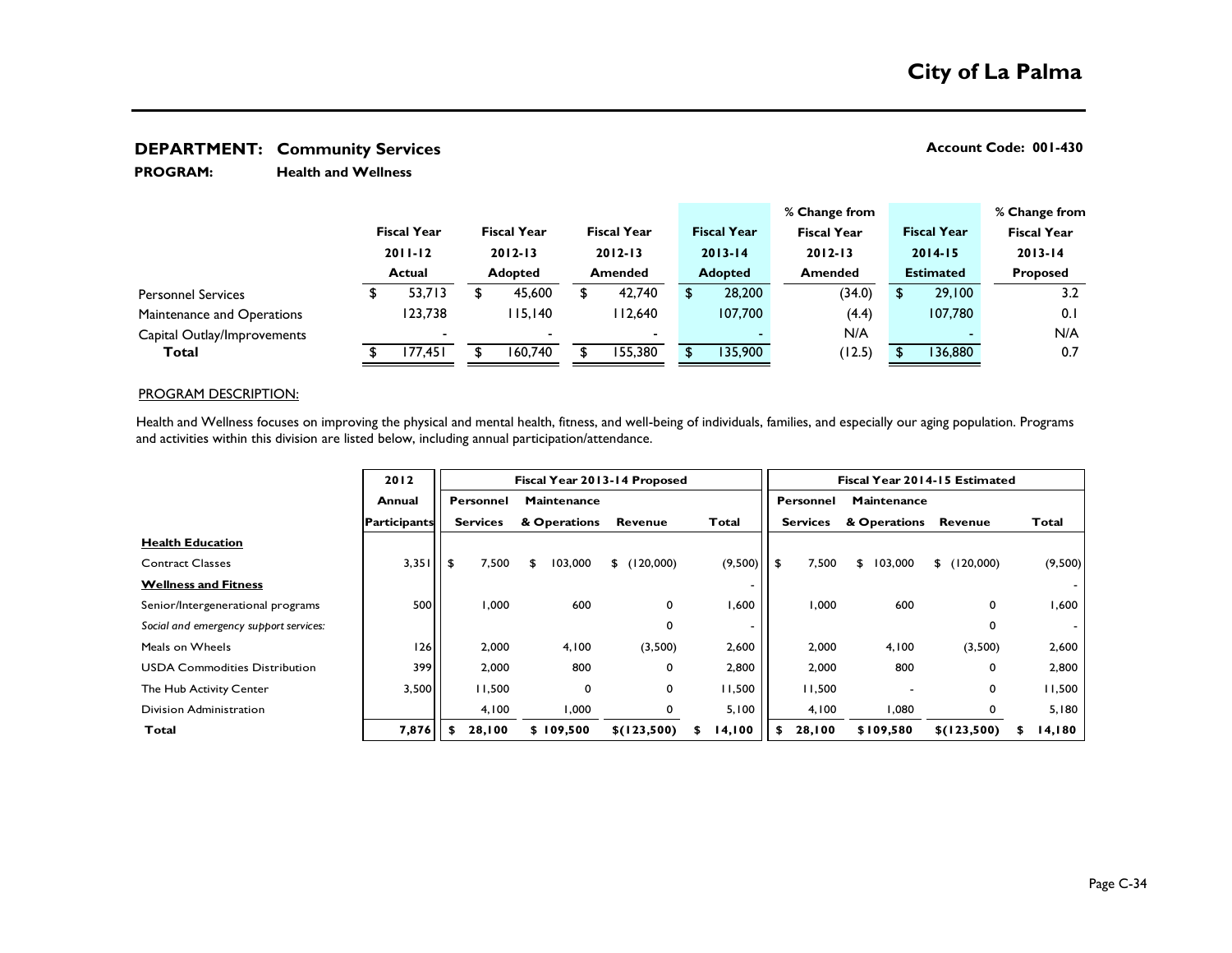### **DEPARTMENT:** Community Services **Account Code: 001-430 Account Code: 001-430 PROGRAM: Health and Wellness Annual Personnel Maintenance Personnel Maintenance** Funds budgeted in this code include professional contract services for the following: **Participants Services & Operations Revenue Total Services & Operations Revenue Total Health Education** USDA monthly commodities delivery example of the state of the state of the state of the state of the state of the state of the state of the state of the state of the state of the state of the state of the state of the stat Code 733: Activity supplies for senior/intergenerational programs and activities: 126 2,000 4,100 (3,500) 2,600 2,000 4,100 (3,500) 2,600  $U_{\text{SUSY}}$  . The commodities  $U_{\text{SUSY}}$  and  $U_{\text{SUSY}}$  are compactned  $U_{\text{SUSY}}$ , Code 977: This division's pro rata share of Liability Insurance and Claims costs.  $D = \frac{1}{2}$  **This division's pro** rata share of Liability Insurance and Claims costs.<br>  **This division's pro rata share of Liability Insurance and Claims costs.**<br>  **Code 978:** This division's pro rata share of Building Maintenance an *Social and emergency support services:* Older Adult/Intergenerational Programming \$ 500 Code 738: P Code 501: Community Services Supervisor 0.21 **0.21** Code 505: Represents the salary savings anticipated during the year due to vacancies in the workforce. Estimated at three percent (3%). Code 510: Code 530: Code 550: Code 600: Contract Class instructor payments Quarterly brochure design and layout Code 733: Code 977: Code 978: Code 979: Code 981: This division's pro rata share of Vehicle Maintenance costs. This division's pro rata share of Computer Maintenance costs. Payments for Meals on Wheels (Revenue Offset). This division's pro rata share of Building Maintenance and Replacement costs. This division's pro rata share of Employee Benefits costs. Part-time personnel for United States Department of Agriculture (USDA) Commodities distribution and the Hub. Specialist overtime for activities within the division.  **TOEPARTMENT:** Community Services Account Code: 001-43<br> **ROGRAM:** Health and Wellness Health and Wellness

USDA Commodities Distribution 399  $2\,$  2,000  $8\,$  2,900  $8\,$  2,900  $8\,$  2,900  $8\,$  2,000  $8\,$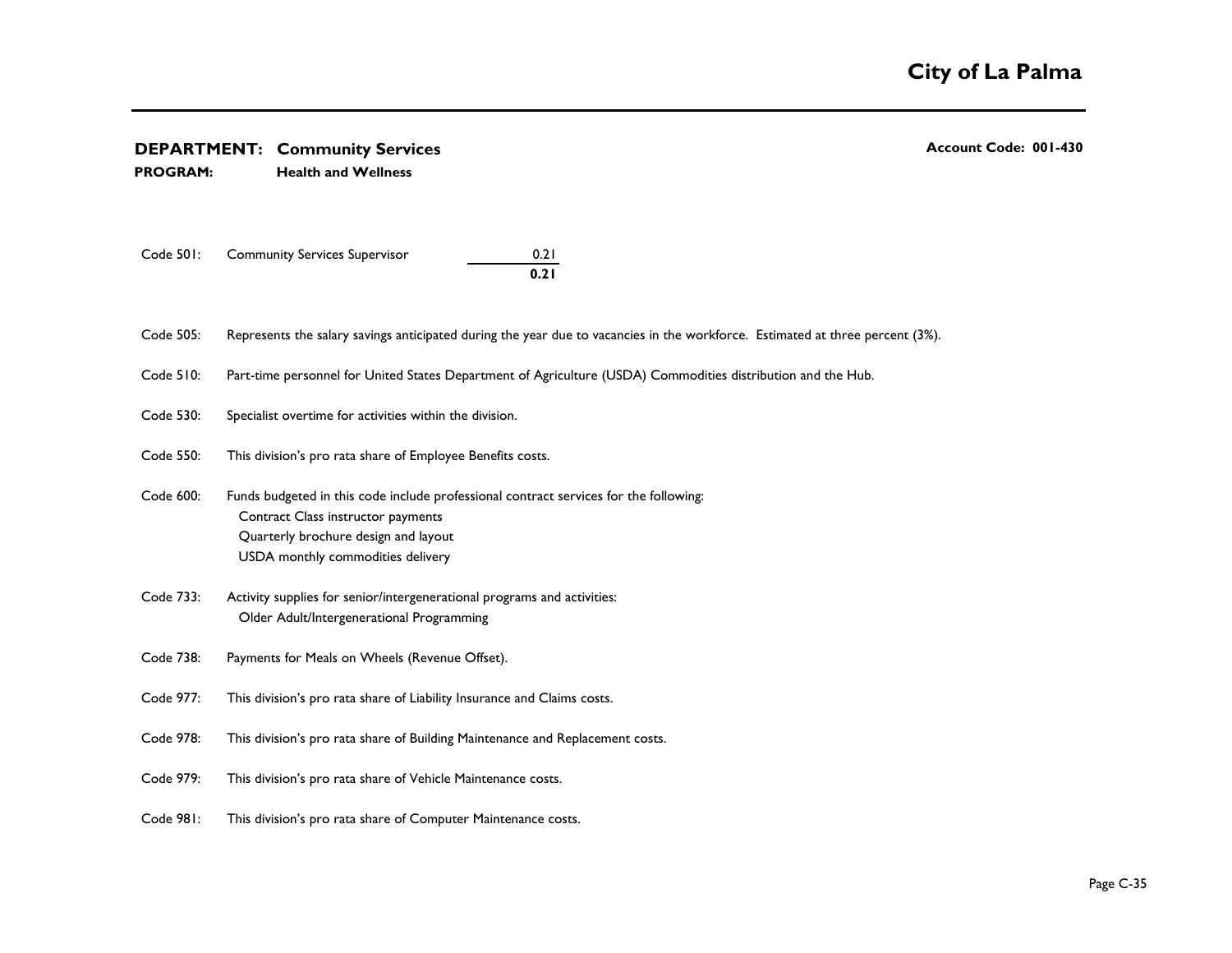**PROGRAM:** 

**Health and Wellness**

|         |                                       |               |                    |                    |             |                    |             |                    |             | % Change from      |                    | % Change from      |  |
|---------|---------------------------------------|---------------|--------------------|--------------------|-------------|--------------------|-------------|--------------------|-------------|--------------------|--------------------|--------------------|--|
|         |                                       |               | <b>Fiscal Year</b> | <b>Fiscal Year</b> |             | <b>Fiscal Year</b> |             | <b>Fiscal Year</b> |             | <b>Fiscal Year</b> | <b>Fiscal Year</b> | <b>Fiscal Year</b> |  |
|         |                                       |               | $2011 - 12$        |                    | $2012 - 13$ |                    | $2012 - 13$ |                    | $2013 - 14$ | $2012 - 13$        | $2014 - 15$        | $2013 - 14$        |  |
| Code    | <b>Description</b>                    | <b>Actual</b> |                    | <b>Adopted</b>     |             | <b>Amended</b>     |             | <b>Adopted</b>     |             | <b>Amended</b>     | <b>Estimated</b>   | Proposed           |  |
|         |                                       |               |                    |                    |             |                    |             |                    |             |                    |                    |                    |  |
|         | <b>PERSONNEL SERVICES</b>             |               |                    |                    |             |                    |             |                    |             |                    |                    |                    |  |
| 501.000 | Salaries - Full-time                  | \$            | 19,976             | \$                 | 21,500      | \$                 | 19,970      | \$                 | 15,500      | (22.4)             | 15,700<br>\$       | 1.3                |  |
| 505.000 | Salary Savings Credit                 |               |                    |                    | (1,000)     |                    | (1,000)     |                    | (700)       | (30.0)             | (700)              |                    |  |
| 510.000 | Salaries - Part-time                  |               | 23,051             |                    | 13,600      |                    | 13,600      |                    | 6,600       | (51.5)             | 6,600              |                    |  |
| 530.000 | Overtime                              |               | 259                |                    | 500         |                    | 500         |                    |             | (100.0)            |                    | N/A                |  |
| 550.000 | <b>Employee Benefits</b>              | 10,427        |                    | 11,000             |             | 9,670              |             |                    | 6,800       | (29.7)             | 7,500              | 10.3               |  |
|         | <b>TOTAL PERSONNEL</b>                |               |                    |                    |             |                    |             |                    |             |                    |                    |                    |  |
|         | <b>SERVICES</b>                       |               | 53,713             |                    | 45,600      |                    | 42,740      |                    | 28,200      | (34.0)             | 29,100             | 3.2                |  |
|         | <b>MAINTENANCE AND OPERATIONS</b>     |               |                    |                    |             |                    |             |                    |             |                    |                    |                    |  |
| 600.000 | <b>Professional Contract Services</b> |               | 95,098             |                    | 80,000      |                    | 79,600      |                    | 80,700      | 1.4                | 80,700             |                    |  |
| 620.000 | Meetings & Training                   |               | (58)               |                    | 300         |                    | 300         |                    |             | (100.0)            |                    | N/A                |  |
| 622.000 | <b>Publications &amp; Dues</b>        |               |                    |                    | 300         |                    | 300         |                    |             | (100.0)            |                    | N/A                |  |
| 654.000 | Printing & Reproduction               |               | 458                |                    |             |                    |             |                    |             | N/A                |                    | N/A                |  |
| 733.000 | Special Departmental Supplies         |               | 824                |                    | 2,100       |                    | 500         |                    | 500         |                    | 500                |                    |  |
| 733.370 | The Hub                               |               | 8,193              |                    | 6,500       |                    | 6,000       |                    |             | (100.0)            |                    | N/A                |  |
| 738.000 | <b>Community Events</b>               |               | 3,923              |                    | 3,200       |                    | 3,200       |                    | 3,200       |                    | 3,200              |                    |  |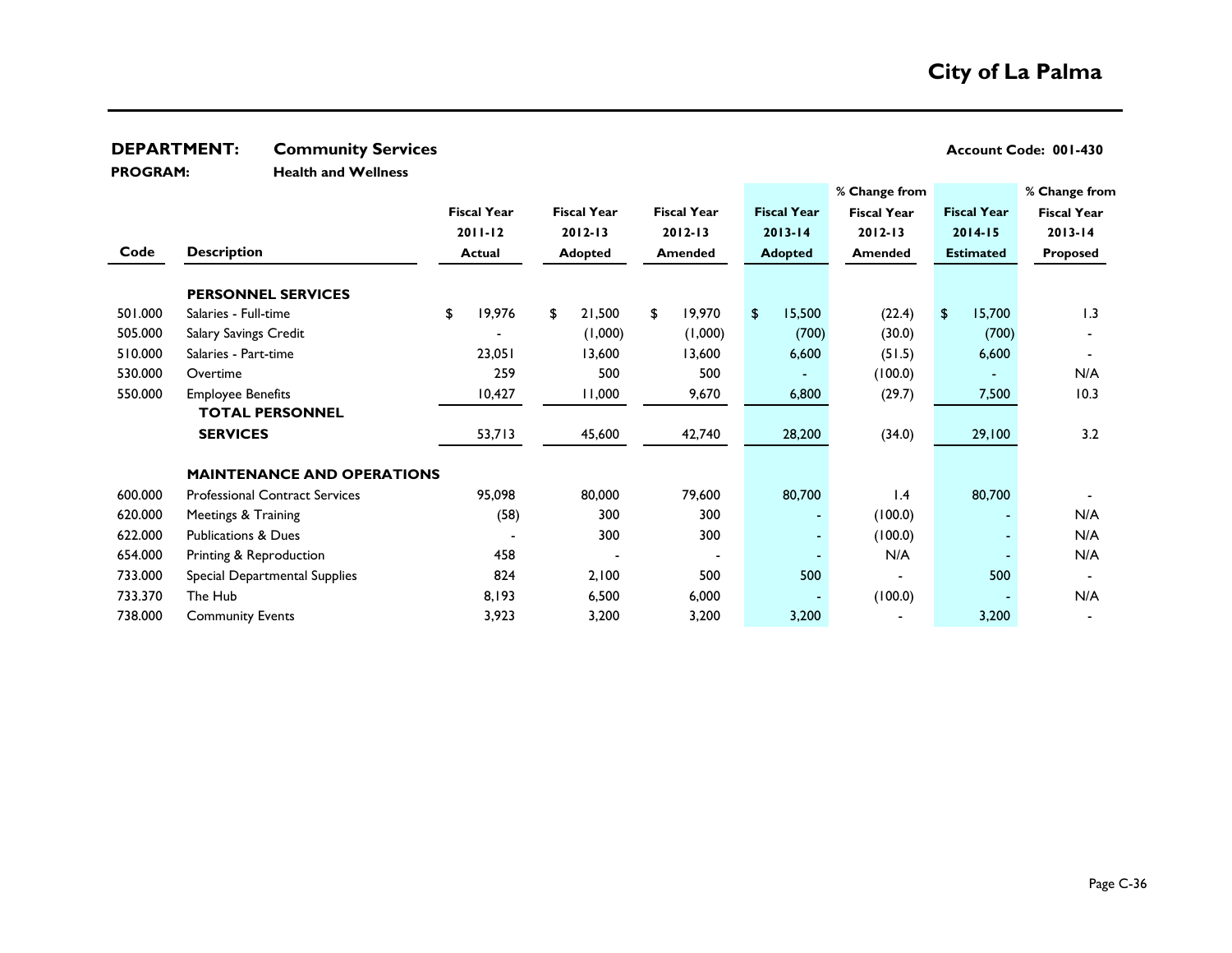**PROGRAM:** 

**Health and Wellness**

|         |                                       |                    |                    |                    |                    | % Change from      |                    | % Change from      |
|---------|---------------------------------------|--------------------|--------------------|--------------------|--------------------|--------------------|--------------------|--------------------|
|         |                                       | <b>Fiscal Year</b> | <b>Fiscal Year</b> | <b>Fiscal Year</b> | <b>Fiscal Year</b> | <b>Fiscal Year</b> | <b>Fiscal Year</b> | <b>Fiscal Year</b> |
|         |                                       | $2011 - 12$        | $2012 - 13$        | $2012 - 13$        | $2013 - 14$        | $2012 - 13$        | $2014 - 15$        | $2013 - 14$        |
| Code    | <b>Description</b>                    | <b>Actual</b>      | <b>Adopted</b>     | <b>Amended</b>     | <b>Adopted</b>     | <b>Amended</b>     | <b>Estimated</b>   | Proposed           |
|         |                                       |                    |                    |                    |                    |                    |                    |                    |
| 977.000 | Liability Insurance & Claims          | 1,700              | 2,940              | 2,940              | 4,320              | 46.9               | 4,400              | 1.9                |
| 978.000 | <b>Building Maintenance/Replacmnt</b> | 10,100             | 15,800             | 15,800             | 15,480             | (2.0)              | 15,480             |                    |
| 979.000 | Vehicle Maintenance                   |                    |                    |                    |                    | N/A                |                    | N/A                |
| 981.000 | <b>Computer Maintenance</b>           | 3,500              | 4,000              | 4,000              | 3,500              | (12.5)             | 3,500              |                    |
|         | <b>TOTAL MAINTENANCE AND</b>          |                    |                    |                    |                    |                    |                    |                    |
|         | <b>OPERATIONS</b>                     | 123,738            | 115,140            | 112,640            | 107,700            | (4.4)              | 107,780            | 0.1                |
|         |                                       |                    |                    |                    |                    |                    |                    |                    |
|         | <b>TOTAL EXPENDITURES</b>             | 177,451            | 160,740            | 155,380<br>\$      | 135,900<br>\$      | (12.5)             | 136,880            | 0.7                |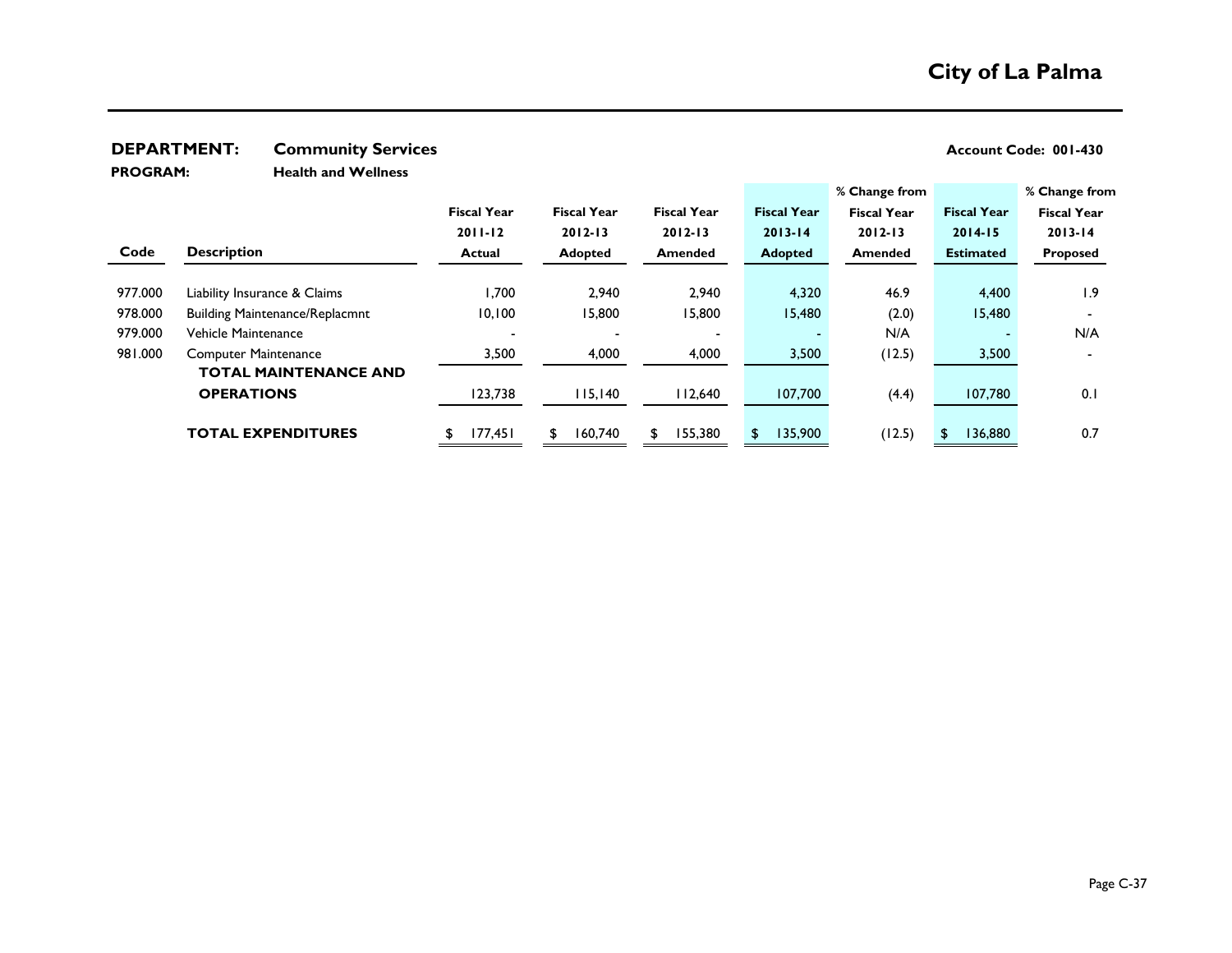#### **Facility Operations and Resources PROGRAM:**

|                             |             |                    |             |                    |             |                    |  |                    |  | % Change from      |                  |                    |                 | % Change from      |
|-----------------------------|-------------|--------------------|-------------|--------------------|-------------|--------------------|--|--------------------|--|--------------------|------------------|--------------------|-----------------|--------------------|
|                             |             | <b>Fiscal Year</b> |             | <b>Fiscal Year</b> |             | <b>Fiscal Year</b> |  | <b>Fiscal Year</b> |  | <b>Fiscal Year</b> |                  | <b>Fiscal Year</b> |                 | <b>Fiscal Year</b> |
|                             | $2011 - 12$ |                    | $2012 - 13$ |                    | $2012 - 13$ |                    |  | $2013 - 14$        |  | $2012 - 13$        | $2014 - 15$      |                    | $2013 - 14$     |                    |
|                             |             | Actual             |             | <b>Adopted</b>     |             | <b>Amended</b>     |  | <b>Adopted</b>     |  | <b>Amended</b>     | <b>Estimated</b> |                    | <b>Proposed</b> |                    |
| <b>Personnel Services</b>   | \$          | 181,049            |             | 200,200            |             | 187,730            |  | 142,600            |  | (24.0)             |                  | 147,200            |                 | 3.2                |
| Maintenance and Operations  |             | 99.984             |             | 73,880             |             | 65,820             |  | 67,200             |  | 2.1                |                  | 67,360             |                 | 0.2                |
| Capital Outlay/Improvements |             | 17,301             |             | 15,000             |             | 11,000             |  | 1,000              |  | $\,$               |                  | 1,000              |                 |                    |
| Total                       |             | 298,334            |             | 289,080            |             | 264,550            |  | 220,800            |  | (16.5)             |                  | 225,560            |                 | 2.2                |

### PROGRAM DESCRIPTION:

Facility Operations and Resources focuses on providing a multi-generational civic gathering place that offers active, passive, organized, and drop-in activities and events that benefit the community. During 2012, 371 indoor permits were issued and 283 outdoor permits were issued for an estimated 26,735 participants, compared to 2011, 202 indoor permits and 296 outdoor permits with 22,215 participants. Estimated revenue for FY 2013/14 is \$69,000.

### PROGRAM EXPLANATION:

|           |                              | I.45 |
|-----------|------------------------------|------|
|           | <b>Recreation Specialist</b> | 0.95 |
| Code 501: | Recreation Coordinator       | 0.5  |

Code 505: Represents the salary savings anticipated during the year due to vacancies in the workforce. Estimated at three percent (3%).

Code 510: Part-time personnel to operate the Community Center and park facilities.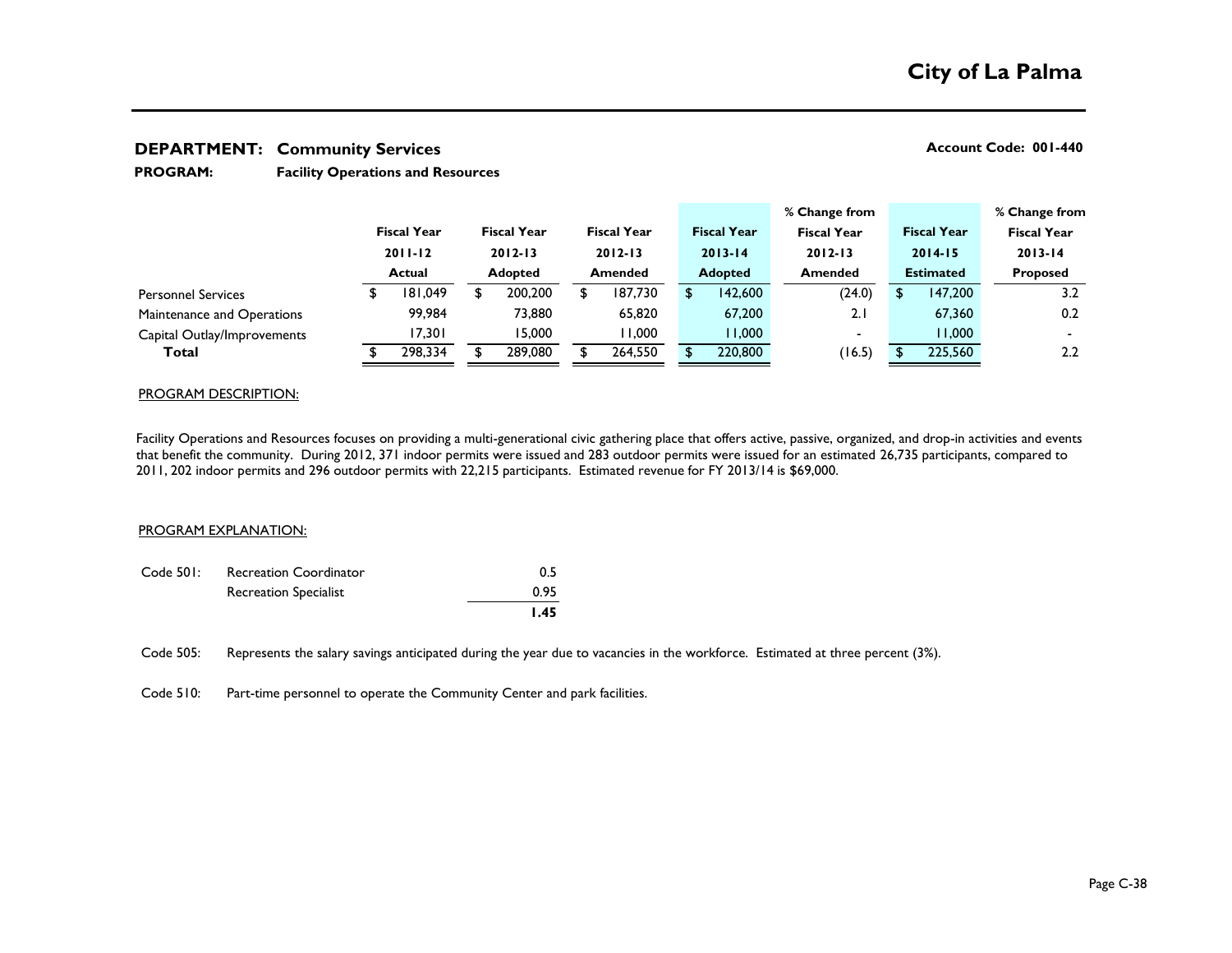- **PROGRAM: Facility Operations and Resources**
- Code 530: Full and part-time personnel overtime for activities within the division.
- Code 550: This division's pro rata share of Employee Benefits costs.
- Code 600: Facilities security guard contract Staff development Miscellaneous contract services Funds budgeted in this code include professional contract services for the following:
- Code 620: Annual California Park & Recreation Society (CPRS) Conference CPR and First Aid CPRS District X Recreation Leaders Training Consortium Miscellaneous meetings and trainings Funds budgeted in this code include full- and part-time personnel training workshops and departmental meetings and trainings for the following: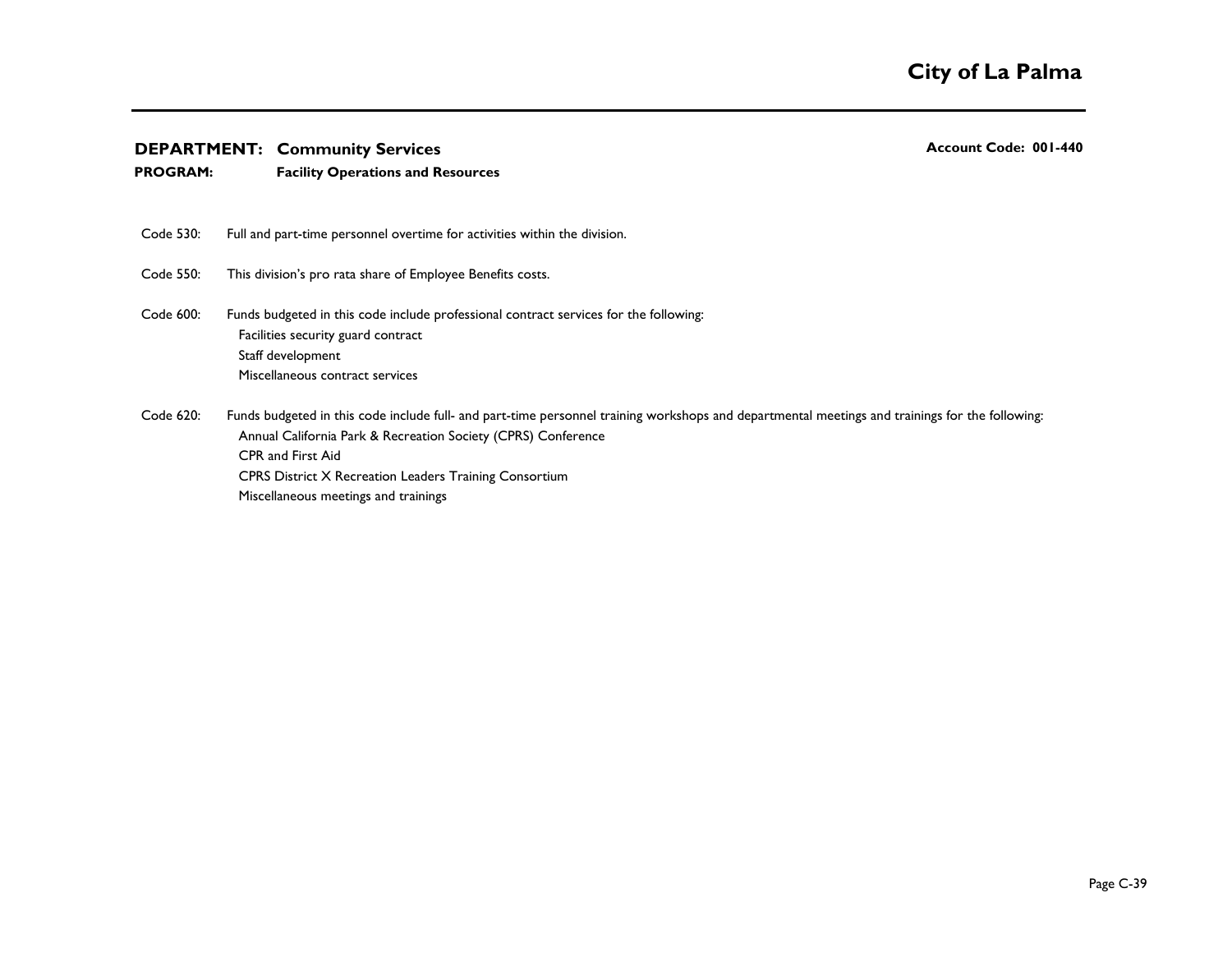- **PROGRAM: Facility Operations and Resources**
- Code 622: CPRS membership dues Learning Resources Network (LERN) membership dues Women In Leisure Services Membership Dues Southern California Municipal Athletic Federation (SCMAF) membership dues Miscellaneous publications and dues Funds budgeted in this code include publications and dues for the following:
- Code 623: Uniforms for full-time and part-time facilities personnel.
- Code 654: Funds budgeted in this code include printing costs for the Quarterly La Palma Mosaic.
- Code 705: Monthly fees for cleaning/replacing interior/exterior mats for Community Center facilities Miscellaneous repairs Funds budgeted in this code include maintenance and repair costs for the following:
- Code 707: Refrigeration service.
- Code 725: Facility small tools.
- Code 729: Facility cleaning supplies.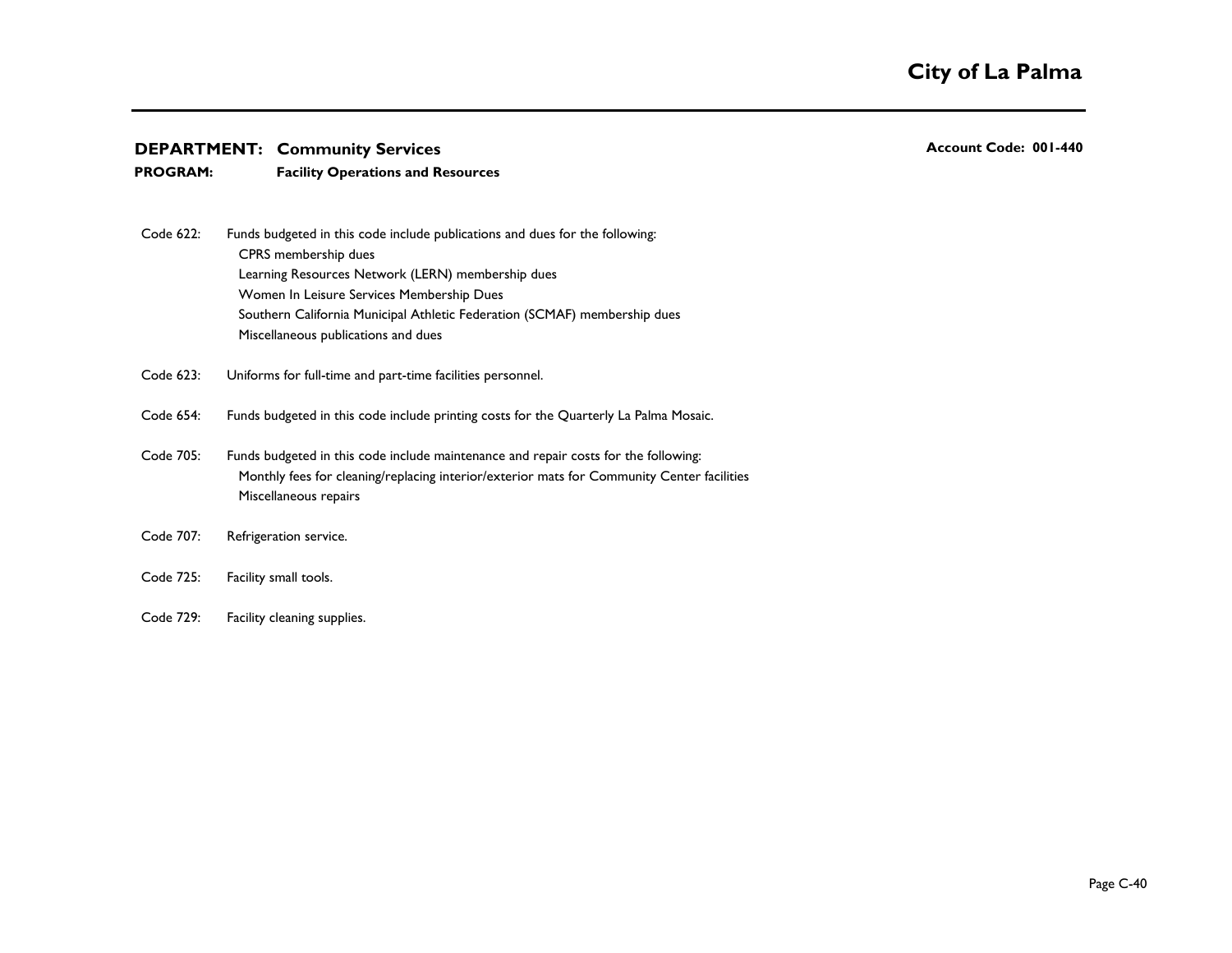## **PROGRAM: Facility Operations and Resources**

- Code 733: Facility and park equipment and supplies Marketing/Promotional Supplies Miscellaneous supplies Funds budgeted in this code include special departmental supplies for the following:
- Code 802: Replacement of Community Center furnishings/equipment and park equipment.
- Code 977: This division's pro rata share of Liability Insurance and Claims costs.
- Code 978: This division's pro rata share of Building Maintenance and Replacement costs.
- Code 979: This division's pro rata share of Vehicle Maintenance costs.
- Code 981: This division's pro rata share of Computer Maintenance costs.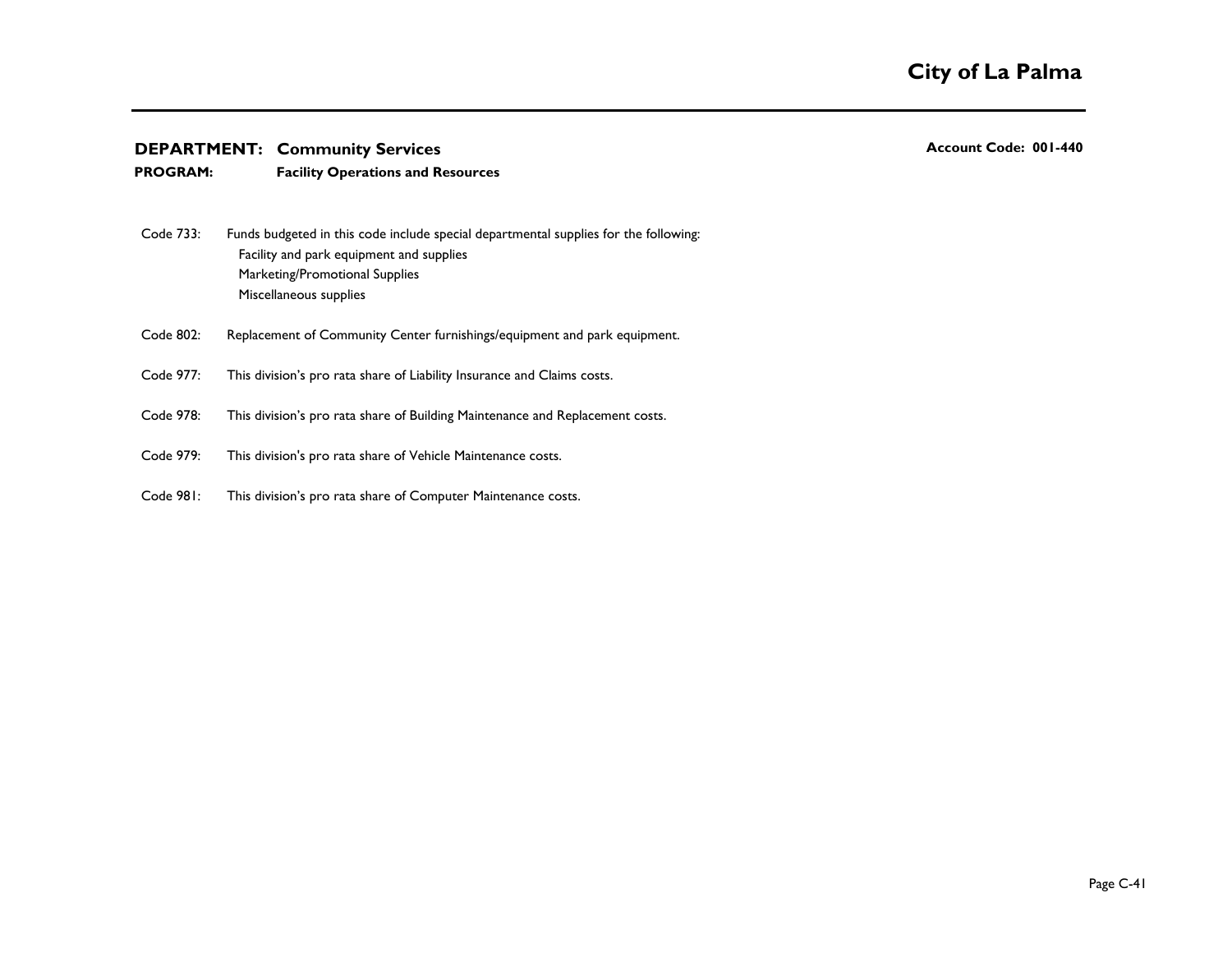**Facility Operations and Resources PROGRAM:** 

|         |                                       |                    |                    |                    |                    | % Change from      |                    | % Change from      |
|---------|---------------------------------------|--------------------|--------------------|--------------------|--------------------|--------------------|--------------------|--------------------|
|         |                                       | <b>Fiscal Year</b> | <b>Fiscal Year</b> | <b>Fiscal Year</b> | <b>Fiscal Year</b> | <b>Fiscal Year</b> | <b>Fiscal Year</b> | <b>Fiscal Year</b> |
|         |                                       | $2011 - 12$        | $2012 - 13$        | $2012 - 13$        | $2013 - 14$        | $2012 - 13$        | $2014 - 15$        | $2013 - 14$        |
| Code    | <b>Description</b>                    | <b>Actual</b>      | <b>Adopted</b>     | <b>Amended</b>     | <b>Adopted</b>     | Amended            | <b>Estimated</b>   | Proposed           |
|         | <b>PERSONNEL SERVICES</b>             |                    |                    |                    |                    |                    |                    |                    |
| 501.000 | Salaries - Full-time                  | 58,488<br>\$       | 60,100<br>\$       | \$<br>58,190       | 23,000<br>\$       | (60.5)             | 26,100<br>\$       | 13.5               |
| 505.000 | Salary Savings Credit                 |                    | (2,700)            | (2,700)            | (1,100)            | (59.3)             | (1,100.0)          |                    |
| 510.000 | Salaries - Part-time                  | 90,423             | 105,000            | 96,500             | 103,400            | 7.2                | 103,400.0          |                    |
| 530.000 | Overtime                              | 425                | 1,700              | 1,700              | 700                | (58.8)             | 700.0              |                    |
| 550.000 | <b>Employee Benefits</b>              | 31,713             | 36,100             | 34,040             | 16,600             | (51.2)             | 18,100.0           | 9.0                |
|         | <b>TOTAL PERSONNEL</b>                |                    |                    |                    |                    |                    |                    |                    |
|         | <b>SERVICES</b>                       | 181,049            | 200,200            | 187,730            | 142,600            | (24.0)             | 147,200            | 3.2                |
|         |                                       |                    |                    |                    |                    |                    |                    |                    |
|         | <b>MAINTENANCE AND OPERATIONS</b>     |                    |                    |                    |                    |                    |                    |                    |
| 600.000 | <b>Professional Contract Services</b> | 4,139              | 6,700              | 4,400              | 4,400              |                    | 4,400              |                    |
| 620.000 | Meetings & Training                   | 4,667              | 5,300              | 3,300              | 3,300              |                    | 3,300              |                    |
| 622.000 | <b>Publications &amp; Dues</b>        | 930                | 2,200              | 2,000              | 900                | (55.0)             | 900                |                    |
| 623.000 | Uniforms                              |                    | 3,500              | 2,000              | 2,000              |                    | 2,000              |                    |
| 654.000 | Printing & Reproduction               | 16,913             | 18,000             | 18,000             | 18,000             |                    | 18,000             |                    |
| 705.000 | Maintenance & Repair Materials        | 2,948              | 1,800              | 1,800              | 1,800              |                    | 1,800              |                    |
| 706.000 | Maintenance & Repair Services         | 15,940             |                    |                    |                    | N/A                |                    | N/A                |
| 707.000 | Maintenance & Repair of Eqpt          |                    | 700                | 700                | 700                |                    | 700                |                    |
| 725.000 | Small Tools/Other Equipment           | 6                  | 160                | 160                | 110                | (31.3)             | 110                |                    |
| 729.000 | Janitorial Supplies                   |                    | 100                | 100                | 100                |                    | 100                |                    |
| 733.000 | Special Departmental Supplies         | 7,186              | 7,000              | 5,000              | 4,900              | (2.0)              | 4,900              |                    |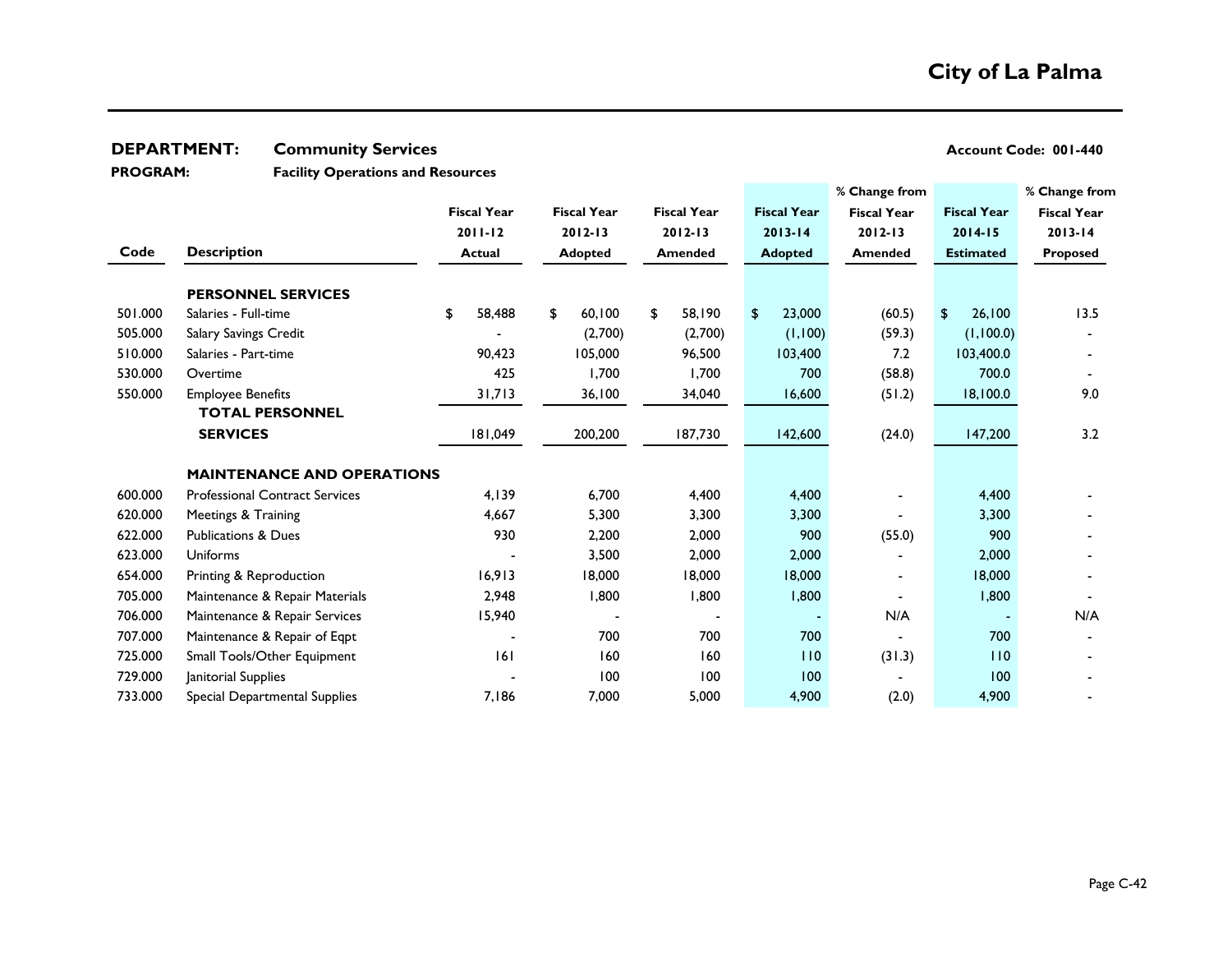## **DEPARTMENT: Community Services**

| Account Code: 001-440 |  |
|-----------------------|--|
|-----------------------|--|

**Facility Operations and Resources PROGRAM:** 

|         |                                       |                    |                    |                    |                    | % Change from      |                    | % Change from      |
|---------|---------------------------------------|--------------------|--------------------|--------------------|--------------------|--------------------|--------------------|--------------------|
|         |                                       | <b>Fiscal Year</b> | <b>Fiscal Year</b> | <b>Fiscal Year</b> | <b>Fiscal Year</b> | <b>Fiscal Year</b> | <b>Fiscal Year</b> | <b>Fiscal Year</b> |
|         |                                       | $2011 - 12$        | $2012 - 13$        | $2012 - 13$        | $2013 - 14$        | $2012 - 13$        | $2014 - 15$        | $2013 - 14$        |
| Code    | <b>Description</b>                    | <b>Actual</b>      | Adopted            | Amended            | <b>Adopted</b>     | <b>Amended</b>     | <b>Estimated</b>   | Proposed           |
|         |                                       |                    |                    |                    |                    |                    |                    |                    |
| 977.000 | Liability Insurance & Claims          | 4,700              | 3,720              | 3,660              | 5,680              | 55.2               | 5,840              | 2.8                |
| 978.000 | <b>Building Maintenance/Replacmnt</b> | 33,900             | 19,700             | 19,700             | 20,610             | 4.6                | 20,610             |                    |
| 979.000 | Vehicle Maintenance                   |                    |                    |                    |                    | N/A                |                    | N/A                |
| 981.000 | <b>Computer Maintenance</b>           | 8,500              | 5,000              | 5,000              | 4,700              | (6.0)              | 4,700              |                    |
|         | <b>TOTAL MAINTENANCE AND</b>          |                    |                    |                    |                    |                    |                    |                    |
|         | <b>OPERATIONS</b>                     | 99,984             | 73,880             | 65,820             | 67,200             | 2.1                | 67,360             | 0.2                |
|         | <b>CAPITAL OUTLAY/IMPROVEMENTS</b>    |                    |                    |                    |                    |                    |                    |                    |
| 802.000 | <b>Furniture &amp; Fixtures</b>       | 17,301             | 15,000             | 11,000             | 11,000             |                    | 11,000             |                    |
| 804.000 | Machinery & Equipment                 |                    |                    |                    |                    | N/A                |                    | N/A                |
|         | <b>TOTAL CAPITAL</b>                  |                    |                    |                    |                    |                    |                    |                    |
|         | <b>OUTLAY/IMPROVEMENTS</b>            | 17,301             | 15,000             | 11,000             | 11,000             |                    | 11,000             |                    |
|         | <b>TOTAL EXPENDITURES</b>             | 298,334            | 289,080<br>£.      | 264,550<br>\$      | 220,800            | (16.5)             | 225,560            | 2.2                |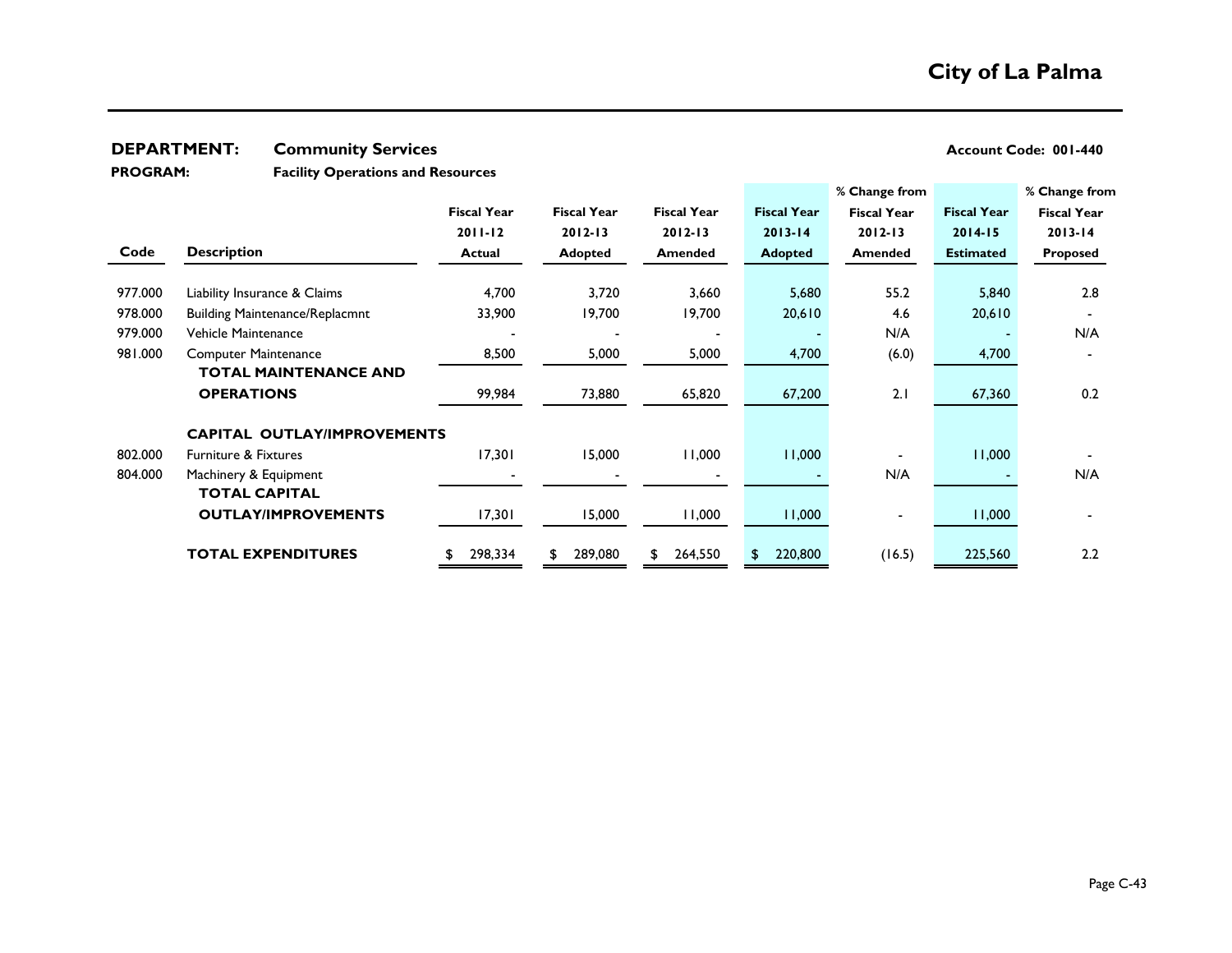| <b>PROGRAM:</b>             | <b>Engineering</b> |                    |   |                    |    |                    |  |                    |  |                    |                  |                    |                    |  |
|-----------------------------|--------------------|--------------------|---|--------------------|----|--------------------|--|--------------------|--|--------------------|------------------|--------------------|--------------------|--|
|                             |                    |                    |   |                    |    |                    |  |                    |  | % Change from      |                  |                    | % Change from      |  |
|                             |                    | <b>Fiscal Year</b> |   | <b>Fiscal Year</b> |    | <b>Fiscal Year</b> |  | <b>Fiscal Year</b> |  | <b>Fiscal Year</b> |                  | <b>Fiscal Year</b> | <b>Fiscal Year</b> |  |
|                             |                    | $2011 - 12$        |   | $2012 - 13$        |    | $2012 - 13$        |  | $2013 - 14$        |  | $2012 - 13$        | $2014 - 15$      |                    | $2013 - 14$        |  |
|                             |                    | <b>Actual</b>      |   | <b>Adopted</b>     |    | <b>Amended</b>     |  | <b>Adopted</b>     |  | <b>Amended</b>     | <b>Estimated</b> |                    | <b>Proposed</b>    |  |
| <b>Personnel Services</b>   |                    | 64,980             | S | 30,200             | \$ | 30,100             |  | 8,700              |  | (71.1)             | \$               | 8,900              | 2.3                |  |
| Maintenance and Operations  |                    | 7.838              |   | 10.100             |    | 10,100             |  | 46,410             |  | 359.5              |                  | 46,410             |                    |  |
| Capital Outlay/Improvements |                    |                    |   |                    |    |                    |  |                    |  | N/A                |                  |                    | N/A                |  |
| Total                       |                    | 72,818             |   | 40,300             |    | 40,200             |  | 55,110             |  | 37.1               |                  | 55,310             | 0.4                |  |
|                             |                    |                    |   |                    |    |                    |  |                    |  |                    |                  |                    |                    |  |

### PROGRAM DESCRIPTION:

The Engineering Division is responsible for the engineering functions of the City. Engineering plans submitted by private developers are reviewed and approved as appropriated. Other engineering functions include legal descriptions for boundary adjustments, review of design calculations for construction, drafting of minor plans and specifications for some projects, and project management of Capital Projects.

#### PROGRAM EXPLANATION:

Code 501: Engineering Technician 0.10

Code 505: Represents the salary savings anticipated during the year due to vacancies in the workforce. Estimated at three percent (3%).

Code 530: Provides for personnel overtime.

Code 550: Funds budgeted in this code include this program's pro rata share of Employee Benefits costs.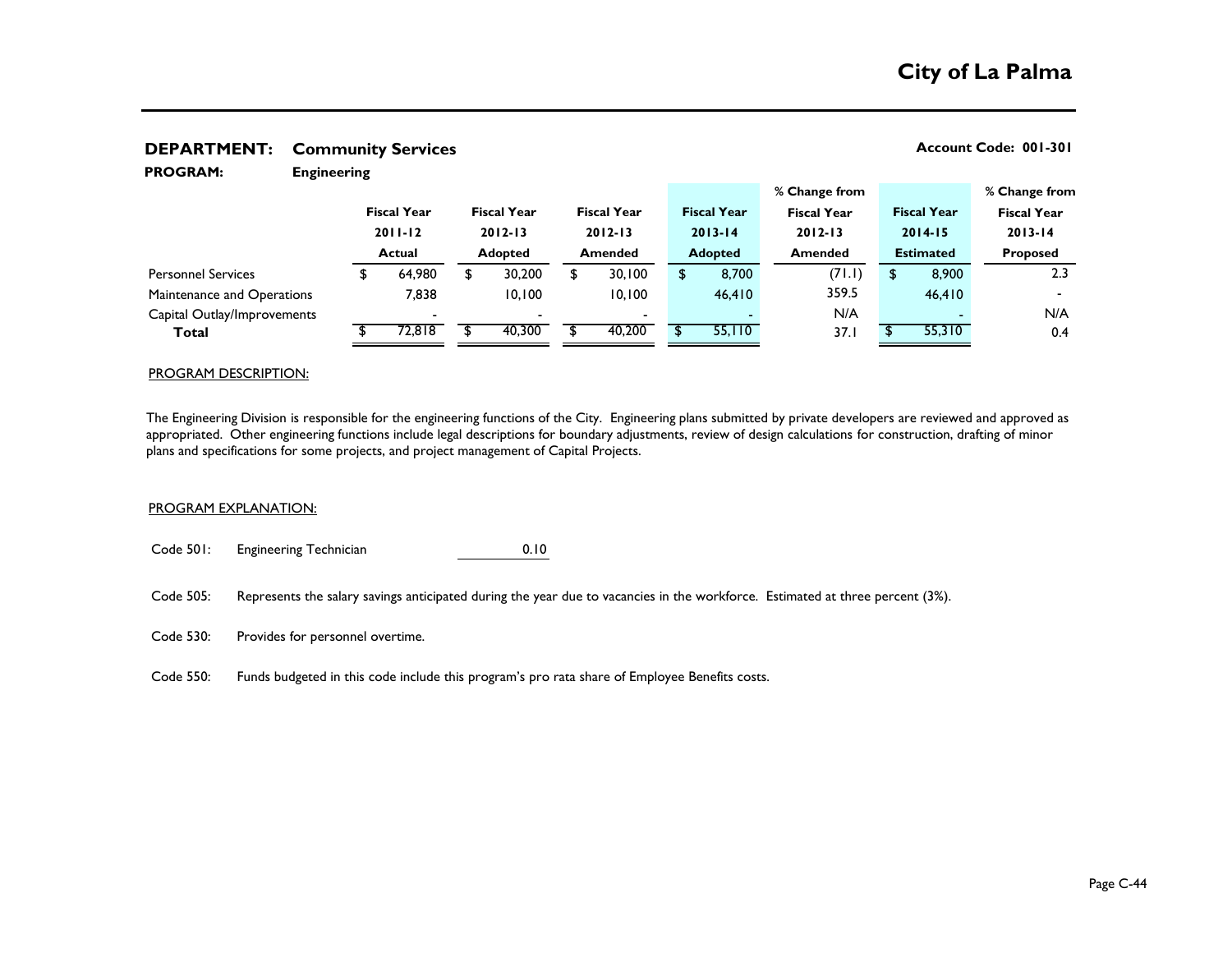**PROGRAM: Engineering**

| ACCOUNT COUP. 001-30 |  |
|----------------------|--|
|                      |  |
|                      |  |
|                      |  |
|                      |  |

- Code 600: Contractual services for drafting and engineering services necessary to supplement City staff.
- Code 620: Meetings and training with the City Engineers Association of Orange County.
- Code 622: Miscellaneous engineering publications.
- Code 650: Envelopes, paper, typewriter supplies, staples, etc.
- Code 654: Various engineering printing needs.
- Code 977: Funds budgeted in this code include this program's pro rata share of Liability Insurance and Claims costs.
- Code 978: Funds budgeted in this code includes this program's pro rata share of Building Maintenance and Replacement costs.
- Code 979: Funds budgeted in this code includes this program's pro rata share of Vehicle Maintenance costs.
- Code 980: Funds budgeted in this code includes this program's pro rata share of Vehicle Replacement costs.
- Code 981: Funds budgeted in this code include this program's pro rata share of Computer Maintenance costs.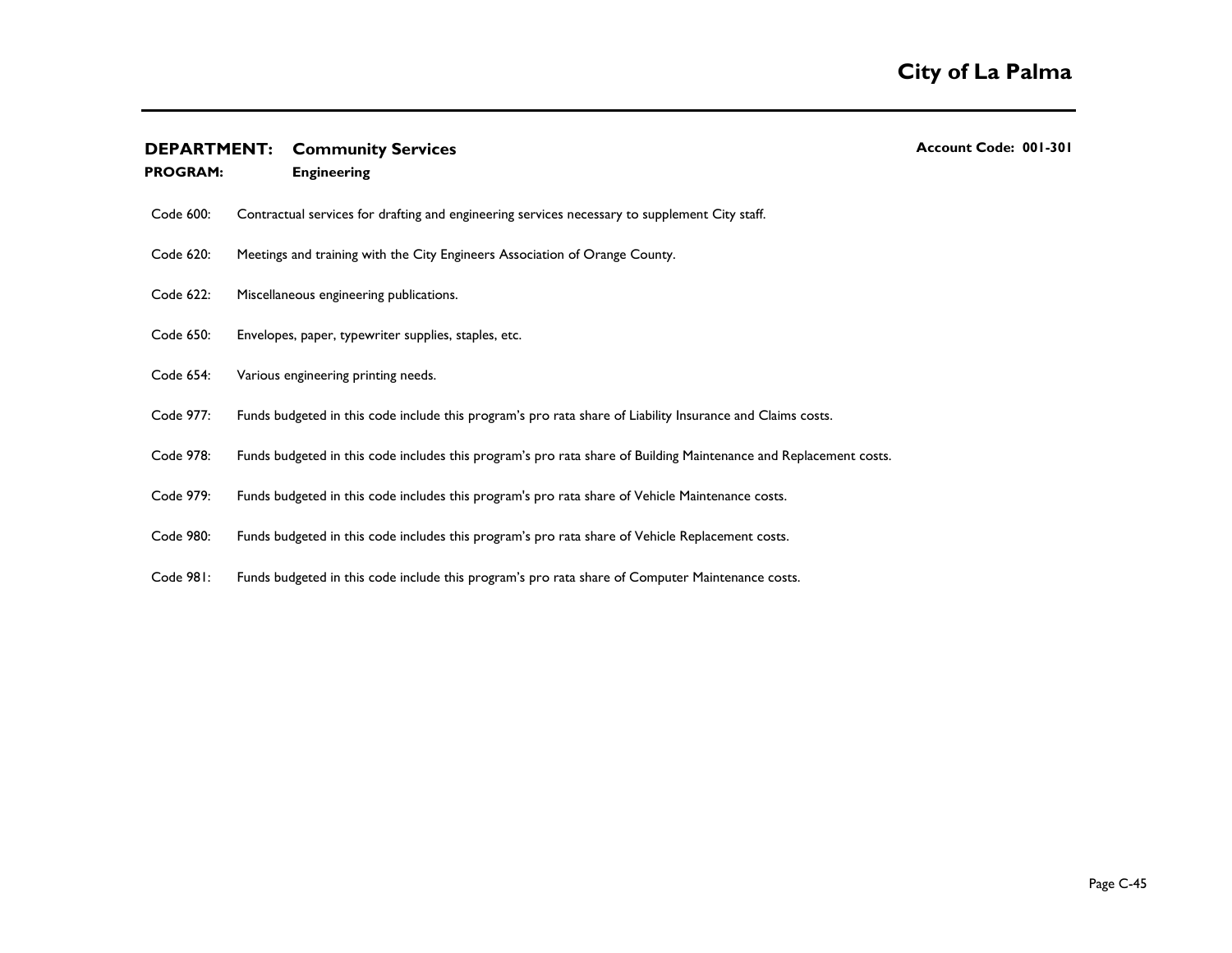| <b>PROGRAM:</b> | <b>Engineering</b>                                 |                    |                    |                    |                    |                    |                    |                    |
|-----------------|----------------------------------------------------|--------------------|--------------------|--------------------|--------------------|--------------------|--------------------|--------------------|
|                 |                                                    |                    |                    |                    |                    | % Change from      |                    | % Change from      |
|                 |                                                    | <b>Fiscal Year</b> | <b>Fiscal Year</b> | <b>Fiscal Year</b> | <b>Fiscal Year</b> | <b>Fiscal Year</b> | <b>Fiscal Year</b> | <b>Fiscal Year</b> |
|                 |                                                    | $2011 - 12$        | $2012 - 13$        | $2012 - 13$        | $2013 - 14$        | $2012 - 13$        | $2014 - 15$        | $2013 - 14$        |
| Code            | <b>Description</b>                                 | Actual             | Adopted            | <b>Amended</b>     | <b>Adopted</b>     | Amended            | <b>Estimated</b>   | <b>Proposed</b>    |
|                 | <b>PERSONNEL SERVICES</b>                          |                    |                    |                    |                    |                    |                    |                    |
| 501.000         | Salaries - Full-time                               | \$<br>44,451       | 21,200<br>\$       | 21,200<br>\$       | \$<br>6,400        | (69.8)             | \$<br>6,400        |                    |
| 505.000         | Salary Savings Credit                              |                    | (900)              | (900)              | (300)              | (66.7)             | (300)              |                    |
| 550.000         | <b>Employee Benefits</b><br><b>TOTAL PERSONNEL</b> | 20,529             | 9,900              | 9,800              | 2,600              | (73.5)             | 2,800              | 7.7                |
|                 | <b>SERVICES</b>                                    | 64,980             | 30,200             | 30,100             | 8,700              | (71.1)             | 8,900              | 2.3                |
|                 | <b>MAINTENANCE AND OPERATIONS</b>                  |                    |                    |                    |                    |                    |                    |                    |
| 600.000         | <b>Professional Contract Services</b>              |                    |                    |                    | 36,500             | N/A                | 36,500             |                    |
| 620.000         | Meetings & Training                                | 48                 | 500                | 500                | 500                |                    | 500                |                    |
| 622.000         | <b>Publications &amp; Dues</b>                     | 276                | 500                | 500                | 500                |                    | 500                |                    |
| 650.000         | <b>Office Supplies</b>                             | 37                 | 300                | 300                | 300                |                    | 300                |                    |

650.000 37 300 300 300 - 300 - 654.000 77 200 200 200 - 200 - Printing & Reproduction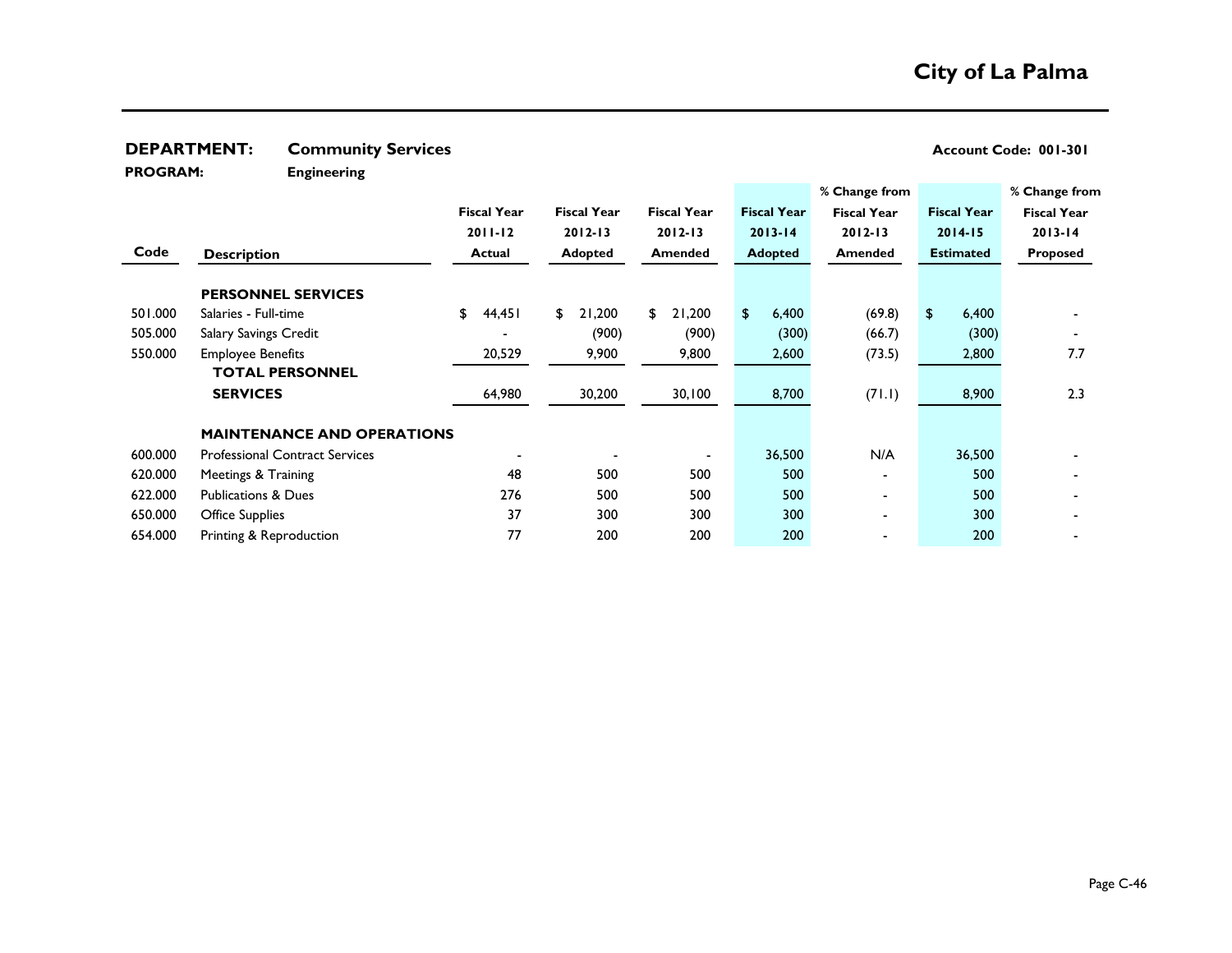**PROGRAM:** 

**Engineering**

|         |                                       |                    |                    |                    |                    | % Change from      |                    | % Change from      |
|---------|---------------------------------------|--------------------|--------------------|--------------------|--------------------|--------------------|--------------------|--------------------|
|         |                                       | <b>Fiscal Year</b> | <b>Fiscal Year</b> | <b>Fiscal Year</b> | <b>Fiscal Year</b> | <b>Fiscal Year</b> | <b>Fiscal Year</b> | <b>Fiscal Year</b> |
|         |                                       | $2011 - 12$        | $2012 - 13$        | $2012 - 13$        | $2013 - 14$        | $2012 - 13$        | $2014 - 15$        | $2013 - 14$        |
| Code    | <b>Description</b>                    | <b>Actual</b>      | Adopted            | <b>Amended</b>     | <b>Adopted</b>     | <b>Amended</b>     | <b>Estimated</b>   | <b>Proposed</b>    |
|         |                                       |                    |                    |                    |                    |                    |                    |                    |
| 977.000 | Liability Insurance & Claims          | 800                | 900                | 900                | 1,280              | 42.2               | 1,280              |                    |
| 978.000 | <b>Building Maintenance/Replacmnt</b> | 800                | 800                | 800                | 630                | (21.3)             | 630                |                    |
| 979.000 | Vehicle Maintenance                   | .500               | 1,700              | 1,700              | 1,500              | (11.8)             | 1,500              |                    |
| 980.000 | Vehicle Replacement                   | 2,800              | 4,000              | 4,000              | 4,000              |                    | 4,000              |                    |
| 981.000 | <b>Computer Maintenance</b>           | 500, ا             | 1,200              | ,200               | 1,000              | (16.7)             | 1,000              |                    |
|         | <b>TOTAL MAINTENANCE AND</b>          |                    |                    |                    |                    |                    |                    |                    |
|         | <b>OPERATIONS</b>                     | 7,838              | 10,100             | 10,100             | 46,410             | 359.5              | 46,410             |                    |
|         | <b>TOTAL EXPENDITURES</b>             | 72,818             | 40,300<br>\$       | 40,200<br>\$       | 55,110<br>\$.      | 37.1               | 55,310<br>\$       | 0.4                |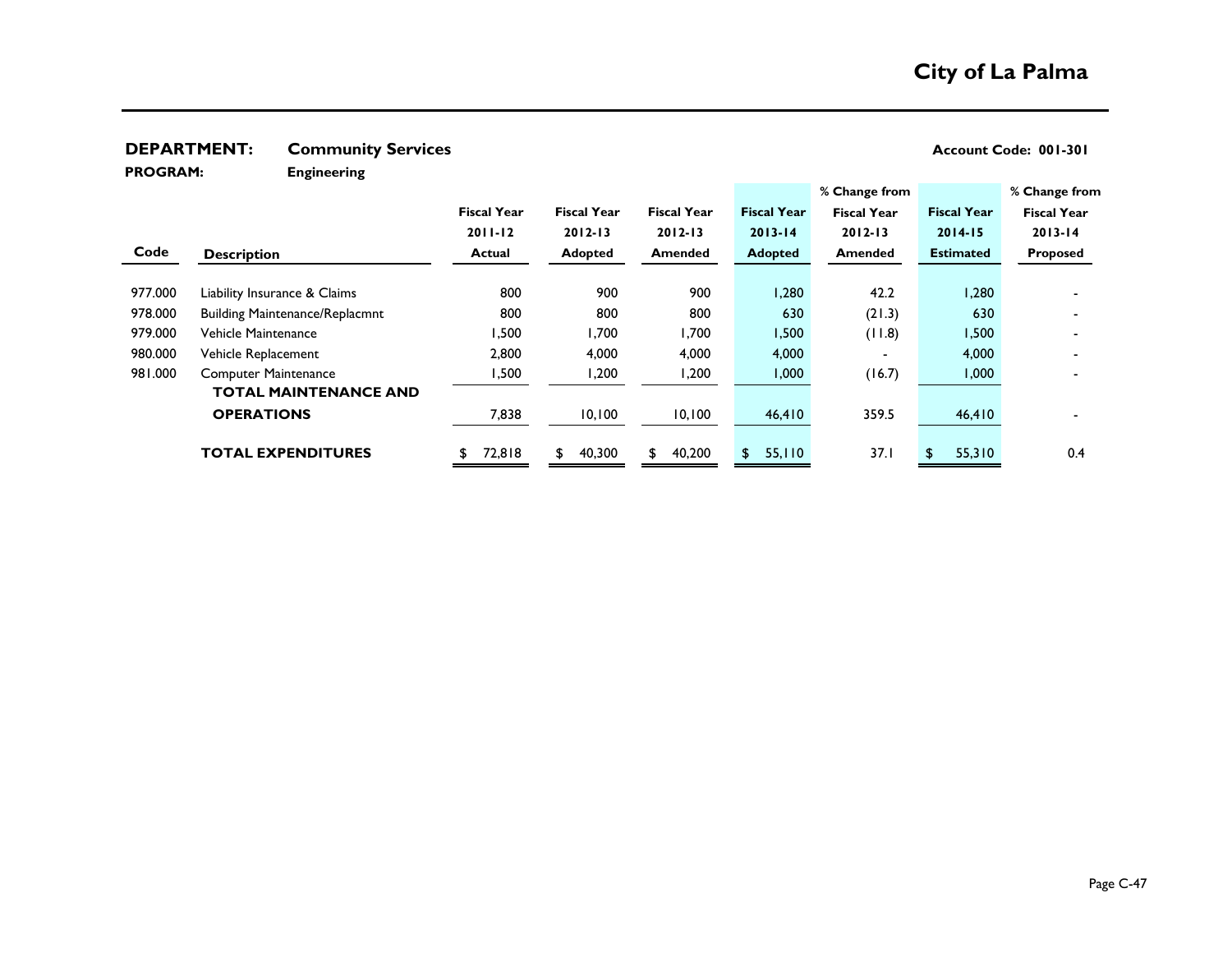| <b>PROGRAM:</b>             |    |                    |                |                    |                |                    |        |                    |     |                    |                    |                  |                    |                 |
|-----------------------------|----|--------------------|----------------|--------------------|----------------|--------------------|--------|--------------------|-----|--------------------|--------------------|------------------|--------------------|-----------------|
|                             |    |                    |                |                    |                |                    |        |                    |     | % Change from      |                    |                  |                    | % Change from   |
|                             |    | <b>Fiscal Year</b> |                | <b>Fiscal Year</b> |                | <b>Fiscal Year</b> |        | <b>Fiscal Year</b> |     | <b>Fiscal Year</b> | <b>Fiscal Year</b> |                  | <b>Fiscal Year</b> |                 |
|                             |    | $2011 - 12$        |                | $2012 - 13$        |                | $2012 - 13$        |        | $2013 - 14$        |     | $2012 - 13$        | $2014 - 15$        |                  | $2013 - 14$        |                 |
|                             |    | <b>Actual</b>      | <b>Adopted</b> |                    | <b>Amended</b> |                    |        | <b>Adopted</b>     |     | <b>Amended</b>     |                    | <b>Estimated</b> |                    | <b>Proposed</b> |
| <b>Personnel Services</b>   | £. | 68.511             | S              | 56,800             | S              | 56,800             |        | 58,500             |     | 3.0                | \$                 | 61,800           |                    | 5.6             |
| Maintenance and Operations  |    | 6.136              |                | 6.820              |                | 6,820              |        | 6,590              |     | (3.4)              |                    | 6,670            |                    | 1.2             |
| Capital Outlay/Improvements |    |                    |                |                    |                | $\sim$             |        |                    |     | N/A                |                    |                  |                    | N/A             |
| 74.647<br>Total             |    |                    | 63,620         |                    | 63,620         |                    | 65,090 |                    | 2.3 |                    | 68,470             |                  | 5.2                |                 |

#### PROGRAM DESCRIPTION:

This program is responsible for the maintenance and repair of the City's 4.88 miles of storm drains, varying in size from 12 inches to 60 inches in diameter, and 201 catch basins. Responsibility includes cleaning the drains several times a year plus special patrols and cleanings during the rainy season.

#### PROGRAM EXPLANATION:

|           |                        | 0.80 |
|-----------|------------------------|------|
|           | Maintenance Worker     | 0.60 |
| Code 501: | Maintenance Supervisor | 0.20 |

Code 505: Represents the salary savings anticipated during the year due to vacancies in the workforce. Estimated at three percent (3%).

Code 530: Provides for personnel overtime.

Code 550: Funds budgeted in this code include this program's pro rata share of Employee Benefits costs.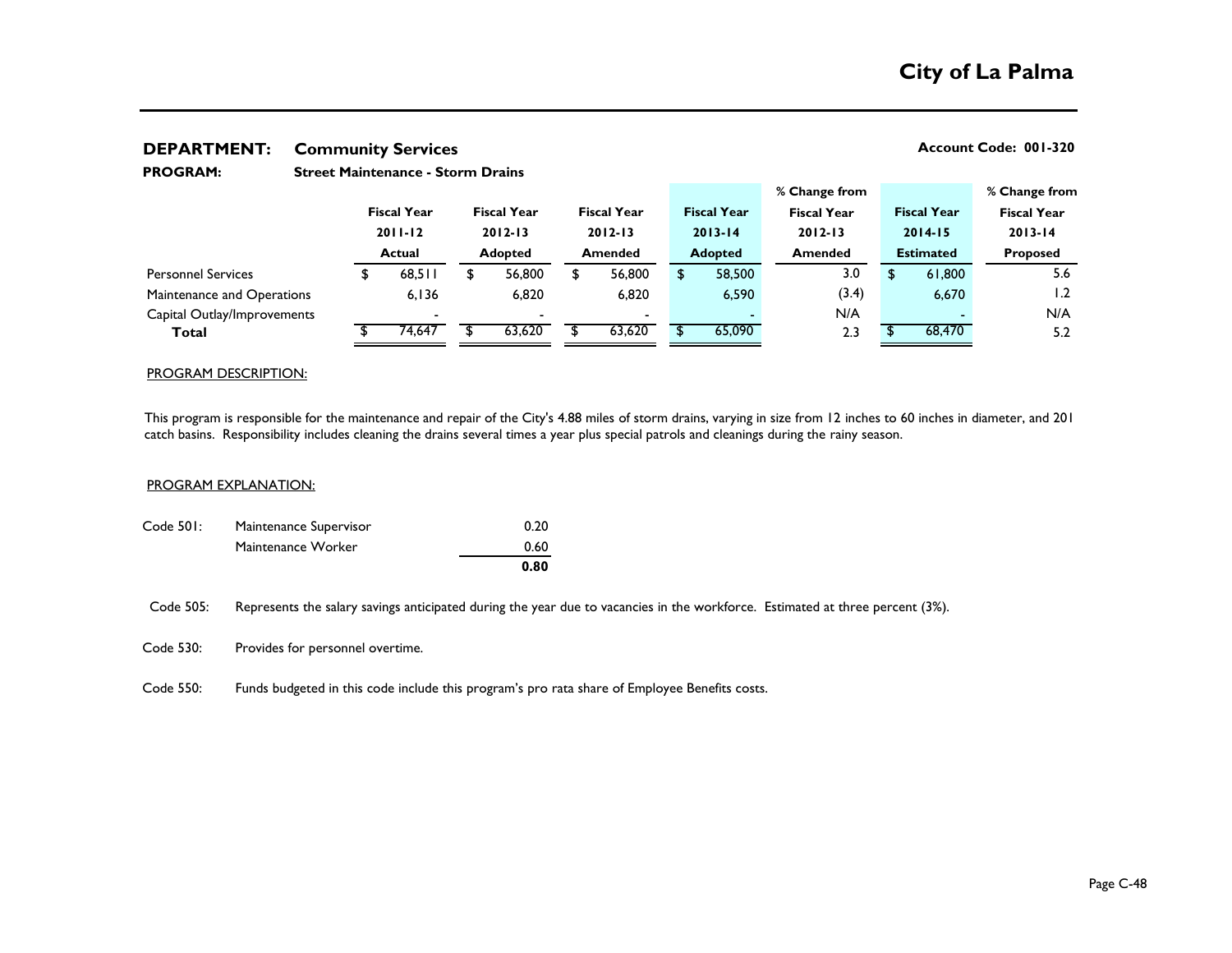| <b>DEPARTMENT:</b> |  | <b>Community Services</b>                                                                                                                           | Account Code: 001-320 |
|--------------------|--|-----------------------------------------------------------------------------------------------------------------------------------------------------|-----------------------|
| <b>PROGRAM:</b>    |  | <b>Street Maintenance - Storm Drains</b>                                                                                                            |                       |
| Code 600:          |  | Funds budgeted in this code include contract services for the following:<br>Repair of storm drains<br>County Waste Discharge Requirement (WDR) fees |                       |
| Code 705:          |  | Purchase of necessary materials to maintain storm drains and catch basins.                                                                          |                       |
| Code 977:          |  | Funds budgeted in this code include this program's pro rata share of Liability Insurance and Claims costs.                                          |                       |
| Code 978:          |  | Funds budgeted in this code include this program's pro rata share of Building Maintenance and Replacement costs.                                    |                       |
| Code 979:          |  | Funds budgeted in this account include this program's pro rata share of Vehicle Maintenance and Replacement costs.                                  |                       |
| Code 980:          |  | Funds budgeted in this code include this program's pro rata share of the Vehicle Replacement costs.                                                 |                       |
| Code 981:          |  | Funds budgeted in this code include this program's pro rata share of Computer Maintenance costs.                                                    |                       |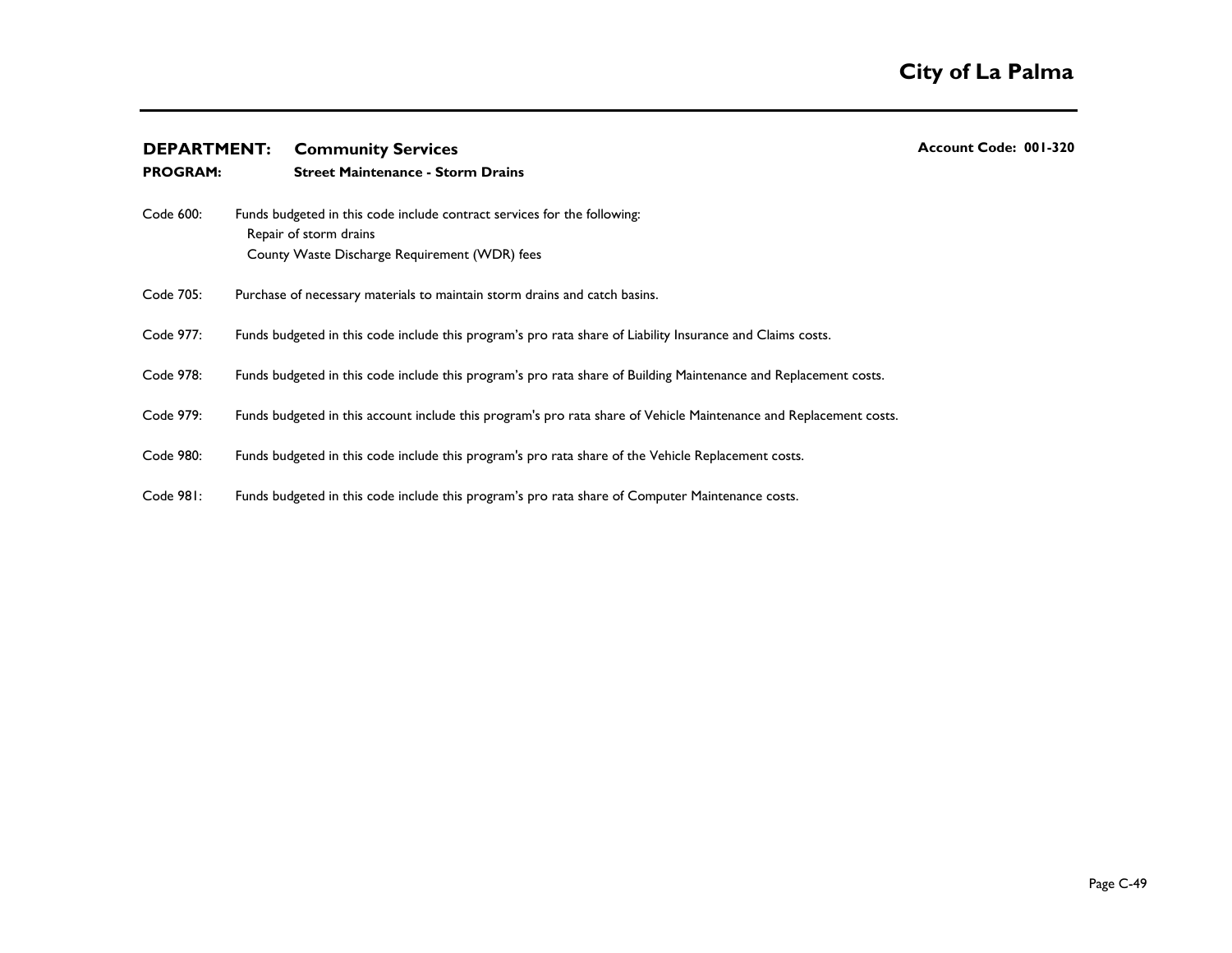**Street Maintenance - Storm Drains PROGRAM:** 

|         |                                       |                    |                    |                    |                    | % Change from      |                    | % Change from            |
|---------|---------------------------------------|--------------------|--------------------|--------------------|--------------------|--------------------|--------------------|--------------------------|
|         |                                       | <b>Fiscal Year</b> | <b>Fiscal Year</b> | <b>Fiscal Year</b> | <b>Fiscal Year</b> | <b>Fiscal Year</b> | <b>Fiscal Year</b> | <b>Fiscal Year</b>       |
|         |                                       | $2011 - 12$        | $2012 - 13$        | 2012-13            | $2013 - 14$        | $2012 - 13$        | $2014 - 15$        | $2013 - 14$              |
| Code    | <b>Description</b>                    | <b>Actual</b>      | <b>Adopted</b>     | <b>Amended</b>     | <b>Adopted</b>     | <b>Amended</b>     | <b>Estimated</b>   | <b>Proposed</b>          |
|         | <b>PERSONNEL SERVICES</b>             |                    |                    |                    |                    |                    |                    |                          |
| 501.000 | Salaries - Full-time                  | \$<br>46,724       | 39,600<br>\$       | 39,600<br>\$       | 41,900<br>\$.      | 5.8                | 43,200<br>\$       | 3.1                      |
| 505.000 | Salary Savings Credit                 |                    | (1,700)            | (1,700)            | (1,700)            |                    | (1,800)            | 5.9                      |
| 530.000 | Overtime                              | 209                | 2,000              | 2,000              | 2,200              | 10.0               | 2,200              |                          |
| 550.000 | <b>Employee Benefits</b>              | 21,578             | 16,900             | 16,900             | 16,100             | (4.7)              | 18,200             | 13.0                     |
|         | <b>TOTAL PERSONNEL</b>                |                    |                    |                    |                    |                    |                    |                          |
|         | <b>SERVICES</b>                       | 68,511             | 56,800             | 56,800             | 58,500             | 3.0                | 61,800             | 5.6                      |
|         | <b>MAINTENANCE AND OPERATIONS</b>     |                    |                    |                    |                    |                    |                    |                          |
| 600.000 | <b>Professional Contract Services</b> | 1,521              | 3,000              | 3,000              | 3,000              |                    | 3,000              |                          |
| 705.000 | Maintenance & Repair Materials        | 515                | 500                | 500                | 500                |                    | 500                |                          |
| 977.000 | Liability Insurance & Claims          | 800                | 1,020              | 1,020              | 1,360              | 33.3               | 1,440              | 5.9                      |
| 978.000 | <b>Building Maintenance/Replacmnt</b> | 900                | 900                | 900                | 630                | (30.0)             | 630                | $\overline{\phantom{a}}$ |
| 979.000 | Vehicle Maintenance                   |                    |                    |                    |                    | N/A                |                    | N/A                      |
| 981.000 | <b>Computer Maintenance</b>           | 2,400              | 1,400              | 1,400              | 1,100              | (21.4)             | 1,100              |                          |
|         | <b>TOTAL MAINTENANCE</b>              |                    |                    |                    |                    |                    |                    |                          |
|         | <b>AND OPERATIONS</b>                 | 6,136              | 6,820              | 6,820              | 6,590              | (3.4)              | 6,670              | 1.2                      |
|         |                                       |                    |                    |                    |                    |                    |                    |                          |
|         | <b>TOTAL EXPENDITURES</b>             | 74,647             | 63,620             | 63,620<br>\$       | 65,090             | 2.3                | 68,470             | 5.2                      |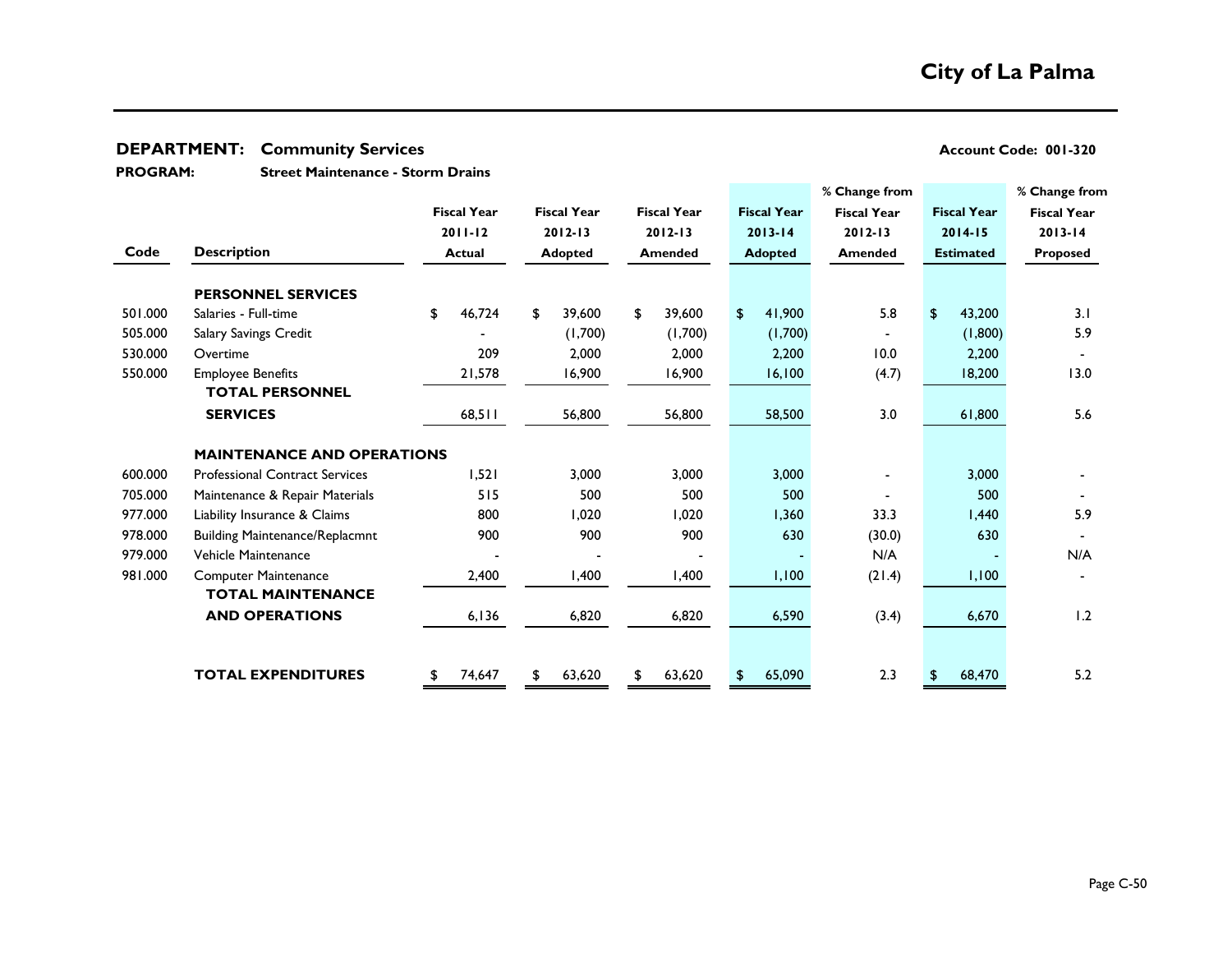**PROGRAM: Street Maintenance - Storm Drains**



## THIS PAGE INTENTIONALLY LEFT BLANK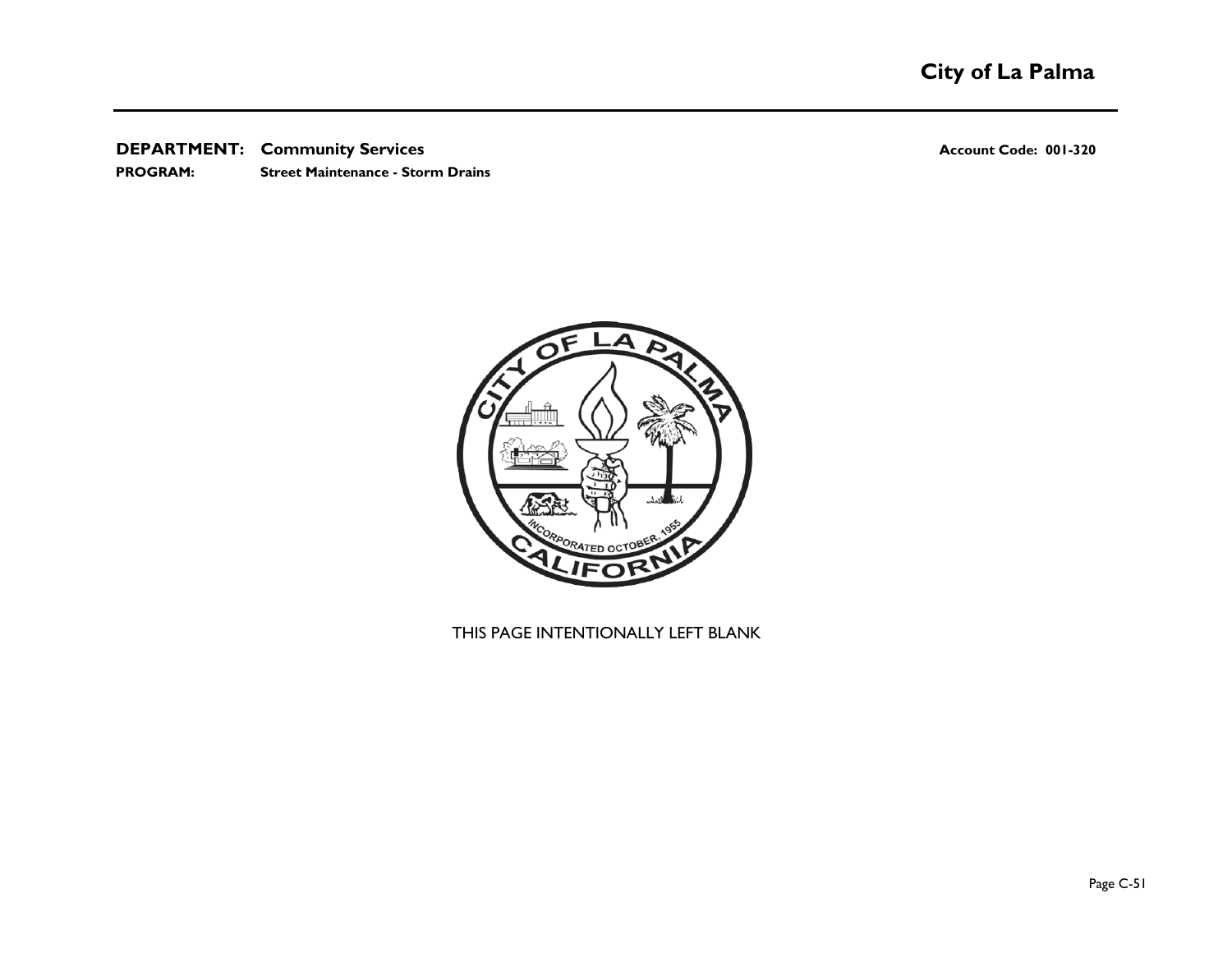| <b>PROGRAM:</b>             |                    | <b>Street Maintenance - Block Walls</b> |                    |        |                    |                          |  |                    |     |                    |             |                    |                    |  |
|-----------------------------|--------------------|-----------------------------------------|--------------------|--------|--------------------|--------------------------|--|--------------------|-----|--------------------|-------------|--------------------|--------------------|--|
|                             |                    |                                         |                    |        |                    |                          |  |                    |     | % Change from      |             |                    | % Change from      |  |
|                             | <b>Fiscal Year</b> |                                         | <b>Fiscal Year</b> |        | <b>Fiscal Year</b> |                          |  | <b>Fiscal Year</b> |     | <b>Fiscal Year</b> |             | <b>Fiscal Year</b> | <b>Fiscal Year</b> |  |
|                             | $2011 - 12$        |                                         | $2012 - 13$        |        | $2012 - 13$        |                          |  | $2013 - 14$        |     | $2012 - 13$        | $2014 - 15$ |                    | $2013 - 14$        |  |
|                             | Actual             |                                         | <b>Adopted</b>     |        | <b>Amended</b>     |                          |  | <b>Adopted</b>     |     | <b>Amended</b>     |             | <b>Estimated</b>   | <b>Proposed</b>    |  |
| <b>Personnel Services</b>   |                    | 32,188                                  | \$                 | 34.400 | S                  | 34,300                   |  | 34,700             |     | 1.2                | \$.         | 36,700             | 5.8                |  |
| Maintenance and Operations  | 2,809              |                                         | 2,680              |        |                    | 2,680                    |  | 2,410              |     | (10.1)             |             | 2,410              | $\blacksquare$     |  |
| Capital Outlay/Improvements | $\blacksquare$     |                                         |                    |        |                    | $\overline{\phantom{0}}$ |  |                    | N/A |                    |             |                    | N/A                |  |
| Total                       |                    | 34,997                                  |                    | 37,080 |                    | 36,980                   |  | 37,110             |     | 0.4                |             | 39,110             | 5.4                |  |
|                             |                    |                                         |                    |        |                    |                          |  |                    |     |                    |             |                    |                    |  |

#### PROGRAM DESCRIPTION:

This program is for the maintenance of arterial walls. This includes the landscape maintenance, as well as sandblasting and waterblasting removal of approximately 200,000 square feet of graffiti annually. The program also provides for maintenance of block walls.

### PROGRAM EXPLANATION:

|           |                        | 0.50 |
|-----------|------------------------|------|
|           | Maintenance Worker     | 0.40 |
| Code 501: | Maintenance Supervisor | 0.10 |

Code 505: Represents the salary savings anticipated during the year due to vacancies in the workforce. Estimated at three percent (3%).

Code 530: Provides for personnel overtime.

Code 550: Funds budgeted in this code include this program's pro rata share of Employee Benefits costs.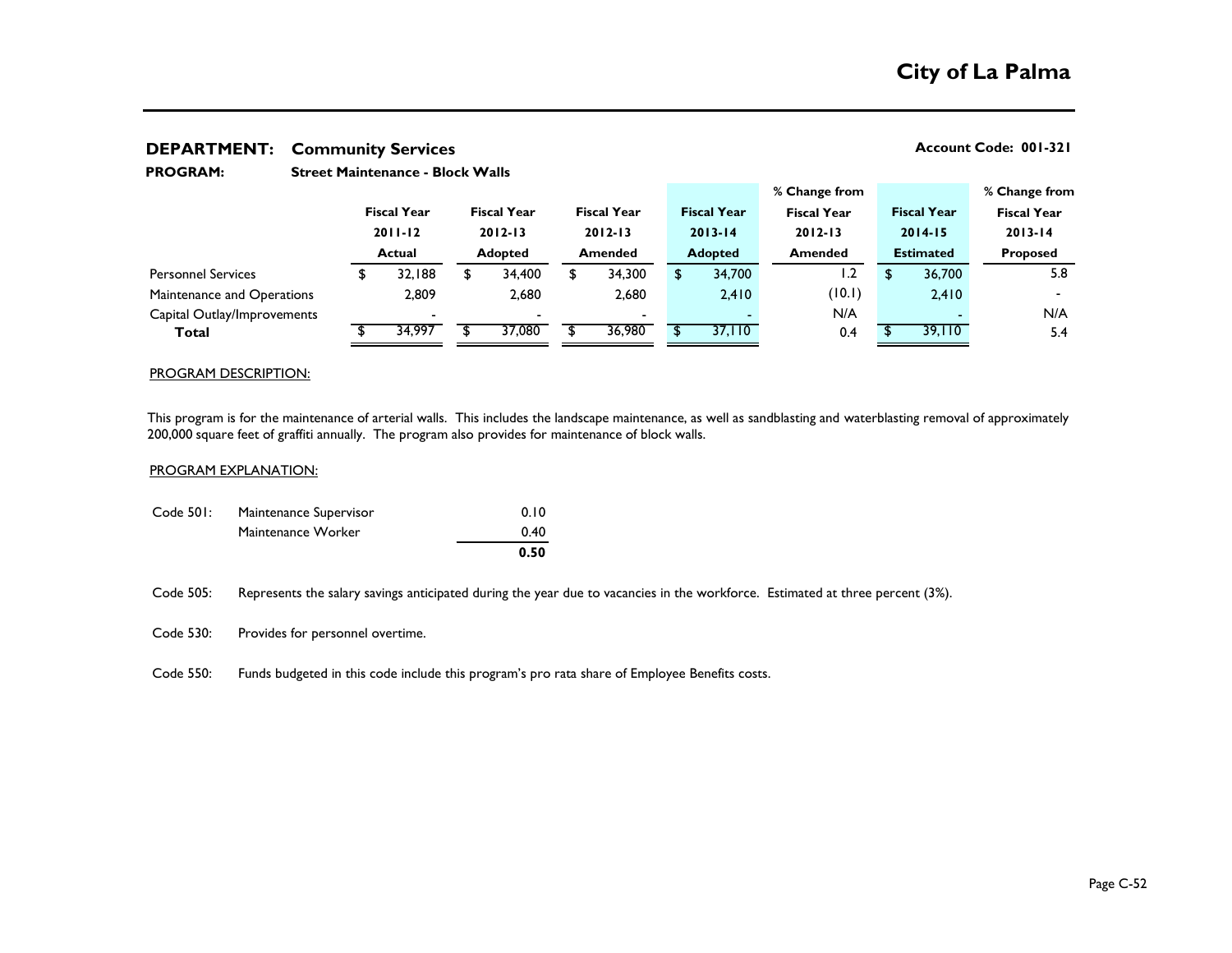| <b>PROGRAM:</b><br>Code 705: | <b>Street Maintenance - Block Walls</b><br>Maintenance of arterial walls including graffiti removal, painting, and landscaping. |
|------------------------------|---------------------------------------------------------------------------------------------------------------------------------|
| Code 707:                    | Maintenance and repair of equipment used to work on block walls.                                                                |
| Code 725:                    | Small tools and other equipment used for block wall maintenance and graffiti removal.                                           |
| Code 977:                    | Funds budgeted in this code include this program's pro rata share of Liability Insurance and Claims costs.                      |
| Code 978:                    | Funds budgeted in this code include this program's pro rata share of Building Maintenance and Replacement costs.                |
| Code 979:                    | Funds budgeted in this account include this program's pro rata share of Vehicle Maintenance and Replacement costs.              |
| Code 980:                    | Funds budgeted in this code include this program's pro rata share of Vehicle Replacement costs.                                 |
| Code 981:                    | Funds budgeted in this code include this program's pro rata share of Computer Maintenance costs.                                |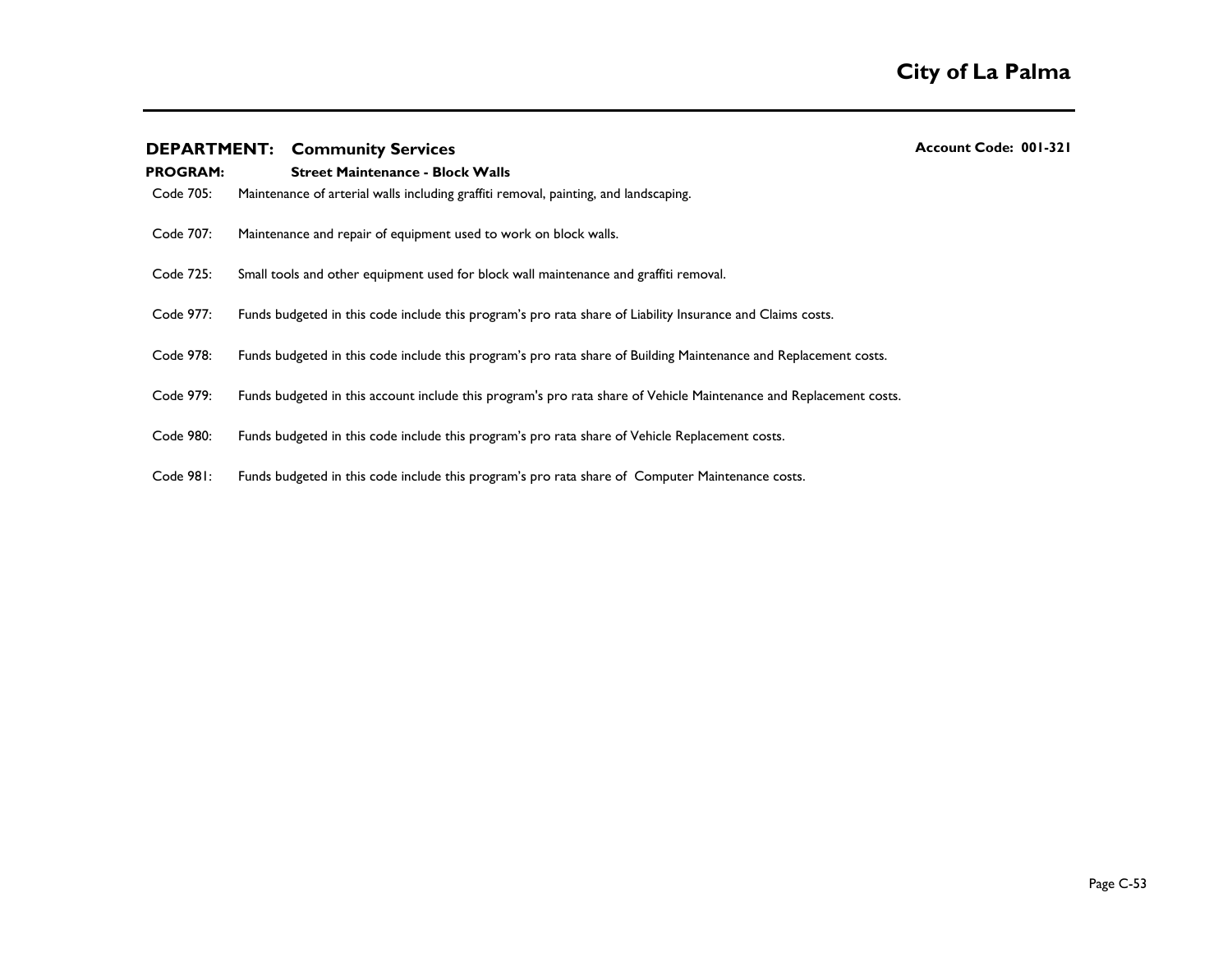## **DEPARTMENT:** Community Services

**Street Maintenance - Block Walls PROGRAM:** 

| Account Code: 001-321 |  |  |
|-----------------------|--|--|
|-----------------------|--|--|

|         |                                       |       |                    |       |                    |       |                    |    |                    | % Change from      |                    | % Change from      |  |
|---------|---------------------------------------|-------|--------------------|-------|--------------------|-------|--------------------|----|--------------------|--------------------|--------------------|--------------------|--|
|         |                                       |       | <b>Fiscal Year</b> |       | <b>Fiscal Year</b> |       | <b>Fiscal Year</b> |    | <b>Fiscal Year</b> | <b>Fiscal Year</b> | <b>Fiscal Year</b> | <b>Fiscal Year</b> |  |
|         |                                       |       | $2011 - 12$        |       | $2012 - 13$        |       | $2012 - 13$        |    | $2013 - 14$        | $2012 - 13$        | $2014 - 15$        | $2013 - 14$        |  |
| Code    | <b>Description</b>                    |       | <b>Actual</b>      |       | <b>Adopted</b>     |       | Amended            |    | <b>Adopted</b>     | Amended            | <b>Estimated</b>   | <b>Proposed</b>    |  |
|         | <b>PERSONNEL SERVICES</b>             |       |                    |       |                    |       |                    |    |                    |                    |                    |                    |  |
| 501.000 | Salaries - Full-time                  | \$    | 22,019             | \$    | 24,700             | \$    | 24,700             | \$ | 25,800             | 4.5                | 26,600<br>\$       | 3.1                |  |
| 505.000 | Salary Savings Credit                 |       |                    |       | (1,100)            |       | (1,100)            |    | (0.00, 1)          | (9.1)              | (1,100)            | 10.0               |  |
| 530.000 | Overtime                              |       |                    |       |                    |       |                    |    | 200                | N/A                | 200                |                    |  |
| 550.000 | <b>Employee Benefits</b>              |       | 10,169             |       | 10,800             |       | 10,700             |    | 9,700              | (9.3)              | 11,000             | 13.4               |  |
|         | <b>TOTAL PERSONNEL</b>                |       |                    |       |                    |       |                    |    |                    |                    |                    |                    |  |
|         | <b>SERVICES</b>                       |       | 32,188             |       | 34,400             |       | 34,300             |    | 34,700             | 1.2                | 36,700             | 5.8                |  |
|         | <b>MAINTENANCE AND OPERATIONS</b>     |       |                    |       |                    |       |                    |    |                    |                    |                    |                    |  |
| 705.000 | Maintenance & Repair Materials        |       | 622                |       | 500                |       | 500                |    | 500                |                    | 500                |                    |  |
| 707.000 | Maintenance & Repair of Eqpt          |       | 187                |       | 300                |       | 300                |    | 300                |                    | 300                |                    |  |
| 977.000 | Liability Insurance & Claims          |       | 400                |       | 480                |       | 480                |    | 640                | 33.3               | 640                |                    |  |
| 978.000 | <b>Building Maintenance/Replacmnt</b> |       | 400                |       | 400                |       | 400                |    | 270                | (32.5)             | 270                |                    |  |
| 979.000 | Vehicle Maintenance                   |       | 400                |       | 300                |       | 300                |    | 200                | (33.3)             | 200                |                    |  |
| 980.000 | Vehicle Replacement                   |       |                    |       |                    |       |                    |    |                    | N/A                |                    | N/A                |  |
| 981.000 | <b>Computer Maintenance</b>           |       | 800                |       | 700                |       | 700                |    | 500                | (28.6)             | 500                |                    |  |
|         | <b>TOTAL MAINTENANCE</b>              |       |                    |       |                    |       |                    |    |                    |                    |                    |                    |  |
|         | <b>AND OPERATIONS</b>                 | 2,809 |                    | 2,680 |                    | 2,680 |                    |    | 2,410              | (10.1)             | 2,410              |                    |  |
|         | <b>TOTAL EXPENDITURES</b>             | \$    | 34,997             | \$    | 37,080             | \$    | 36,980             | \$ | 37,110             | 0.4                | 39,110<br>S        | 5.4                |  |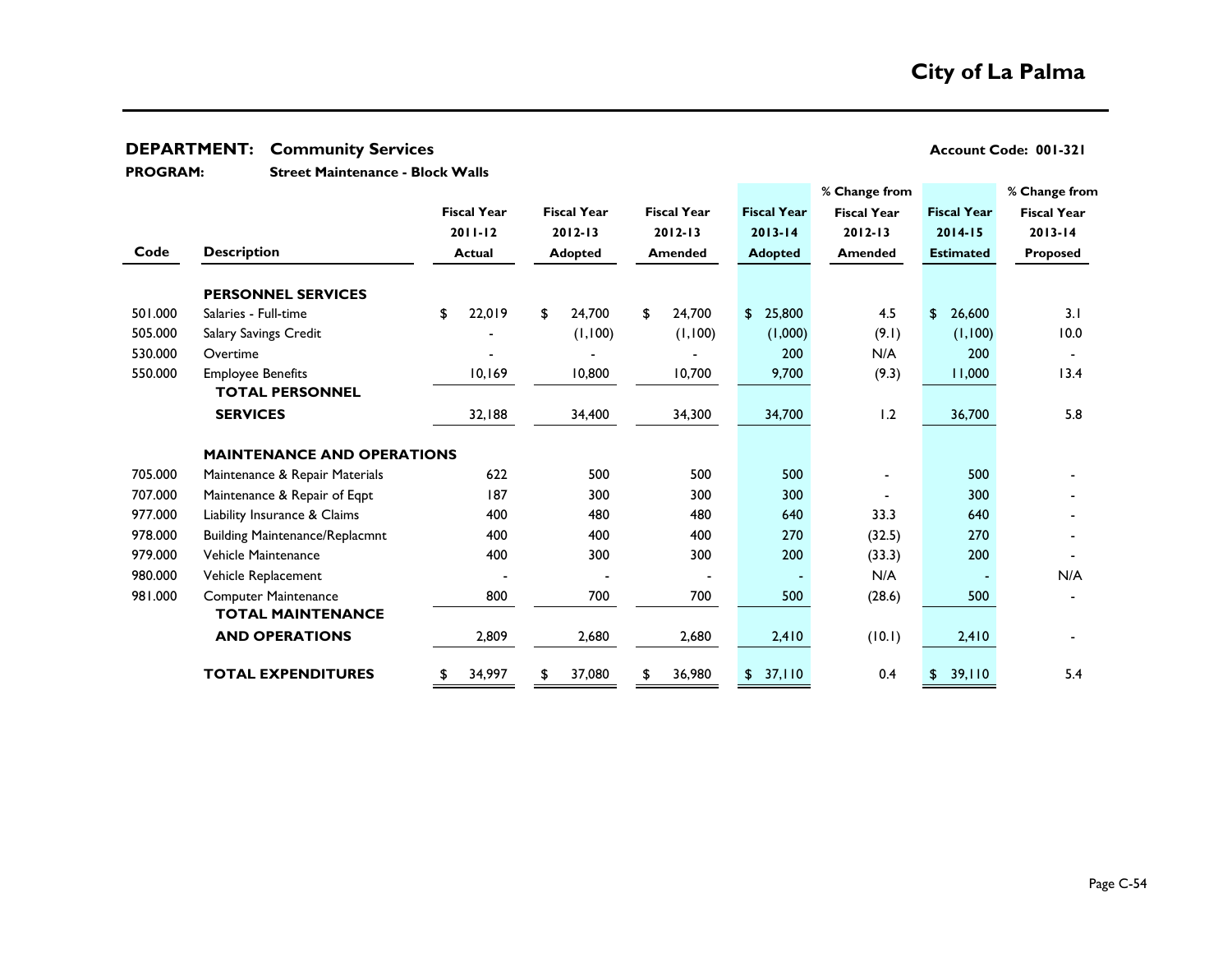**PROGRAM: Street Maintenance - Block Walls**



## THIS PAGE INTENTIONALLY LEFT BLANK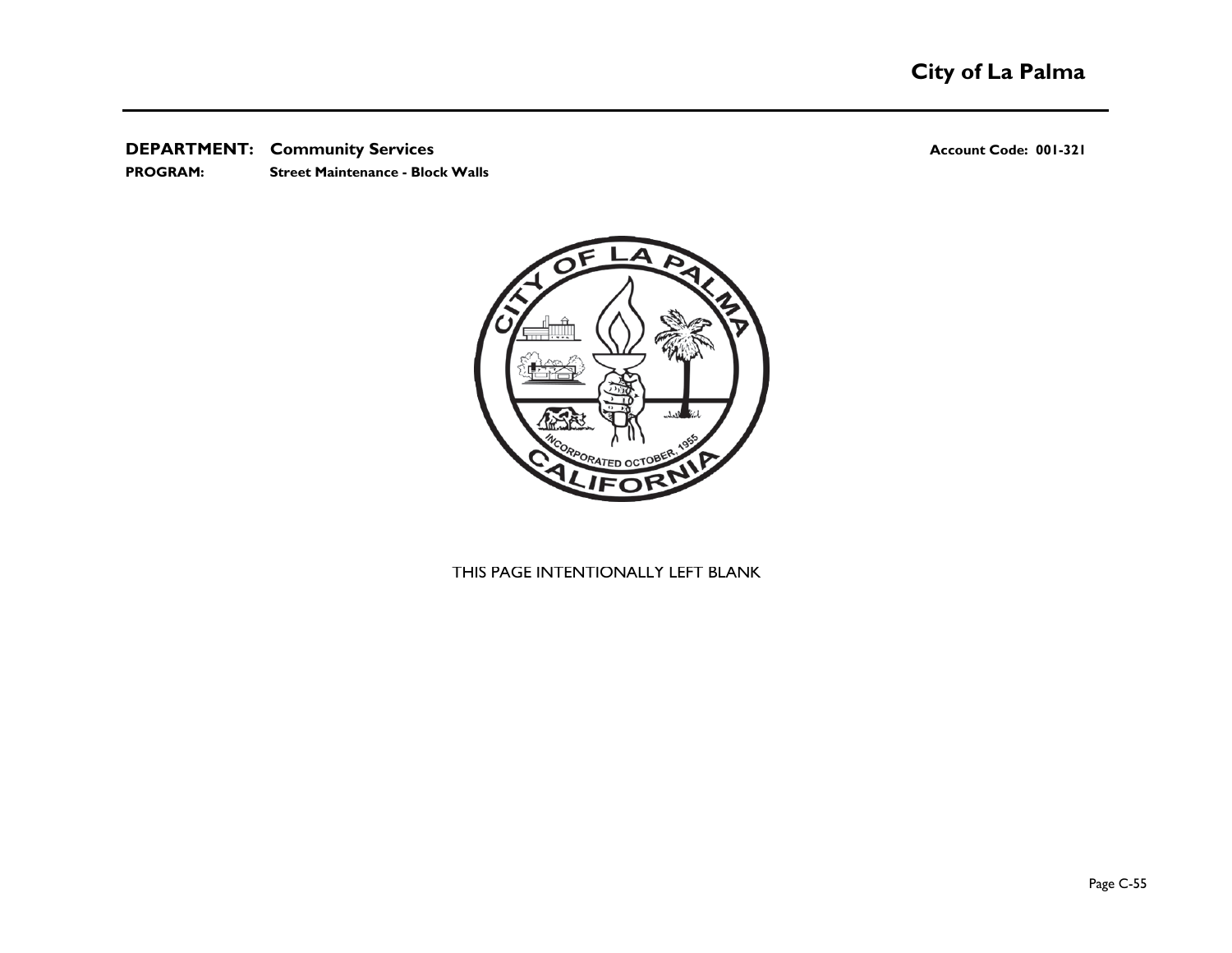| <b>PROGRAM:</b>             | <b>Street Maintenance - Concrete</b> |        |                    |        |                |                          |  |                    |               |                    |                    |                  |                          |  |
|-----------------------------|--------------------------------------|--------|--------------------|--------|----------------|--------------------------|--|--------------------|---------------|--------------------|--------------------|------------------|--------------------------|--|
|                             |                                      |        |                    |        |                |                          |  |                    | % Change from |                    |                    | % Change from    |                          |  |
|                             | <b>Fiscal Year</b>                   |        | <b>Fiscal Year</b> |        |                | <b>Fiscal Year</b>       |  | <b>Fiscal Year</b> |               | <b>Fiscal Year</b> | <b>Fiscal Year</b> |                  | <b>Fiscal Year</b>       |  |
|                             | $2011 - 12$                          |        | $2012 - 13$        |        |                | $2012 - 13$              |  | $2013 - 14$        |               | $2012 - 13$        | $2014 - 15$        |                  | $2013 - 14$              |  |
|                             | <b>Actual</b>                        |        | <b>Adopted</b>     |        | <b>Amended</b> |                          |  | <b>Adopted</b>     |               | <b>Amended</b>     |                    | <b>Estimated</b> | <b>Proposed</b>          |  |
| <b>Personnel Services</b>   |                                      | 32,089 | S                  | 24,200 | \$             | 24,200                   |  | 27,400             |               | 13.2               |                    | 28,200           | 2.9                      |  |
| Maintenance and Operations  | 2.725                                |        | 3,480              |        |                | 3,480                    |  | 3,410              |               | (2.0)              |                    | 3,410            | $\overline{\phantom{0}}$ |  |
| Capital Outlay/Improvements | -                                    |        |                    |        |                | $\overline{\phantom{0}}$ |  |                    | N/A           |                    |                    |                  | N/A                      |  |
| Total                       | 34,814                               |        |                    | 27,680 |                | 27,680                   |  | 30,810             |               | l I .3             |                    | 31,610           | 2.6                      |  |
|                             |                                      |        |                    |        |                |                          |  |                    |               |                    |                    |                  |                          |  |

### PROGRAM DESCRIPTION:

This program is responsible for the maintenance, repair, and replacement of the concrete sidewalks, cross gutters, curbs, and gutters throughout the City and the maintenance of block walls. The majority of large repair and replacement of concrete is completed by contract under the Capital Improvement Plan (CIP).

### PROGRAM EXPLANATION:

- Code 501: Maintenance Worker 0.40
- Code 505: Represents the salary savings anticipated during the year due to vacancies in the workforce. Estimated at three percent (3%).
- Code 530: Provides for personnel overtime.
- Code 550: Funds budgeted in this code include this program's pro rata share of Employee Benefits costs.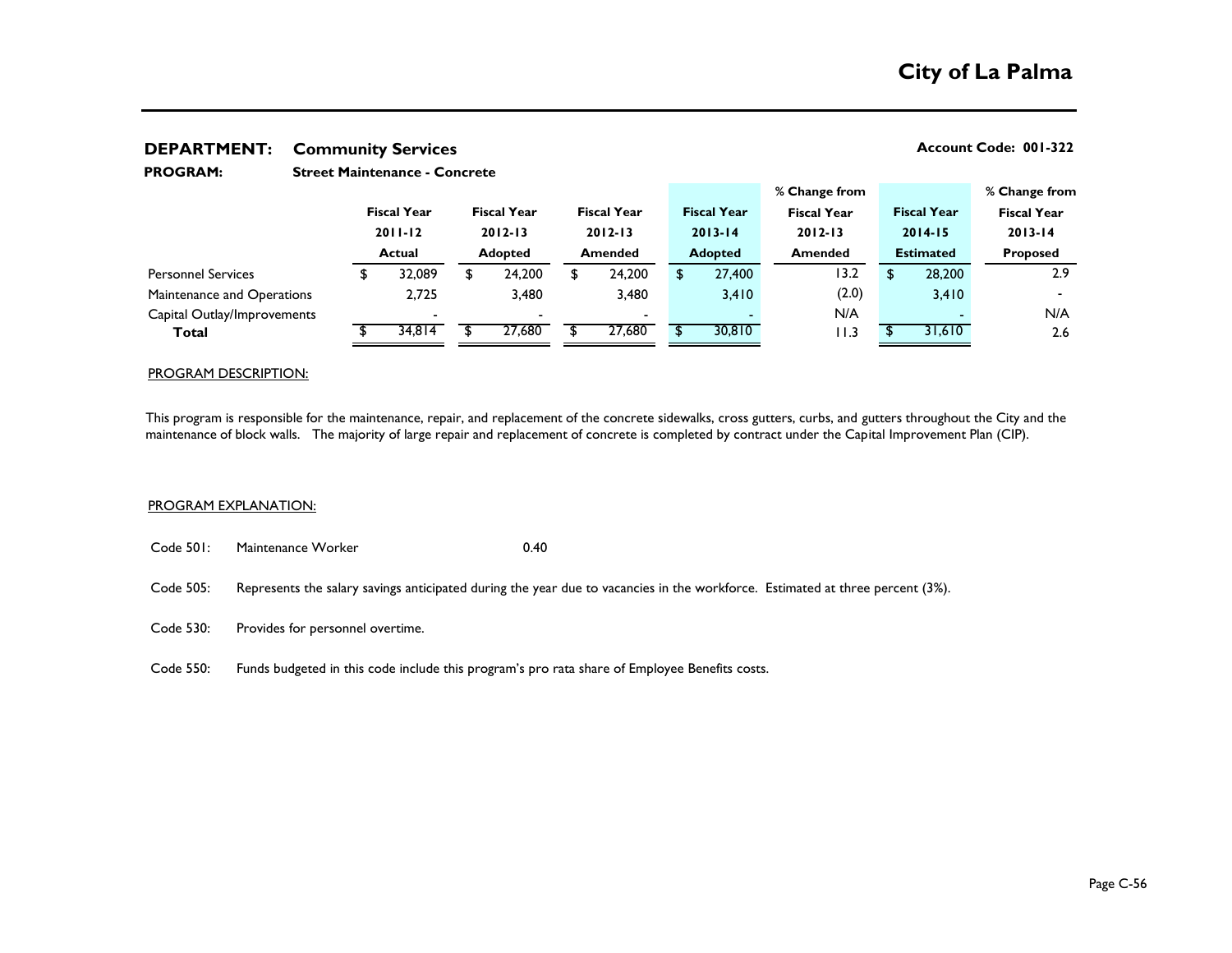### **PROGRAM: Street Maintenance - Concrete**

- Code 705: Accelerated repair of lifted sidewalks of a minor nature and material cost for concrete work performed by the City.
- Code 725: Small tool purchases for concrete work. Tools to be purchased are: tamper/roller, hand edger floats, battery operated drill motor, miscellaneous hand tools, rake booms, loppers, saws, shears, and banding tools for sign replacements and installation. Purchase of a replacement concrete scarifier to remove tripping hazards
- Code 977: Funds budgeted in this code include this program's pro rata share of Liability Insurance and Claims costs.
- Code 978: Funds budgeted in this code include this program's pro rata share of Building Maintenance and Replacement costs.
- Code 979: Funds budgeted in this code include this program's pro rata share of Vehicle Maintenance and Replacement costs.
- Code 981: Funds budgeted in this code include this program's pro rata share of Computer Maintenance costs.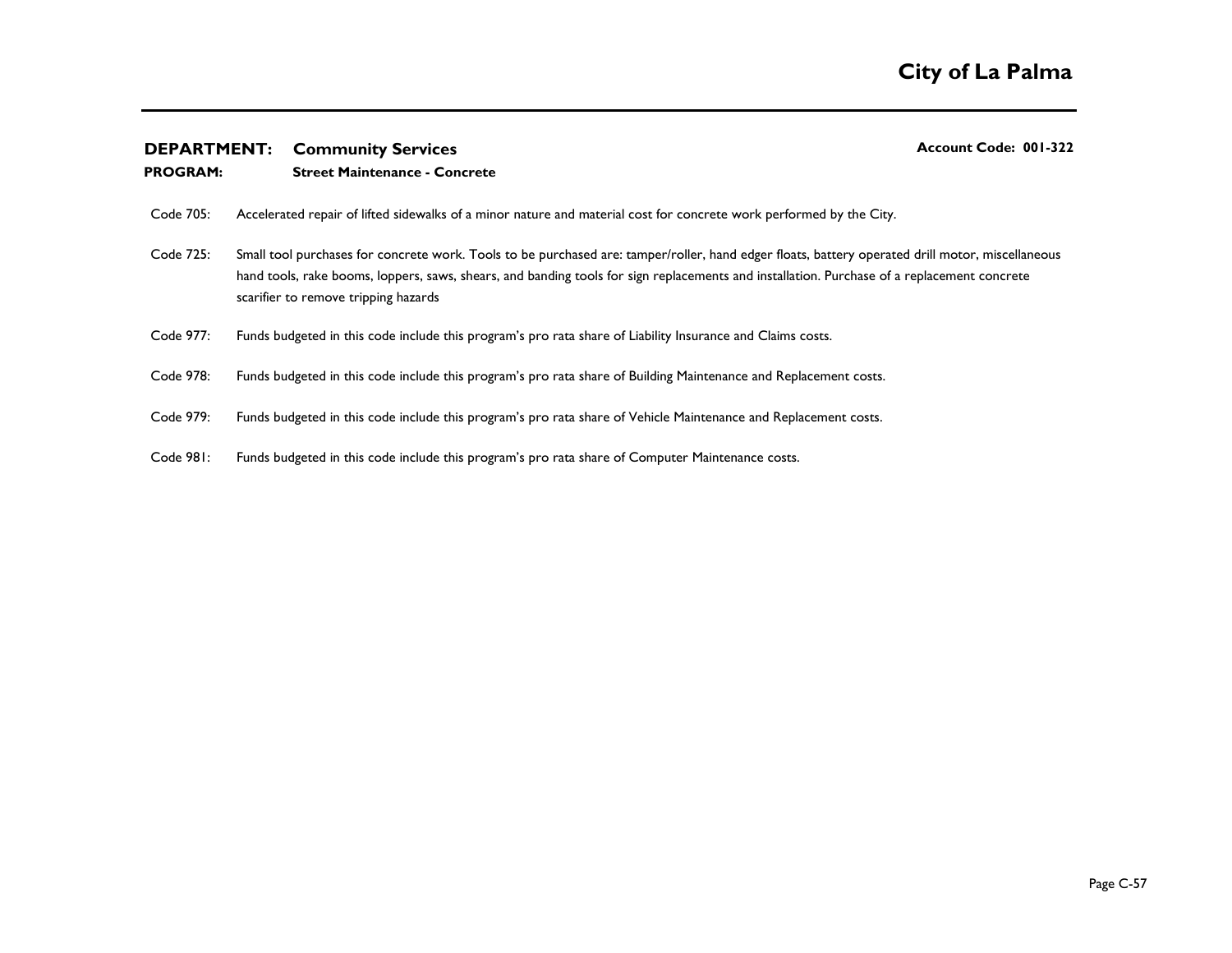**Street Maintenance - Concrete PROGRAM:** 

|         |                                       |                    |                |                    |                |                    |                        | % Change from      |                    | % Change from      |
|---------|---------------------------------------|--------------------|----------------|--------------------|----------------|--------------------|------------------------|--------------------|--------------------|--------------------|
|         |                                       | <b>Fiscal Year</b> |                | <b>Fiscal Year</b> |                | <b>Fiscal Year</b> | <b>Fiscal Year</b>     | <b>Fiscal Year</b> | <b>Fiscal Year</b> | <b>Fiscal Year</b> |
|         |                                       | $2011 - 12$        |                | $2012 - 13$        |                | $2012 - 13$        | $2013 - 14$            | $2012 - 13$        | $2014 - 15$        | $2013 - 14$        |
| Code    | <b>Description</b>                    | <b>Actual</b>      | <b>Adopted</b> |                    | <b>Amended</b> |                    | <b>Adopted</b>         | <b>Amended</b>     | <b>Estimated</b>   | Proposed           |
|         | <b>PERSONNEL SERVICES</b>             |                    |                |                    |                |                    |                        |                    |                    |                    |
| 501.000 | Salaries - Full-time                  | \$<br>21,951       | \$             | 17,600             | \$             | 17,600             | 20,100<br>$\mathsf{S}$ | 14.2               | 20,100<br>\$       |                    |
| 505.000 | Salary Savings Credit                 |                    |                | (800)              |                | (800)              | (900)                  | 12.5               | (900)              |                    |
| 530.000 | Overtime                              |                    |                |                    |                |                    |                        | N/A                |                    | N/A                |
| 550.000 | <b>Employee Benefits</b>              | 10, 138            |                | 7,400              |                | 7,400              | 8,200                  | 10.8               | 9,000              | 9.8                |
|         | <b>TOTAL PERSONNEL</b>                |                    |                |                    |                |                    |                        |                    |                    |                    |
|         | <b>SERVICES</b>                       | 32,089             |                | 24,200             |                | 24,200             | 27,400                 | 13.2               | 28,200             | 2.9                |
|         |                                       |                    |                |                    |                |                    |                        |                    |                    |                    |
|         | <b>MAINTENANCE AND OPERATIONS</b>     |                    |                |                    |                |                    |                        |                    |                    |                    |
| 705.000 | Maintenance & Repair Materials        | 452                |                | 1,500              |                | 1,500              | 1,500                  |                    | 1,500              |                    |
| 725.000 | Small Tools/Other Equipment           | 473                |                | 500                |                | 500                | 500                    |                    | 500                |                    |
| 977.000 | Liability Insurance & Claims          | 400                |                | 480                |                | 480                | 640                    | 33.3               | 640                |                    |
| 978.000 | <b>Building Maintenance/Replacmnt</b> | 500                |                | 400                |                | 400                | 270                    | (32.5)             | 270                |                    |
| 979.000 | Vehicle Maintenance                   |                    |                |                    |                |                    |                        | N/A                |                    | N/A                |
| 981.000 | <b>Computer Maintenance</b>           | 900                |                | 600                |                | 600                | 500                    | (16.7)             | 500                |                    |
|         | <b>TOTAL MAINTENANCE</b>              | 2,725              |                | 3,480              |                | 3,480              | 3,410                  | (2.0)              | 3,410              |                    |
|         |                                       |                    |                |                    |                |                    |                        |                    |                    |                    |
|         | <b>TOTAL EXPENDITURES</b>             | \$<br>34,814       | \$             | 27,680             | \$             | 27,680             | 30,810<br>\$.          | 11.3               | 31,610<br>\$.      | 2.6                |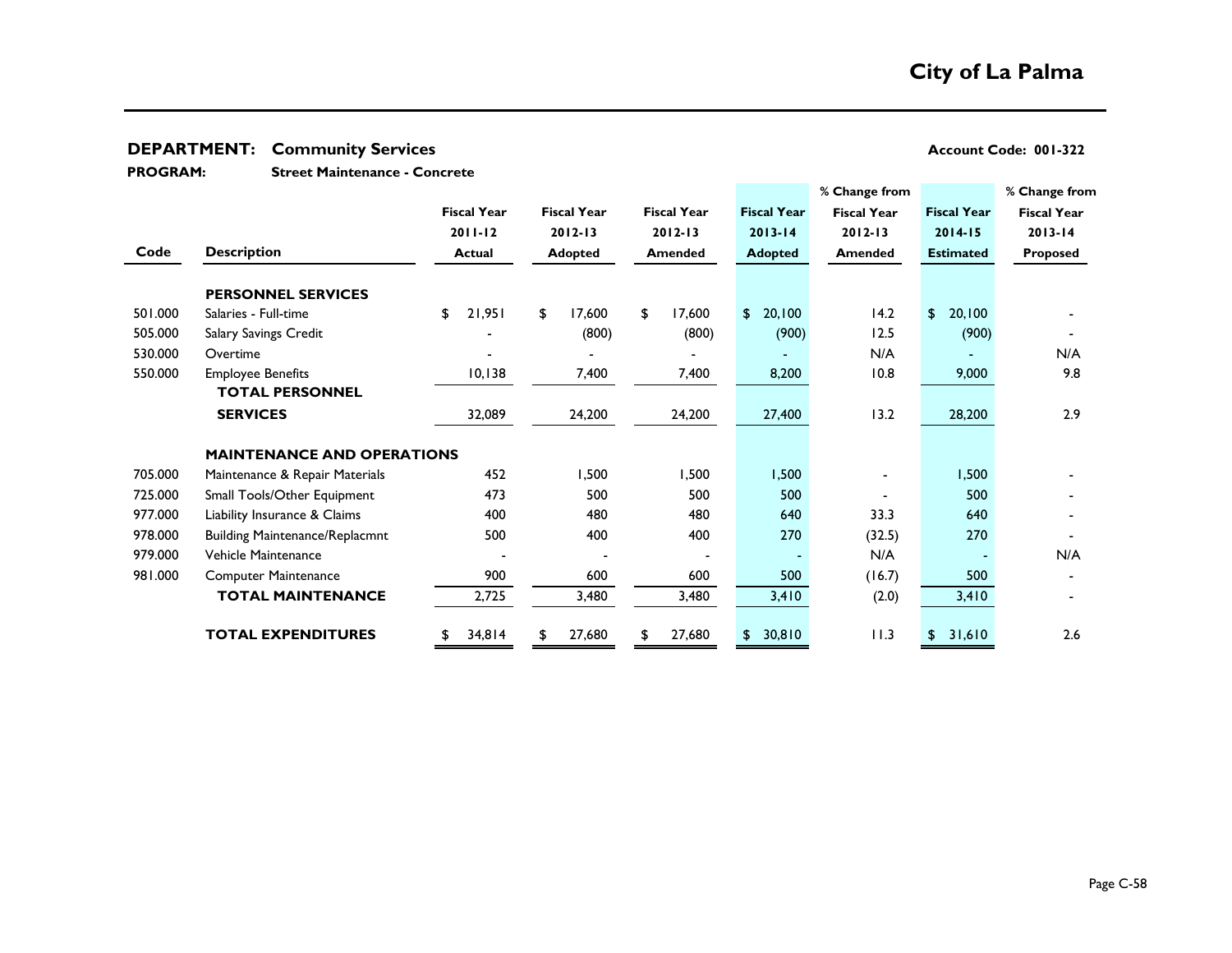**PROGRAM: Street Maintenance - Concrete**



THIS PAGE INTENTIONALLY LEFT BLANK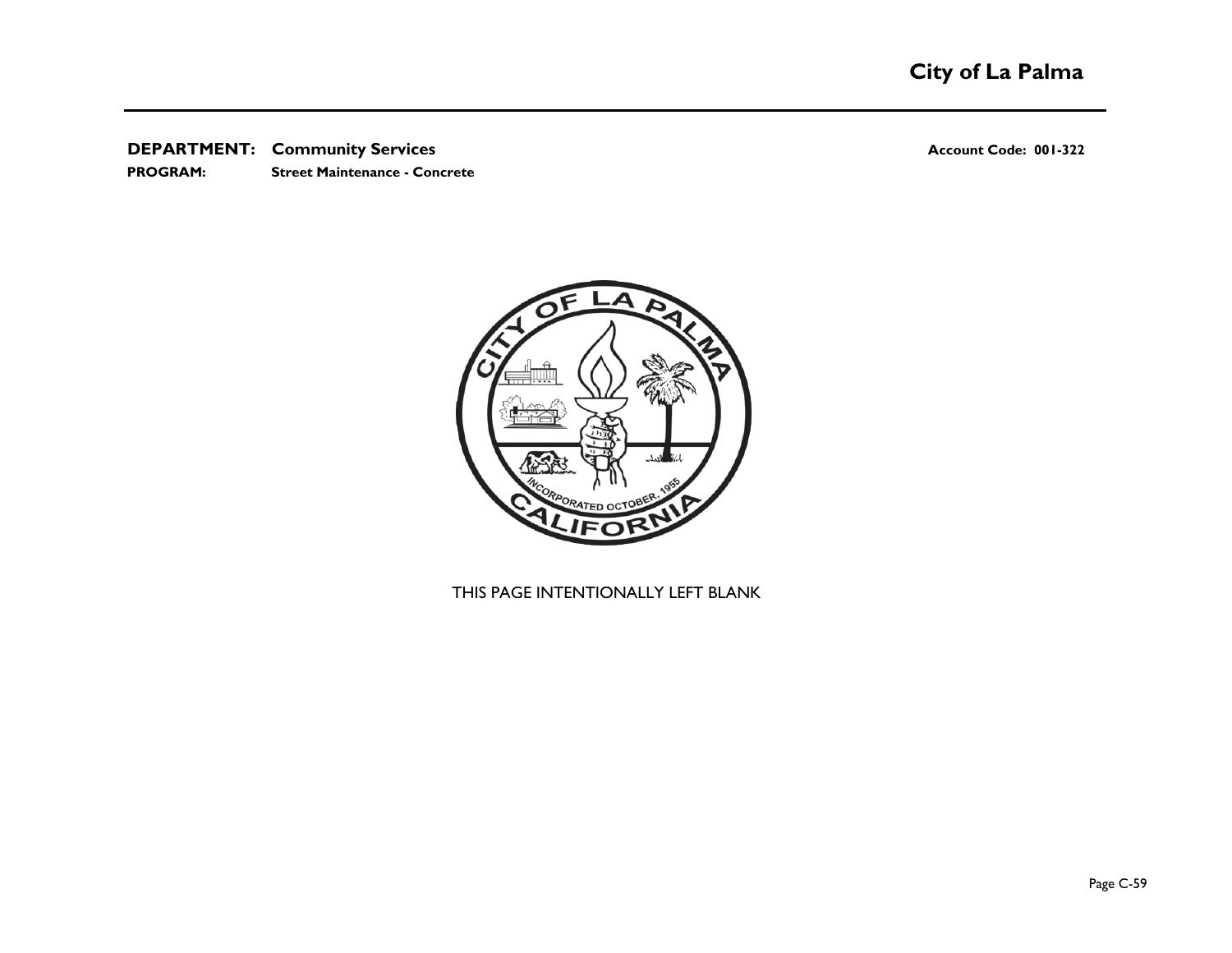| PELAILLIEITI.<br>Communicy Scribers |                          |               |                    |                |                    |         |                    |  |                    |                    |                  |                    |                    |  |
|-------------------------------------|--------------------------|---------------|--------------------|----------------|--------------------|---------|--------------------|--|--------------------|--------------------|------------------|--------------------|--------------------|--|
| <b>PROGRAM:</b>                     | <b>Parks Maintenance</b> |               |                    |                |                    |         |                    |  |                    |                    |                  |                    |                    |  |
|                                     |                          |               |                    |                |                    |         |                    |  |                    | % Change from      |                  |                    | % Change from      |  |
|                                     |                          |               | <b>Fiscal Year</b> |                | <b>Fiscal Year</b> |         | <b>Fiscal Year</b> |  | <b>Fiscal Year</b> | <b>Fiscal Year</b> |                  | <b>Fiscal Year</b> | <b>Fiscal Year</b> |  |
|                                     |                          | $2011 - 12$   |                    |                | $2012 - 13$        |         | $2012 - 13$        |  | $2013 - 14$        | $2012 - 13$        | $2014 - 15$      |                    | $2013 - 14$        |  |
|                                     |                          | <b>Actual</b> |                    | <b>Adopted</b> |                    | Amended |                    |  | <b>Adopted</b>     | <b>Amended</b>     | <b>Estimated</b> |                    | <b>Proposed</b>    |  |
| <b>Personnel Services</b>           |                          |               | 20,683             | \$             | 5,000              | S       | 5,000              |  | 5,000              | ۰                  | \$               | 5,000              |                    |  |
| Maintenance and Operations          |                          |               | 143,417            |                | 154.540            |         | 154,480            |  | 152,930            | (0.1)              |                  | 153,090            | 0.1                |  |
| Capital Outlay/Improvements         |                          |               |                    |                |                    |         |                    |  |                    | N/A                |                  |                    | N/A                |  |
| Total                               |                          |               | 164,100            |                | 59.540             |         | 159,480            |  | 157,930            | (0.1)              |                  | 158,090            | 0.1                |  |
|                                     |                          |               |                    |                |                    |         |                    |  |                    |                    |                  |                    |                    |  |

### PROGRAM DESCRIPTION:

This program is responsible for the maintenance of Central Park (6.2 acres), the Edison Right-of-Way (24.5 acres), El Rancho Verde Park (2.0 acres), and Denni Street Mini-Park (0.30 acres). There are a total of 2,426 trees in these parks that are maintained by the City.

### PROGRAM EXPLANATION:

Code 530: Required overtime for Park call outs and activities, etc. and support for special events.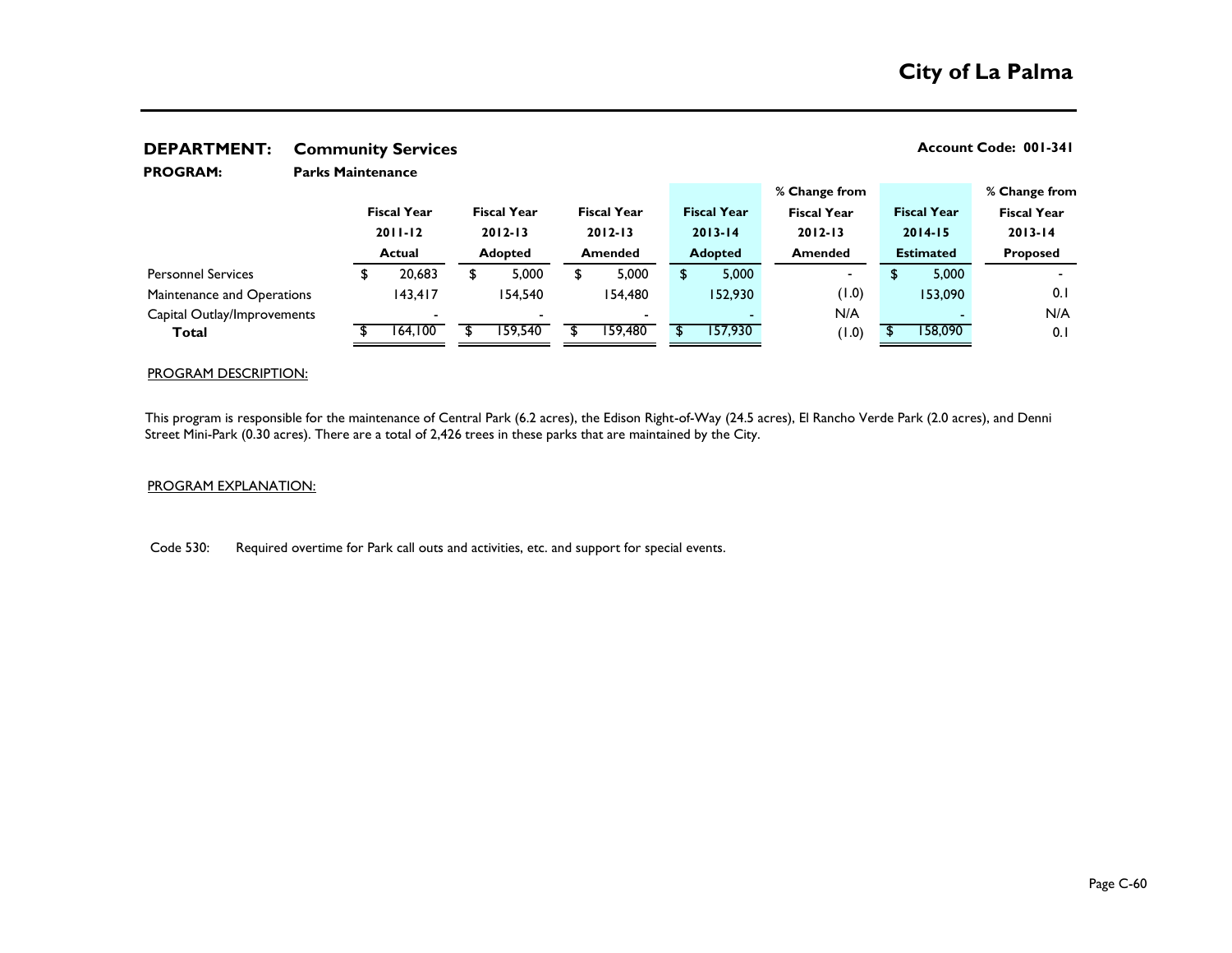**PROGRAM: Parks Maintenance**

- Code 600: Mowing services: Southern California Edison Right-of Way Central Park City Hall and Police Department City Yard 2,200 and 2,200 and 2,200 and 2,200 and 2,200 and 2,200 and 2,200 and 2,200 and 2,200 and 2,200 and 2,200 and 2,200 and 2,200 and 2,200 and 2,200 and 2,200 and 2,200 and 2,200 and 2,200 and 2,200 and 2,200 and 2, Walker Well Moody Street Well Funds budgeted in this code include contract service for the following:
	- Denni Street Gopher control Miscellaneous services
- Code 620: Irrigation and park maintenance training and Class B license training.
- Code 693: Charges for electric energy for maintenance of parks and the Edison Right-of-Way.
- Code 703: Cost to lease Edison Right-of-Way.
- Code 705: Funds budgeted in this code include maintenance and repair materials for the following: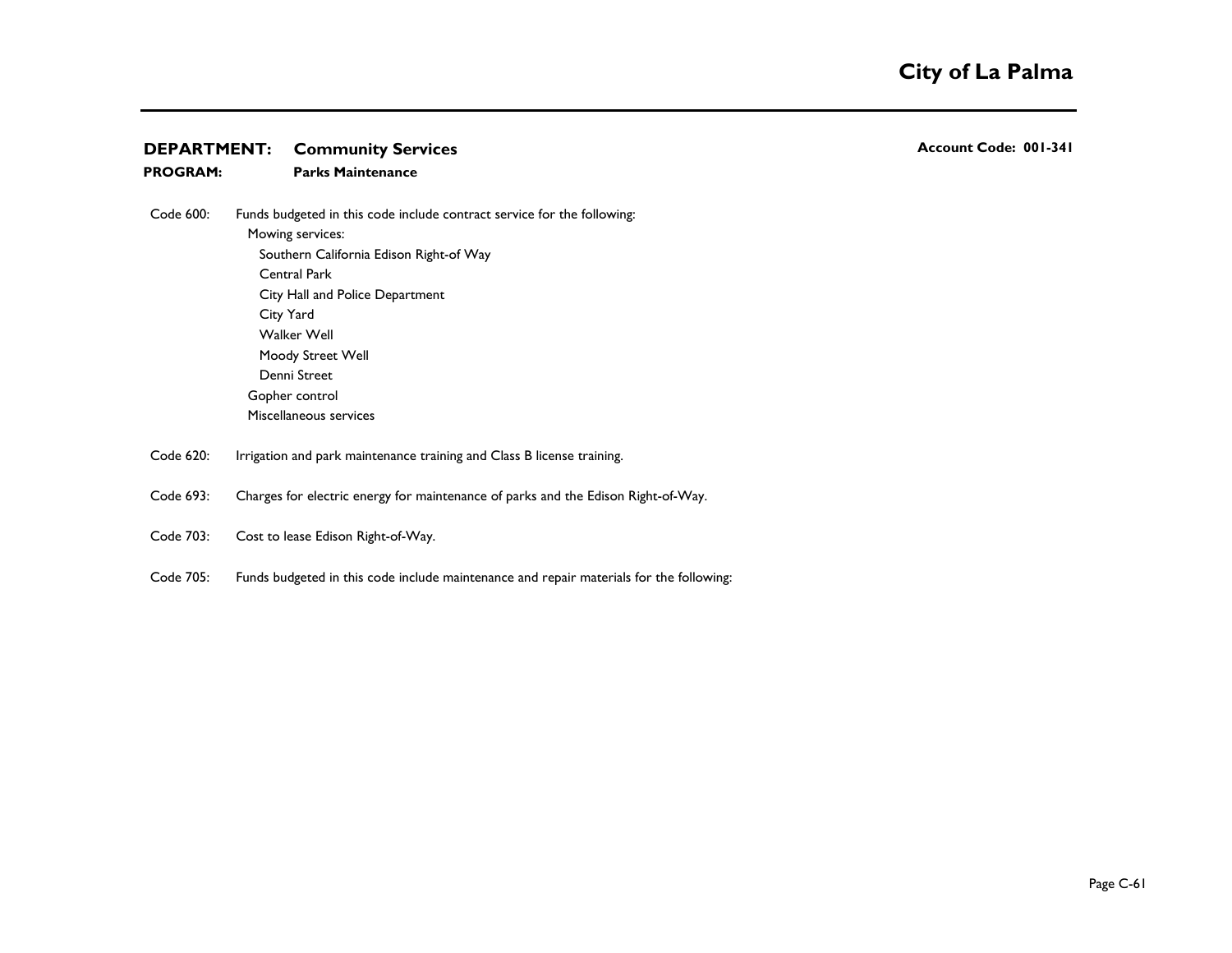| <b>PROGRAM:</b> | <b>Parks Maintenance</b>                                                                                           |
|-----------------|--------------------------------------------------------------------------------------------------------------------|
| Code 707:       | Maintenance and repair of park equipment.                                                                          |
| Code 725:       | Miscellaneous purchases of tools for parks maintenance.(i.e. hand tools and weed eater)                            |
| Code 977:       | Funds budgeted in this code include this program's pro rata share of Liability Insurance and Claims costs.         |
| Code 978:       | Funds budgeted in this code include this program's pro rata share of Building Maintenance and Replacement costs.   |
| Code 979:       | Program's pro rata share of vehicle maintenance and operation costs including gas, oil, and any necessary repairs. |
| Code 980:       | Funds budgeted in this code includes this program's pro rata share of Vehicle Replacement costs.                   |
| Code 981:       | Funds budgeted in this code includes this program's pro rata share of Computer Maintenance costs.                  |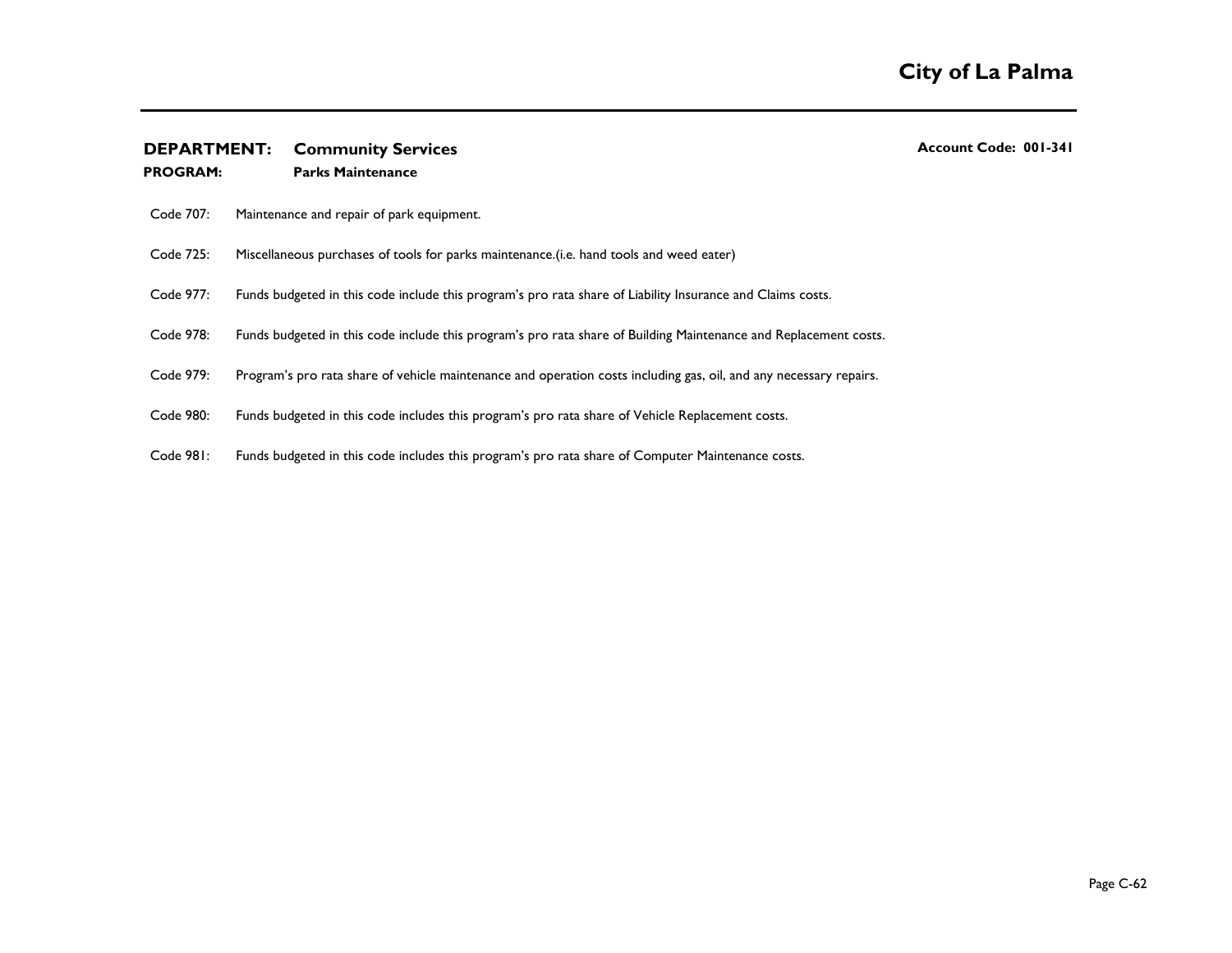**DEPARTMENT:** Community Services **Account Code: 001-341 PROGRAM: Parks Maintenance**



THIS PAGE INTENTIONALLY LEFT BLANK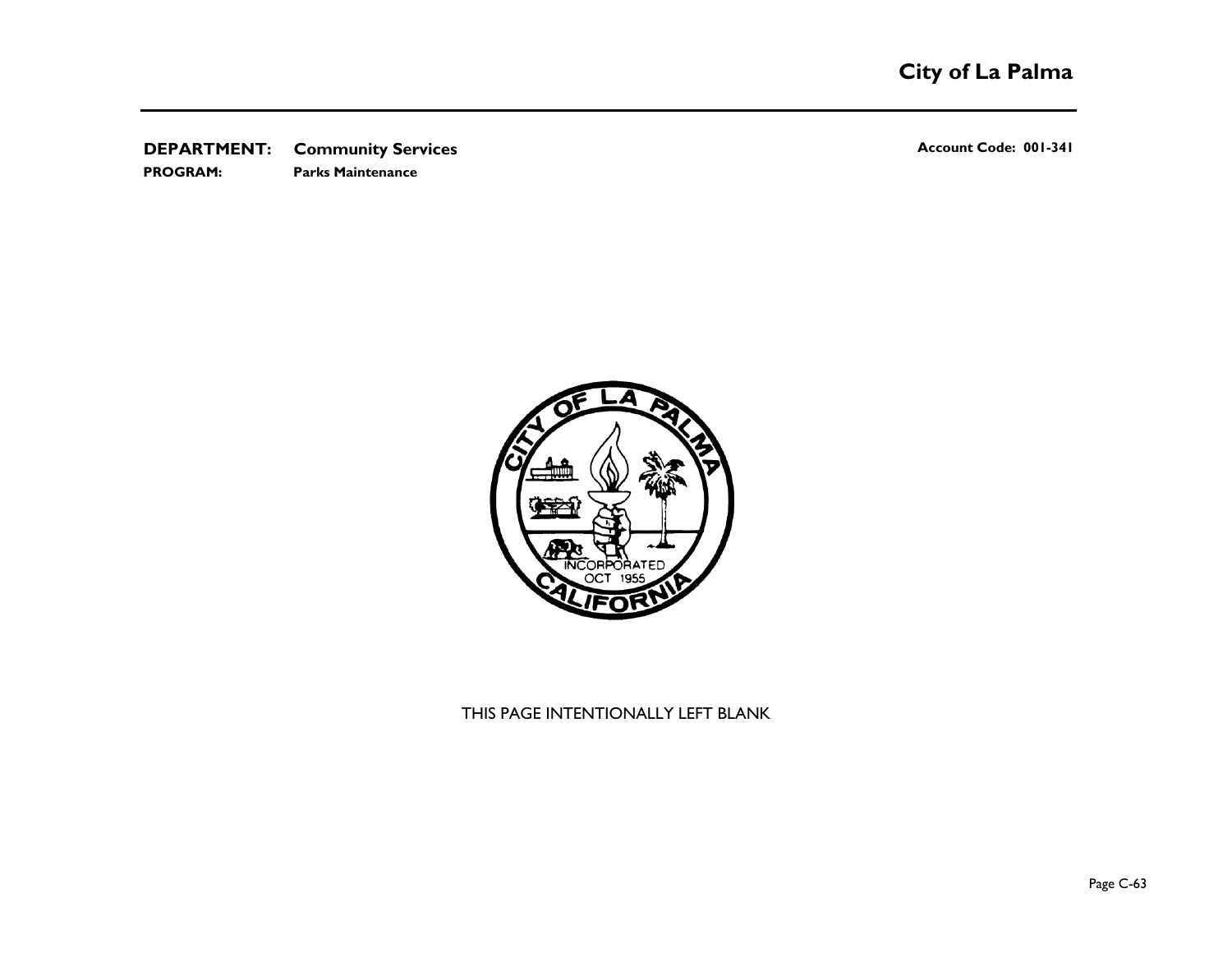**Parks Maintenance PROGRAM:** 

|         |                                       |    |                    |    |                    |    |                    |    |                    | % Change from      |                |                    | % Change from      |     |
|---------|---------------------------------------|----|--------------------|----|--------------------|----|--------------------|----|--------------------|--------------------|----------------|--------------------|--------------------|-----|
|         |                                       |    | <b>Fiscal Year</b> |    | <b>Fiscal Year</b> |    | <b>Fiscal Year</b> |    | <b>Fiscal Year</b> | <b>Fiscal Year</b> |                | <b>Fiscal Year</b> | <b>Fiscal Year</b> |     |
|         |                                       |    | $2011 - 12$        |    | $2012 - 13$        |    | $2012 - 13$        |    | $2013 - 14$        | $2012 - 13$        |                | $2014 - 15$        | $2013 - 14$        |     |
| Code    | <b>Description</b>                    |    | <b>Actual</b>      |    | <b>Adopted</b>     |    | <b>Amended</b>     |    | <b>Adopted</b>     | <b>Amended</b>     |                | <b>Estimated</b>   | Proposed           |     |
|         | <b>PERSONNEL SERVICES</b>             |    |                    |    |                    |    |                    |    |                    |                    |                |                    |                    |     |
| 501.000 | Salaries - Full-time                  | \$ | 13,858             | \$ |                    | \$ |                    |    |                    |                    | N/A            | \$                 |                    | N/A |
| 505.000 | Salary Savings Credit                 |    |                    |    |                    |    |                    | \$ |                    |                    | N/A            | \$                 |                    | N/A |
| 530.000 | Overtime                              |    | 425                |    | 5,000              |    | 5,000              | \$ | 5,000              |                    | $\blacksquare$ | \$<br>5,000        |                    |     |
| 550.000 | <b>Employee Benefits</b>              |    | 6,400              |    |                    |    |                    |    |                    |                    | N/A            | \$                 |                    | N/A |
|         | <b>TOTAL PERSONNEL</b>                |    |                    |    |                    |    |                    |    |                    |                    |                |                    |                    |     |
|         | <b>SERVICES</b>                       |    | 20,683             |    | 5,000              |    | 5,000              |    | 5,000              |                    |                | 5,000              |                    |     |
|         | <b>MAINTENANCE AND OPERATIONS</b>     |    |                    |    |                    |    |                    |    |                    |                    |                |                    |                    |     |
| 600.000 | <b>Professional Contract Services</b> |    | 53,306             |    | 60,300             |    | 60,300             |    | 58,300             |                    | (3.3)          | 58,300             |                    |     |
| 620.000 | Meetings & Training                   |    | 642                |    | 900                |    | 900                |    | 900                |                    |                | 900                |                    |     |
| 622.000 | <b>Publications &amp; Dues</b>        |    | 80                 |    | 200                |    | 200                |    | 200                |                    |                | 200                |                    |     |
| 693.000 | Electric                              |    | 40,006             |    | 42,000             |    | 42,000             |    | 42,000             |                    |                | 42,000             |                    |     |
| 703.000 | <b>Property Leases</b>                |    | 16,906             |    | 17,300             |    | 17,300             |    | 17,300             |                    |                | 17,300             |                    |     |
| 705.000 | Maintenance & Repair Materials        |    | 9,788              |    | 7,000              |    | 7,000              |    | 7,000              |                    |                | 7,000              |                    |     |
| 707.000 | Maintenance & Repair of Eqpt          |    | 1,696              |    | 1,000              |    | 000, ا             |    | 1,000              |                    |                | 1,000              |                    |     |
| 725.000 | Small Tools/Other Equipment           |    | 493                |    | 500                |    | 500                |    | 500                |                    |                | 500                |                    |     |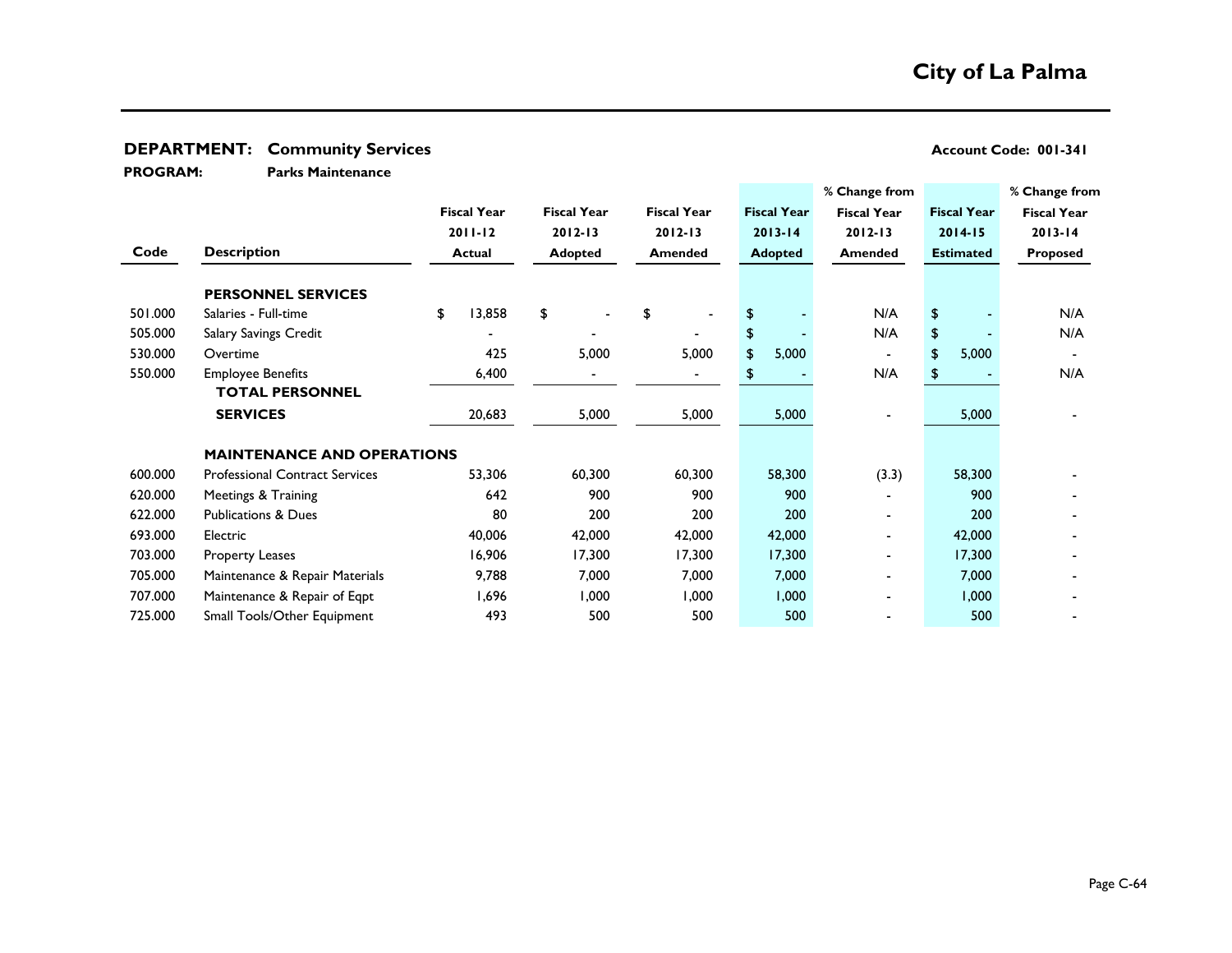**Parks Maintenance PROGRAM:** 

|         |                                       |                    |                    |                    |                    | % Change from            |                    | % Change from      |
|---------|---------------------------------------|--------------------|--------------------|--------------------|--------------------|--------------------------|--------------------|--------------------|
|         |                                       | <b>Fiscal Year</b> | <b>Fiscal Year</b> | <b>Fiscal Year</b> | <b>Fiscal Year</b> | <b>Fiscal Year</b>       | <b>Fiscal Year</b> | <b>Fiscal Year</b> |
|         |                                       | $2011 - 12$        | $2012 - 13$        | $2012 - 13$        | $2013 - 14$        | $2012 - 13$              | $2014 - 15$        | $2013 - 14$        |
| Code    | <b>Description</b>                    | <b>Actual</b>      | <b>Adopted</b>     | <b>Amended</b>     | <b>Adopted</b>     | Amended                  | <b>Estimated</b>   | Proposed           |
|         |                                       |                    |                    |                    |                    |                          |                    |                    |
| 977.000 | Liability Insurance & Claims          | 2,800              | 2,640              | 2,580              | 3,840              | 48.8                     | 4,000              | 4.2                |
| 978.000 | <b>Building Maintenance/Replacmnt</b> | 1,800              | 2,200              | 2,200              | 1,890              | (14.1)                   | 1,890              |                    |
| 979.000 | Vehicle Maintenance                   | 8,600              | 9,000              | 9,000              | 8,800              | (2.2)                    | 8,800              |                    |
| 980.000 | Vehicle Replacement                   | 2,800              | 8,000              | 8,000              | 8,000              | $\overline{\phantom{0}}$ | 8,000              |                    |
| 981.000 | <b>Computer Maintenance</b>           | 4,500              | 3,500              | 3,500              | 3,200              | (8.6)                    | 3,200              |                    |
|         | <b>TOTAL MAINTENANCE</b>              |                    |                    |                    |                    |                          |                    |                    |
|         | <b>AND OPERATIONS</b>                 | 143,417            | 154,540            | 154,480            | 152,930            | (1.0)                    | 153,090            | 0.1                |
|         | <b>TOTAL EXPENDITURES</b>             | 164,100<br>\$      | 159,540<br>\$      | 159,480<br>\$      | \$157,930          | (0.1)                    | \$158,090          | 0.1                |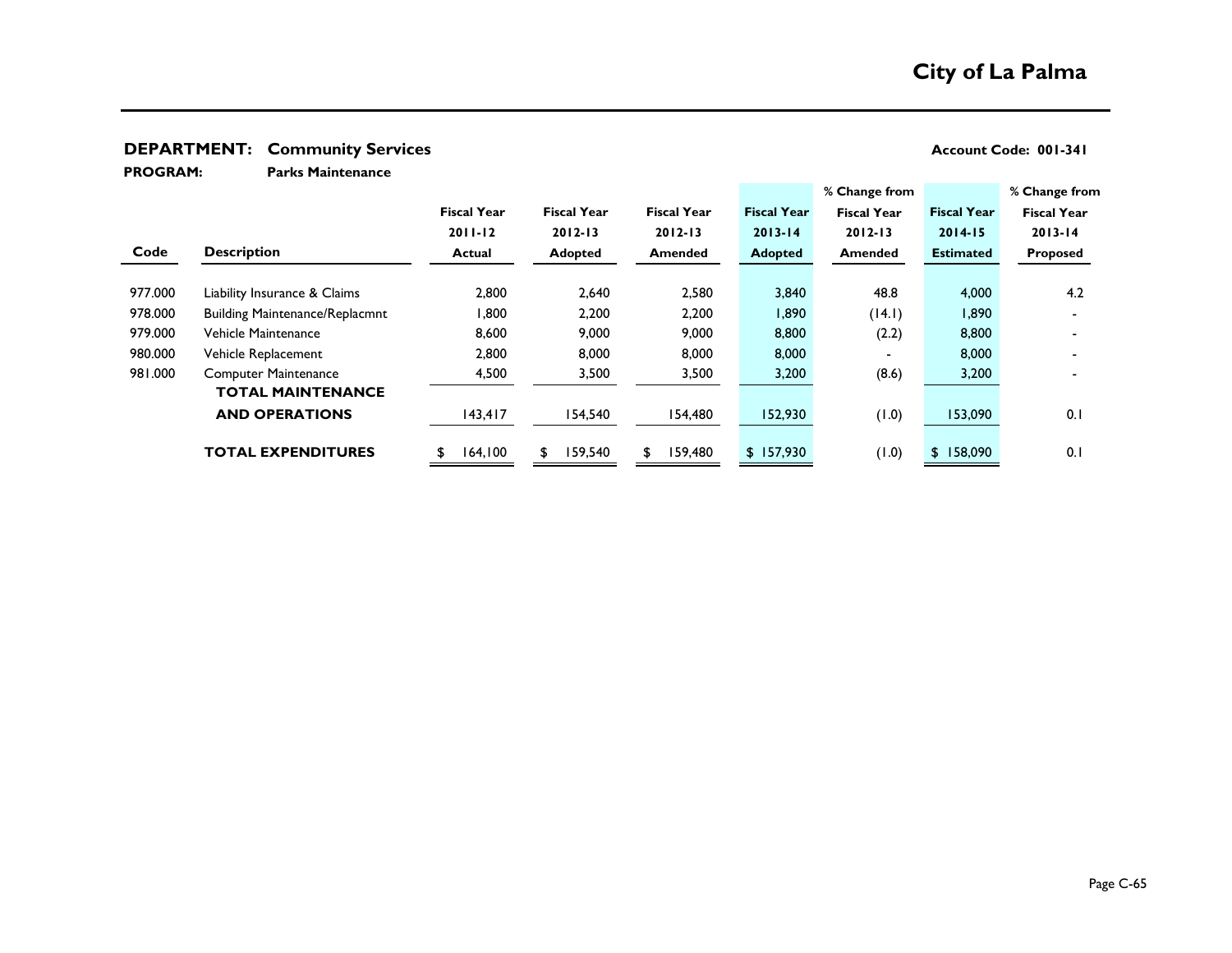| <b>PROGRAM:</b>             |               | <b>Street Trees and Medians</b> |                |                    |                |                          |                |                    |                    |                  |                    |                    |
|-----------------------------|---------------|---------------------------------|----------------|--------------------|----------------|--------------------------|----------------|--------------------|--------------------|------------------|--------------------|--------------------|
|                             |               |                                 |                |                    |                |                          |                |                    | % Change from      |                  |                    | % Change from      |
|                             |               | <b>Fiscal Year</b>              |                | <b>Fiscal Year</b> |                | <b>Fiscal Year</b>       |                | <b>Fiscal Year</b> | <b>Fiscal Year</b> |                  | <b>Fiscal Year</b> | <b>Fiscal Year</b> |
|                             |               | $2011 - 12$                     |                | $2012 - 13$        |                | $2012 - 13$              |                | $2013 - 14$        | $2012 - 13$        |                  | $2014 - 15$        | $2013 - 14$        |
|                             | <b>Actual</b> |                                 | <b>Adopted</b> |                    | <b>Amended</b> |                          | <b>Adopted</b> |                    | <b>Amended</b>     | <b>Estimated</b> |                    | <b>Proposed</b>    |
| <b>Personnel Services</b>   |               | 19,356                          |                | 19,000             | \$             | 19,000                   |                | 29,800             | 56.8               | \$               | 30,600             | 2.7                |
| Maintenance and Operations  |               | 68,812                          |                | 68,260             |                | 68,260                   |                | 64,620             | (5.3)              |                  | 64,700             | 0.1                |
| Capital Outlay/Improvements |               | $\overline{\phantom{0}}$        |                |                    |                | $\overline{\phantom{0}}$ |                |                    | N/A                |                  |                    | N/A                |
| Total                       |               | 88,168                          |                | 87,260             |                | 87,260                   |                | 94,420             | 8.2                |                  | 95,300             | 0.9                |

### PROGRAM DESCRIPTION:

This program is responsible for the maintenance of the landscaping for the street medians (3.17 acres), vines on block walls (1.67 miles), and street trees (886) throughout the City.

#### PROGRAM EXPLANATION:

- Code 501: Lead Maintenance Worker **0.40** Salaries - Full time.
- Code 505: Represents the salary savings anticipated during the year due to vacancies in the workforce. Estimated at three percent (3%).
- Code 530: Required overtime for call outs and activities.
- Code 550: Funds budgeted in this code include this program's pro rata share of Employee Benefits costs.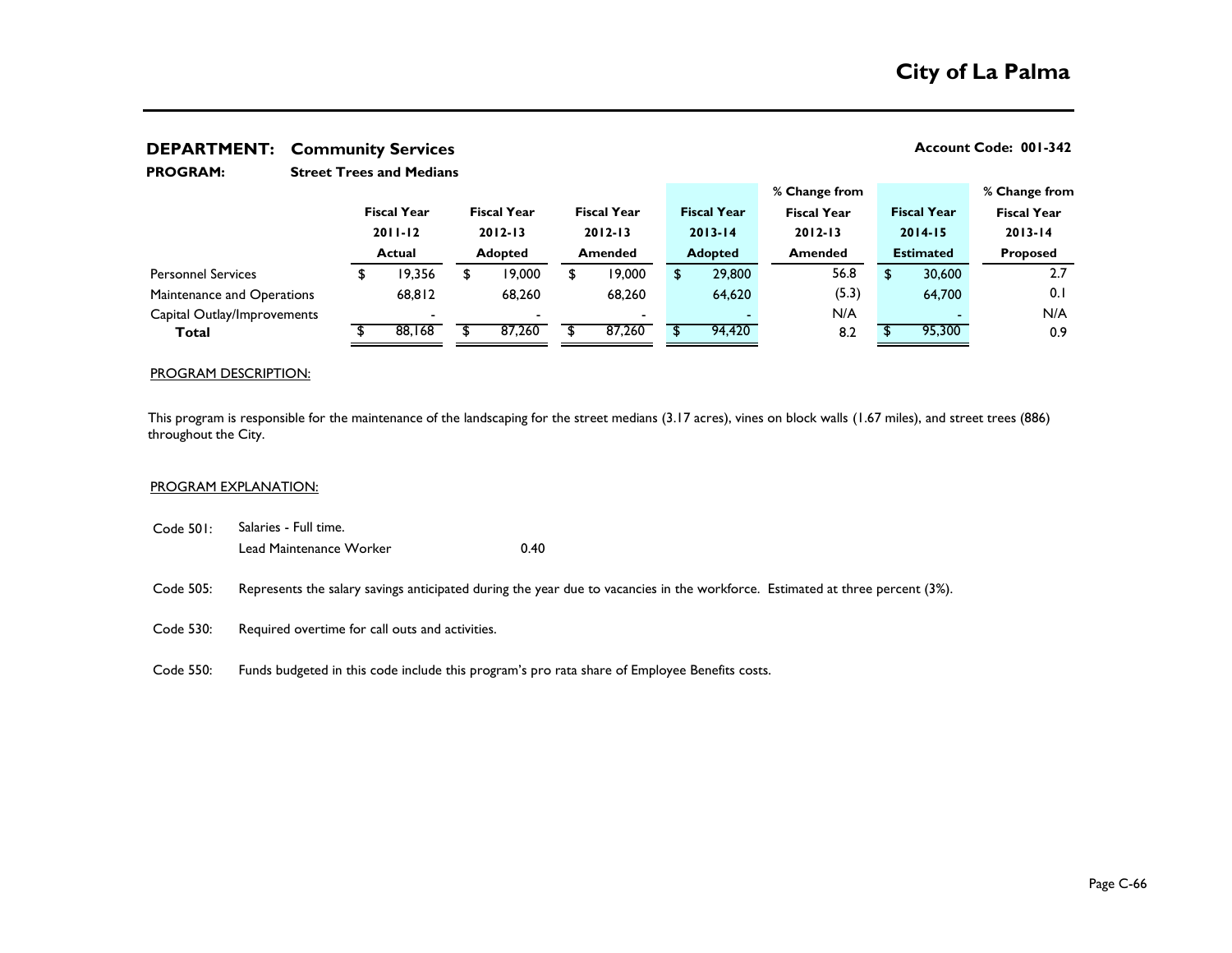### **PROGRAM: Street Trees and Medians**

- Code 600: Mowing of medians: La Palma Avenue Moody Street Walker Street Orangethorpe Avenue Valley View Street Houston Avenue Maintenance of vines on block walls Funds budgeted in this code include contract services for the following:
	-

Miscellaneous services

Code 623: Purchases of uniforms.

#### Code 693: Electric utility charges.

- Code 705: Funds budgeted in this code include maintenance and repair materials for such items as the replacement of dead and missing plants in planters, sprinkler repairs and replacements, batteries for sprinkler controllers, fertilizer, and herbicide.
- Code 707: Miscellaneous supplies used in routine maintenance or repair of medians.
- Code 709: Miscellaneous supplies used in improvements to medians.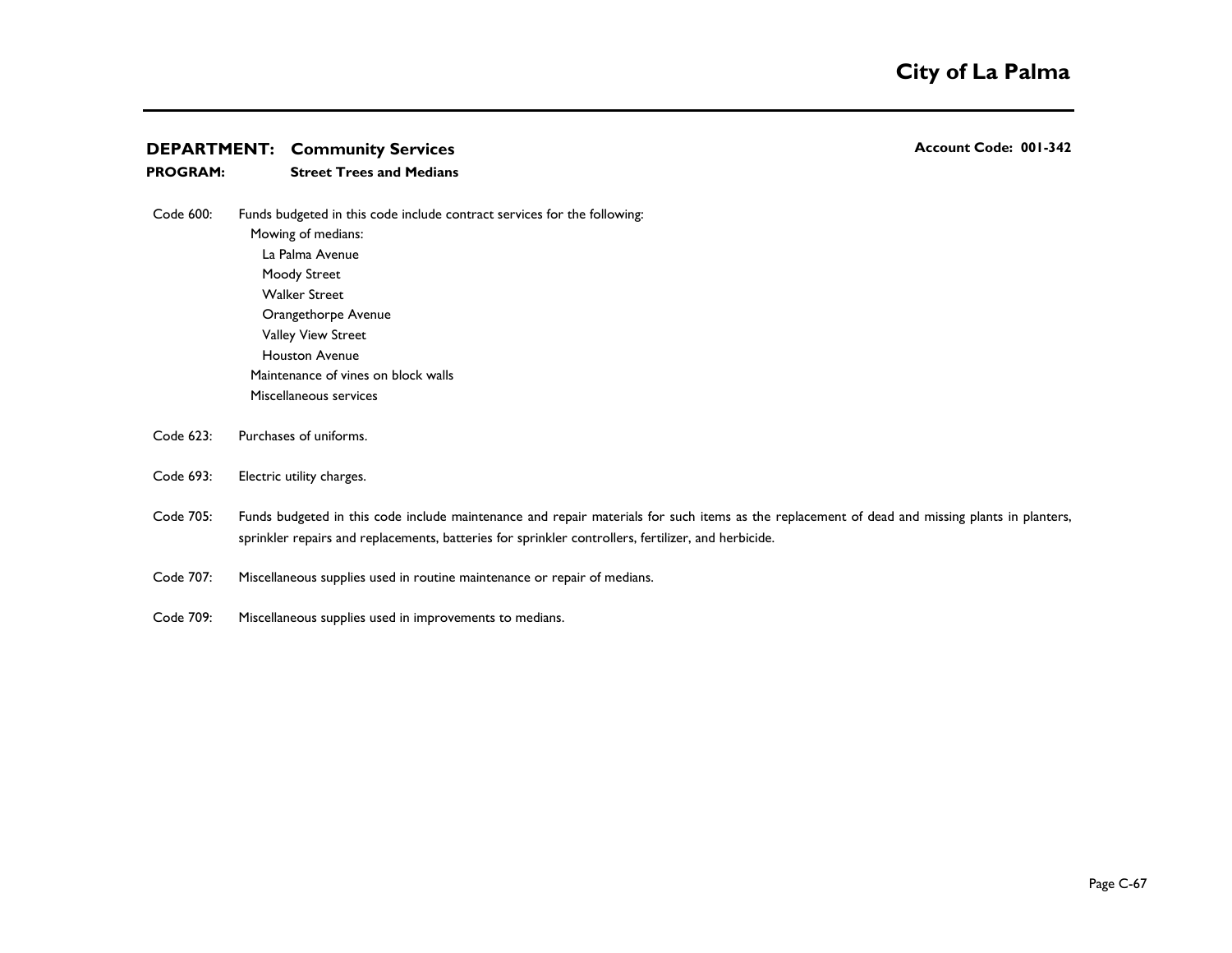### **PROGRAM: Street Trees and Medians**

Code 725: Purchase of cones, traffic control signs, and basic landscaping tools.

Code 742: Funds budgeted in this code include street tree maintenance and replacement for the following: Trim City-owned trees per year Replacement of dead or damaged trees Trim trees in the Edison Right-of-Way

- Code 977: Funds budgeted in this code include this program's pro rata share of Liability Insurance and Claims costs.
- Code 978: Funds budgeted in this code include this program's pro rata share of Building Maintenance and Replacement costs.
- Code 979: Funds budgeted in this code include this program's pro rata share of Vehicle Maintenance costs.
- Code 980: Funds budgeted in this code include this program's pro rata share of Vehicle Replacement costs.
- Code 981: Funds budgeted in this code include this program's pro rata share of a Computer Maintenance costs.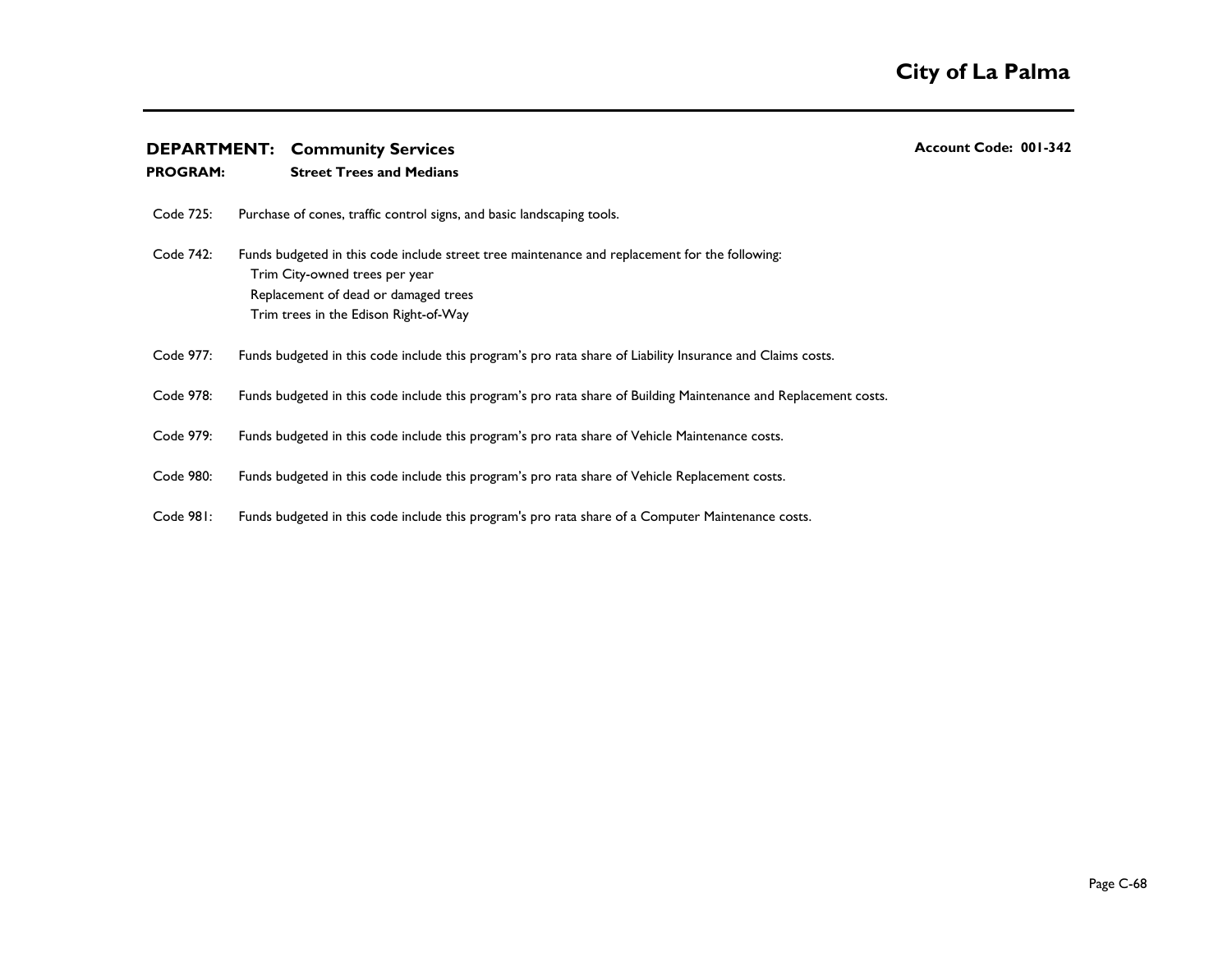**DEPARTMENT:** Community Services **Account Code: 001-342 Account Code: 001-342 PROGRAM: Street Trees and Medians**



## THIS PAGE INTENTIONALLY LEFT BLANK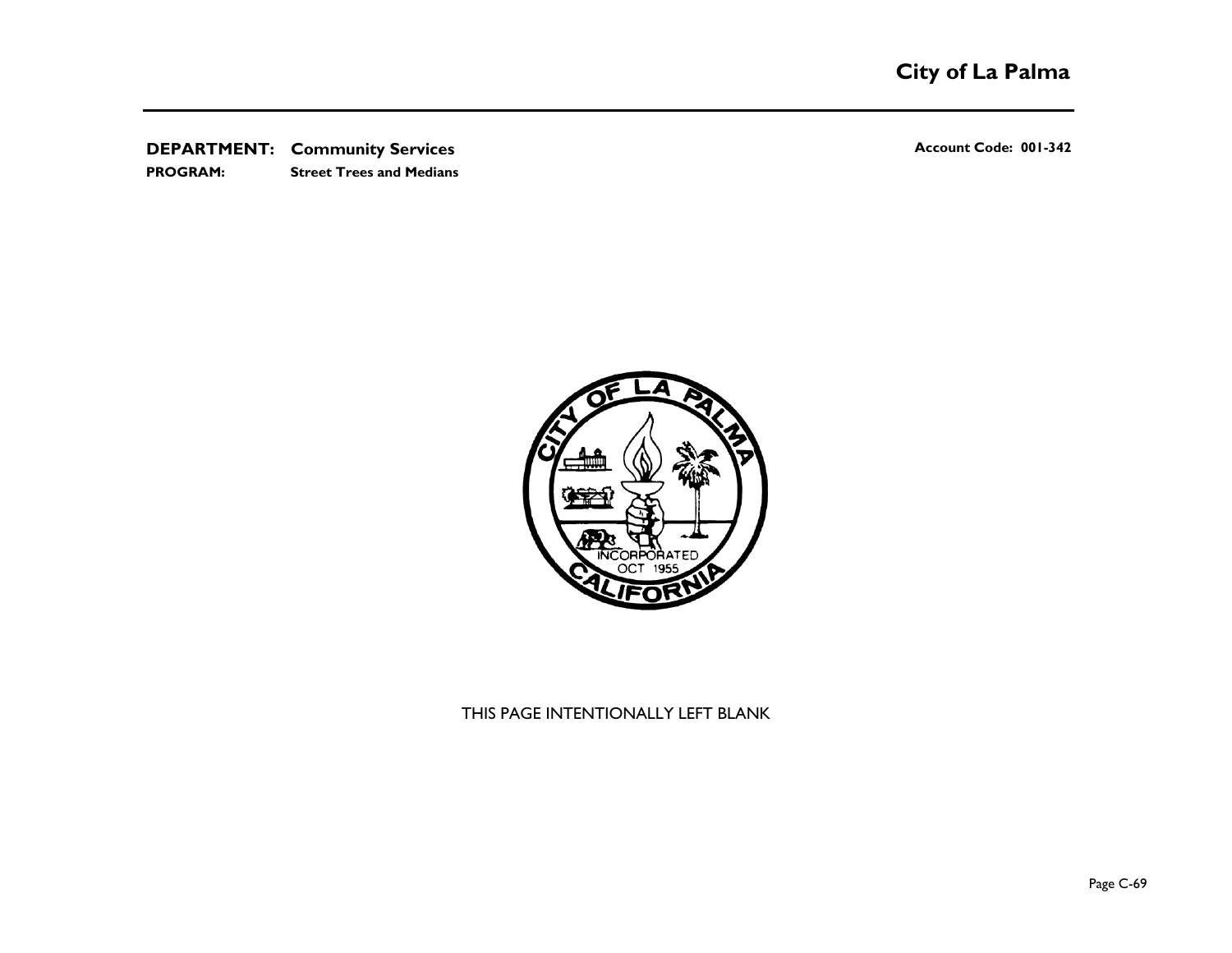**Street Trees and Medians PROGRAM:** 

|         |                                       |                    |                    |                    |                    | % Change from      |                    | % Change from      |
|---------|---------------------------------------|--------------------|--------------------|--------------------|--------------------|--------------------|--------------------|--------------------|
|         |                                       | <b>Fiscal Year</b> | <b>Fiscal Year</b> | <b>Fiscal Year</b> | <b>Fiscal Year</b> | <b>Fiscal Year</b> | <b>Fiscal Year</b> | <b>Fiscal Year</b> |
|         |                                       | $2011 - 12$        | $2012 - 13$        |                    | $2013 - 14$        | $2012 - 13$        | $2014 - 15$        | $2013 - 14$        |
| Code    | <b>Description</b>                    | Actual             | <b>Adopted</b>     | Amended            | <b>Adopted</b>     | <b>Amended</b>     | <b>Estimated</b>   | <b>Proposed</b>    |
|         | <b>PERSONNEL SERVICES</b>             |                    |                    |                    |                    |                    |                    |                    |
| 501.000 | Salaries - Full-time                  | 13,172<br>\$       | \$<br>13,100       | 13,100<br>\$       | \$<br>21,500       | 64.1               | \$<br>21,500       |                    |
| 505.000 | Salary Savings Credit                 |                    | (600)              | (600)              | (900)              | 50.0               | (900)              |                    |
| 530.000 | Overtime                              | 100                | 400                | 400                | 400                |                    | 400                |                    |
| 550.000 | <b>Employee Benefits</b>              | 6,084              | 6,100              | 6,100              | 8,800              | 44.3               | 9,600              | 9.1                |
|         | <b>TOTAL PERSONNEL</b>                |                    |                    |                    |                    |                    |                    |                    |
|         | <b>SERVICES</b>                       | 19,356             | 19,000             | 19,000             | 29,800             | 56.8               | 30,600             | 2.7                |
|         | <b>MAINTENANCE AND OPERATIONS</b>     |                    |                    |                    |                    |                    |                    |                    |
| 600.000 | <b>Professional Contract Services</b> | 32,723             | 34,000             | 34,000             | 32,000             | (5.9)              | 32,000             |                    |
| 623.000 | <b>Uniforms</b>                       | 1,244              | 2,500              | 2,500              | 2,500              |                    | 2,500              |                    |
| 693.000 | Electric                              | 2,159              | 2,500              | 2,500              | 2,500              |                    | 2,500              |                    |
| 705.000 | Maintenance & Repair Materials        | 5,209              | 4,000              | 4,000              | 4,000              | $\blacksquare$     | 4,000              |                    |
| 707.000 | Maintenance & Repair of Eqpt          | 3,416              | 300                | 300                | 300                | $\blacksquare$     | 300                |                    |
| 725.000 | Small Tools/Other Equipment           | 488                | 500                | 500                | 500                |                    | 500                |                    |
| 742.000 | <b>Street Tree Replacement</b>        | 15,973             | 17,000             | 17,000             | 15,000             | (11.8)             | 15,000             |                    |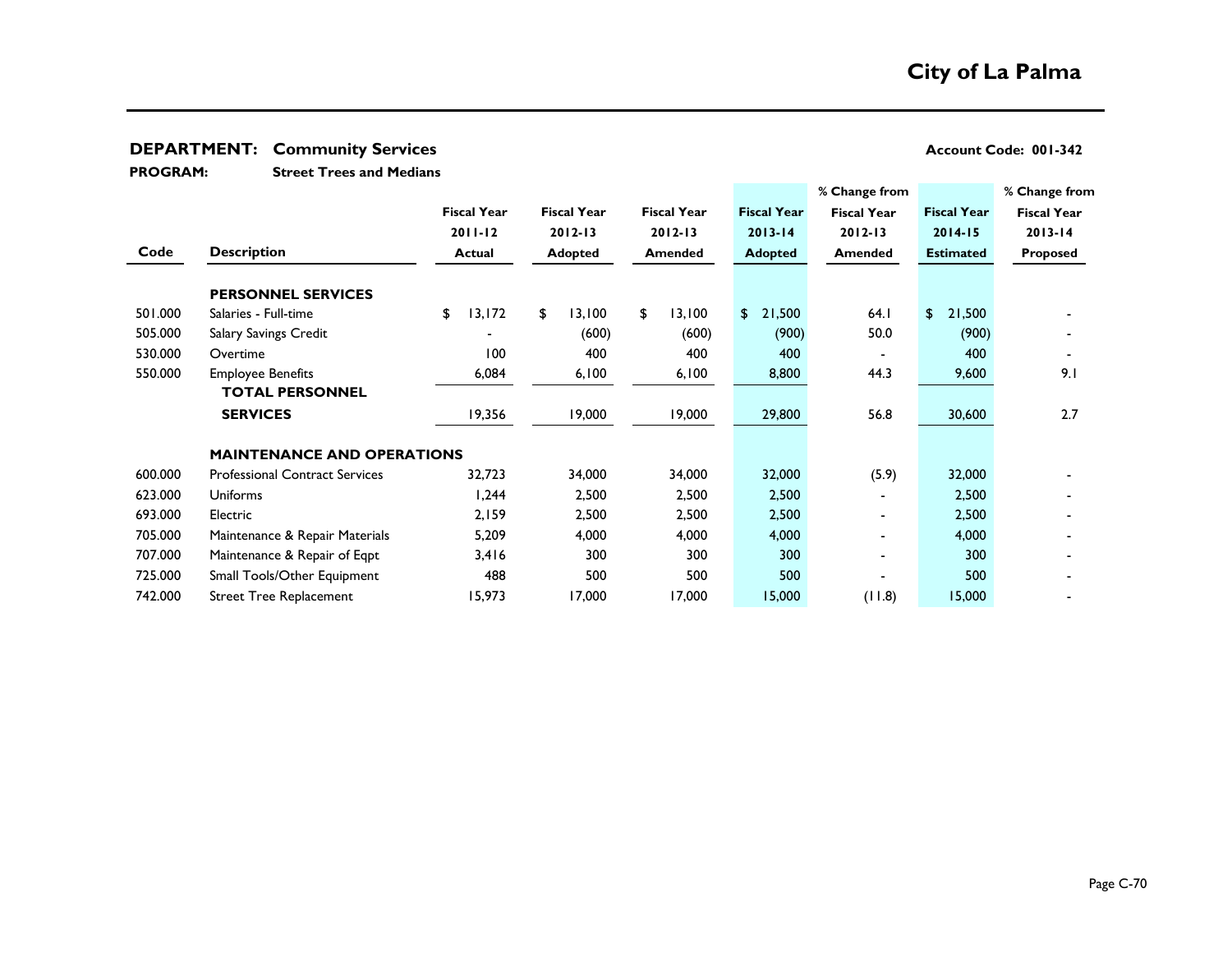**Street Trees and Medians PROGRAM:** 

| <b>Fiscal Year</b><br><b>Fiscal Year</b><br><b>Fiscal Year</b><br><b>Fiscal Year</b><br><b>Fiscal Year</b><br><b>Fiscal Year</b><br>$2011 - 12$<br>$2012 - 13$<br>$2012 - 13$<br>$2013 - 14$<br>$2012 - 13$<br>$2013 - 14$<br>$2014 - 15$<br>Code<br><b>Description</b><br><b>Adopted</b><br><b>Estimated</b><br><b>Adopted</b><br>Amended<br><b>Actual</b><br><b>Amended</b><br><b>Proposed</b><br>1,100<br>977.000<br>2,160<br>3.8<br>2,080<br>65.1<br>1.260<br>.260<br>Liability Insurance & Claims<br>990<br>978.000<br>0.200<br>1,100<br>(10.0)<br>1,100<br>990<br><b>Building Maintenance/Replacmnt</b><br>979.000<br>,300<br>400, ا<br>A00,<br>1,050<br>(25.0)<br>1,050<br>Vehicle Maintenance<br>980.000<br>400,١<br>2,000<br>2,000<br>2,000<br>2,000<br>Vehicle Replacement<br>-<br>981.000<br>2,600<br>1,700<br>,700<br>1,700<br>1,700<br><b>Computer Maintenance</b><br>-<br><b>TOTAL MAINTENANCE</b><br><b>AND OPERATIONS</b><br>(5.3)<br>0.1<br>68,812<br>68,260<br>68,260<br>64,700<br>64,620<br>0.9<br>87,260<br>8.2<br><b>TOTAL EXPENDITURES</b><br>88,168<br>87,260<br>95,300<br>94,420<br>\$<br>\$. |  |  |  | % Change from | % Change from      |
|-----------------------------------------------------------------------------------------------------------------------------------------------------------------------------------------------------------------------------------------------------------------------------------------------------------------------------------------------------------------------------------------------------------------------------------------------------------------------------------------------------------------------------------------------------------------------------------------------------------------------------------------------------------------------------------------------------------------------------------------------------------------------------------------------------------------------------------------------------------------------------------------------------------------------------------------------------------------------------------------------------------------------------------------------------------------------------------------------------------------------|--|--|--|---------------|--------------------|
|                                                                                                                                                                                                                                                                                                                                                                                                                                                                                                                                                                                                                                                                                                                                                                                                                                                                                                                                                                                                                                                                                                                       |  |  |  |               | <b>Fiscal Year</b> |
|                                                                                                                                                                                                                                                                                                                                                                                                                                                                                                                                                                                                                                                                                                                                                                                                                                                                                                                                                                                                                                                                                                                       |  |  |  |               |                    |
|                                                                                                                                                                                                                                                                                                                                                                                                                                                                                                                                                                                                                                                                                                                                                                                                                                                                                                                                                                                                                                                                                                                       |  |  |  |               |                    |
|                                                                                                                                                                                                                                                                                                                                                                                                                                                                                                                                                                                                                                                                                                                                                                                                                                                                                                                                                                                                                                                                                                                       |  |  |  |               |                    |
|                                                                                                                                                                                                                                                                                                                                                                                                                                                                                                                                                                                                                                                                                                                                                                                                                                                                                                                                                                                                                                                                                                                       |  |  |  |               |                    |
|                                                                                                                                                                                                                                                                                                                                                                                                                                                                                                                                                                                                                                                                                                                                                                                                                                                                                                                                                                                                                                                                                                                       |  |  |  |               |                    |
|                                                                                                                                                                                                                                                                                                                                                                                                                                                                                                                                                                                                                                                                                                                                                                                                                                                                                                                                                                                                                                                                                                                       |  |  |  |               |                    |
|                                                                                                                                                                                                                                                                                                                                                                                                                                                                                                                                                                                                                                                                                                                                                                                                                                                                                                                                                                                                                                                                                                                       |  |  |  |               |                    |
|                                                                                                                                                                                                                                                                                                                                                                                                                                                                                                                                                                                                                                                                                                                                                                                                                                                                                                                                                                                                                                                                                                                       |  |  |  |               |                    |
|                                                                                                                                                                                                                                                                                                                                                                                                                                                                                                                                                                                                                                                                                                                                                                                                                                                                                                                                                                                                                                                                                                                       |  |  |  |               |                    |
|                                                                                                                                                                                                                                                                                                                                                                                                                                                                                                                                                                                                                                                                                                                                                                                                                                                                                                                                                                                                                                                                                                                       |  |  |  |               |                    |
|                                                                                                                                                                                                                                                                                                                                                                                                                                                                                                                                                                                                                                                                                                                                                                                                                                                                                                                                                                                                                                                                                                                       |  |  |  |               |                    |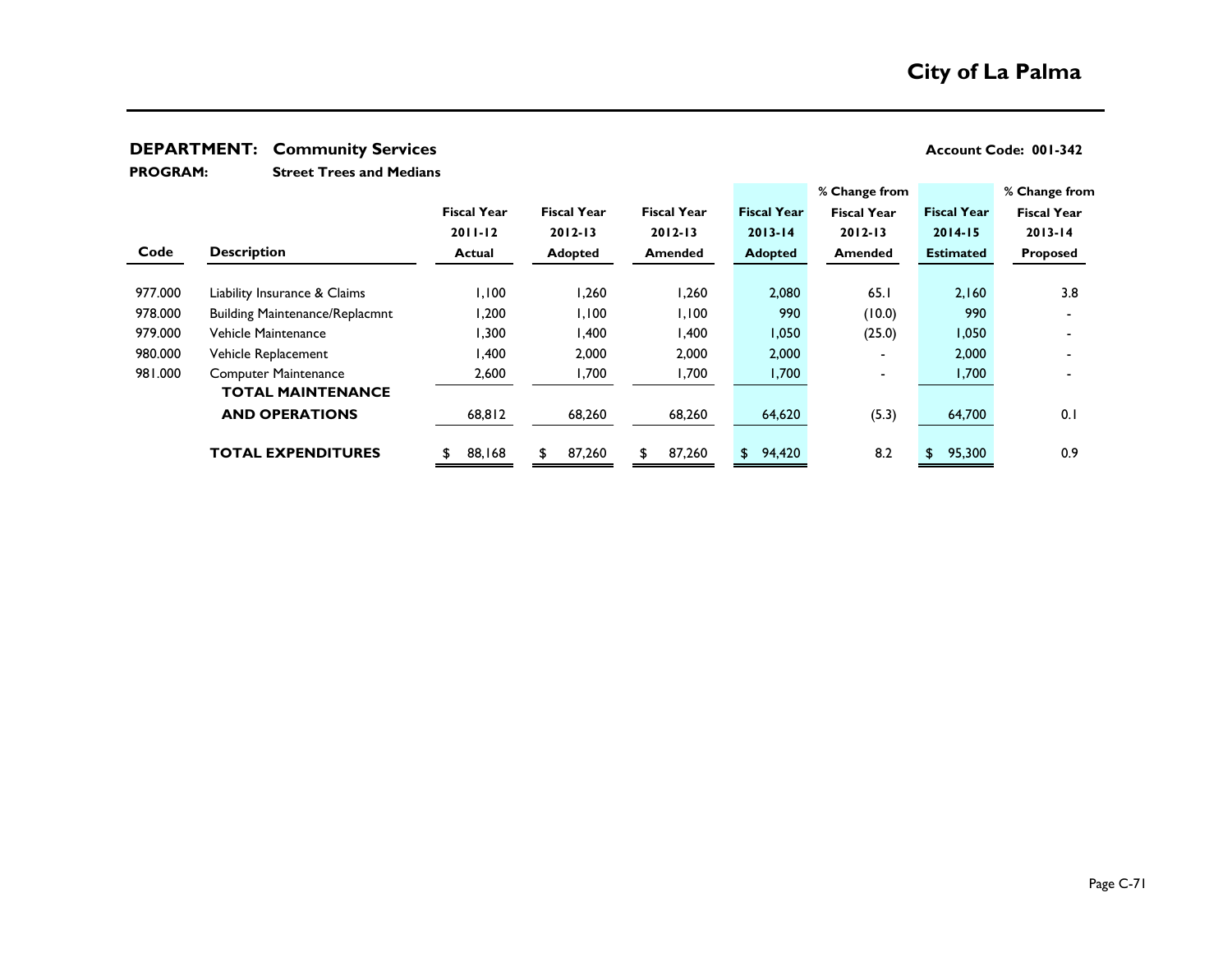| <b>PROGRAM:</b>             | <b>Street Lighting</b> |               |                    |         |                    |                |                    |                |                    |                    |                    |                    |
|-----------------------------|------------------------|---------------|--------------------|---------|--------------------|----------------|--------------------|----------------|--------------------|--------------------|--------------------|--------------------|
|                             |                        |               |                    |         |                    |                |                    |                |                    | % Change from      |                    | % Change from      |
|                             |                        |               | <b>Fiscal Year</b> |         | <b>Fiscal Year</b> |                | <b>Fiscal Year</b> |                | <b>Fiscal Year</b> | <b>Fiscal Year</b> | <b>Fiscal Year</b> | <b>Fiscal Year</b> |
|                             |                        |               | $2011 - 12$        |         | $2012 - 13$        |                | $2012 - 13$        |                | $2013 - 14$        | $2012 - 13$        | $2014 - 15$        | $2013 - 14$        |
|                             |                        | <b>Actual</b> |                    | Adopted |                    | <b>Amended</b> |                    | <b>Adopted</b> |                    | <b>Amended</b>     | <b>Estimated</b>   | <b>Proposed</b>    |
| <b>Personnel Services</b>   |                        |               | 19,256             |         | 18,600             | \$             | 18,600             | \$             |                    | (100.0)            | \$                 | N/A                |
| Maintenance and Operations  |                        |               | 157,059            |         | 159,920            |                | 159,920            |                | 140,340            | (12.2)             | 140,500            | 0.1                |
| Capital Outlay/Improvements |                        |               |                    |         |                    |                |                    |                |                    | N/A                |                    | N/A                |
| Total                       |                        |               | 176,315            |         | 178,520            |                | 178,520            |                | 140,340            | (21.4)             | 140,500            | 0.1                |

### PROGRAM DESCRIPTION:

Provides for the operation, maintenance, and repair of over 900 street lights on all streets in the City.

### PROGRAM EXPLANATION:

- Code 501: Salaries - Full time.
- Code 505: Represents the salary savings anticipated during the year due to vacancies in the workforce. Estimated at three percent (3%).
- Code 550: Funds budgeted in this code include this program's pro rata share of Employee Benefits costs.
- Code 693: Electric utility charges for City's streetlights.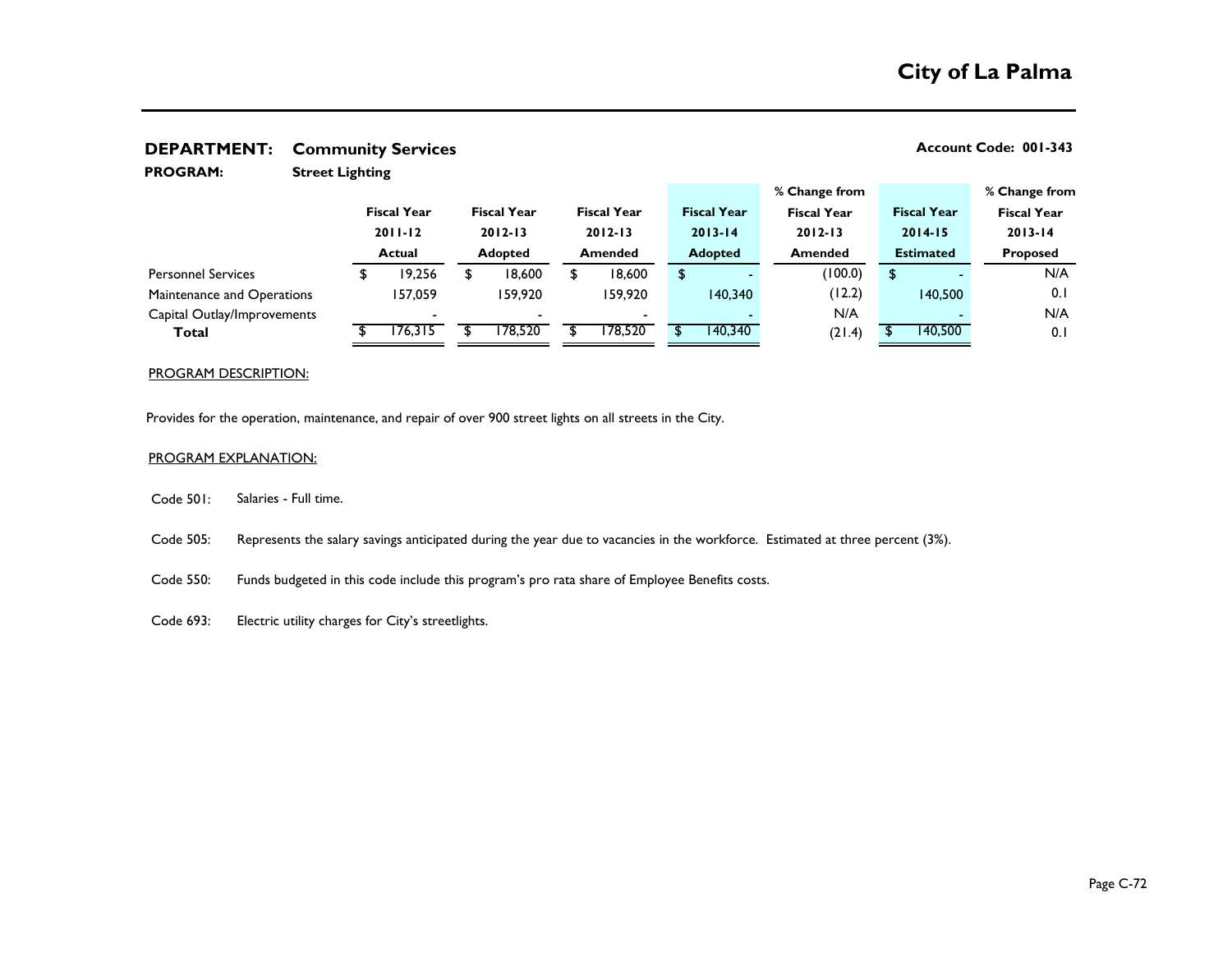## **DEPARTMENT:** Community Services **Account Code: 001-343** Account Code: 001-343

## **PROGRAM: Street Lighting**

- Code 977: Funds budgeted in this code includes this program's pro rata share of Liability Insurance and Claims costs.
- Code 978: Funds budgeted in this code includes this program's pro rata share of Building Maintenance and Replacement costs.
- Code 979: Funds budgeted in this code includes this program's pro rata share of Vehicle Maintenance costs.
- Code 981: Funds budgeted in this code includes this program's pro rata share of Computer Maintenance costs.